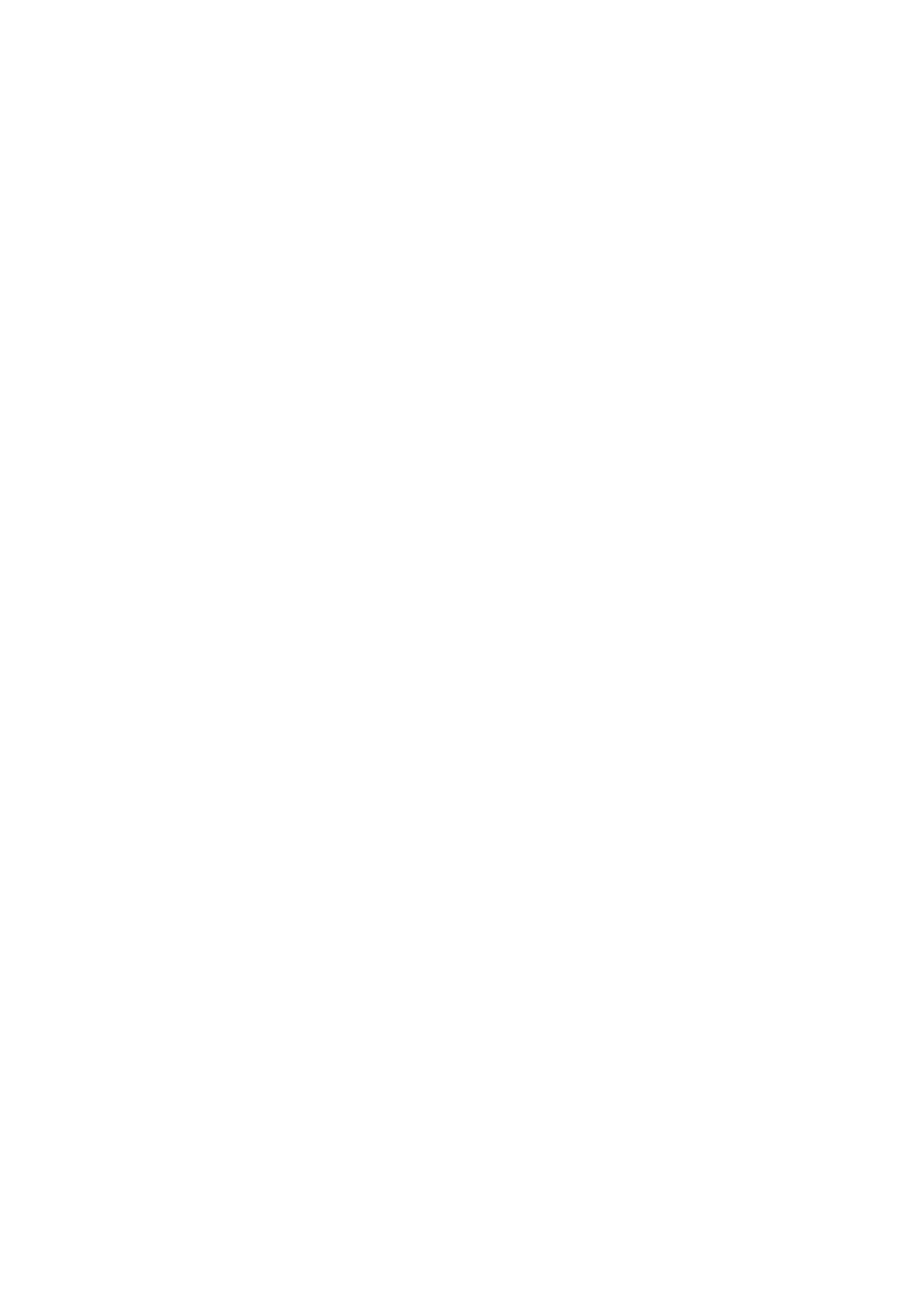August 13, 2019 ON THE ANISOTROPIC MOSER-TRUDINGER INEQUALITY 3 FOR UNBOUNDED DOMAINS IN  $\mathbb{R}^n$  CHANGLIANG ZHOU SCHOOL OF SCIENCE, EAST CHINA UNIVERSITY OF TECHNOLOGY, NANCHANG, CHINA 7 CHUNQIN ZHOU SCHOOL OF MATHEMATICAL SCIENCES, MOE-LSC, SHANGHAI JIAO TONG UNIVERSITY, SHANGHAI, CHINA

> ABSTRACT. In this paper, we investigate a sharp Moser-Trudinger inequality which involves the anisotropic Sobolev norm in unbounded domains. Under this anisotropic Sobolev norm, we establish the Lions type concentrationcompactness alternative firstly. Then by using a blow-up procedure, we obtain the existence of extremal functions for this sharp geometric inequality. In particular, we combine the low dimension case of  $n = 2$  and the high dimension case of  $n \geq 3$  to prove the existence of the extremal functions, which is different from the arguments of isotropic case, see [BR, LR].

<sup>12</sup> Key words: Moser-Trudinger inequality, anisotropic Sobolev norm, blow-up <sup>13</sup> analysis, existence of extremal functions

14

11

#### 15 15 1. INTRODUCTION

16 Let Ω ⊂  $\mathbb{R}^n$  denote a domain with  $n ≥ 2$ . When Ω is a bounded domain, the <sup>17</sup> classical Trudinger-Moser inequality states that for all functions  $u \in W_0^{1,n}(\Omega)$  with 18 Dirichlet norm  $||u||_D = (\int_{\Omega} |\nabla u|^n dx)^{\frac{1}{n}}$  it holds that

$$
\sup_{||u||_D \le 1} \int_{\Omega} (e^{\alpha |u|^{\frac{n}{n-1}}} - 1) dx = C(\Omega, \alpha) \begin{cases} \le +\infty & when \quad \alpha \le \lambda_n, \\ = +\infty & when \quad \alpha > \lambda_n, \end{cases} (1)
$$

19 where  $\lambda_n = n\omega_{n-1}^{\frac{n}{n-1}}$ , and  $\omega_{n-1}$  is the measure of the unit sphere in  $\mathbb{R}^n$ . Moreover, 20 when  $\alpha \leq \lambda_n$ , the supremum can be attained by some  $u \in W_0^{1,n}(\Omega)$  with  $||u||_D = 1$ . <sup>21</sup> It is well known that whether the extremal functions exist or not is an interesting <sup>22</sup> question about Moser-Trudinger inequalities. There are lots of contributions in this <sup>23</sup> direction. The first result is due to Carleson and Chang [CC], who proved that the supremum is attained when  $\Omega$  is a unit ball in  $\mathbb{R}^n$ . Then Struwe [S] got the existence 25 of extremals for  $\Omega$  close to a ball. Struwe's technique was then used and extended by

The authors are supported partially by NSFC of China (No. 11771285). The first author is also supported by the funding for the Doctoral Research of ECUT under grant No. DHBK2018053. The corresponding author are Chunqin Zhou, cqzhou@sjtu.edu.cn, Changliang Zhou, zhzhl1980@126.com .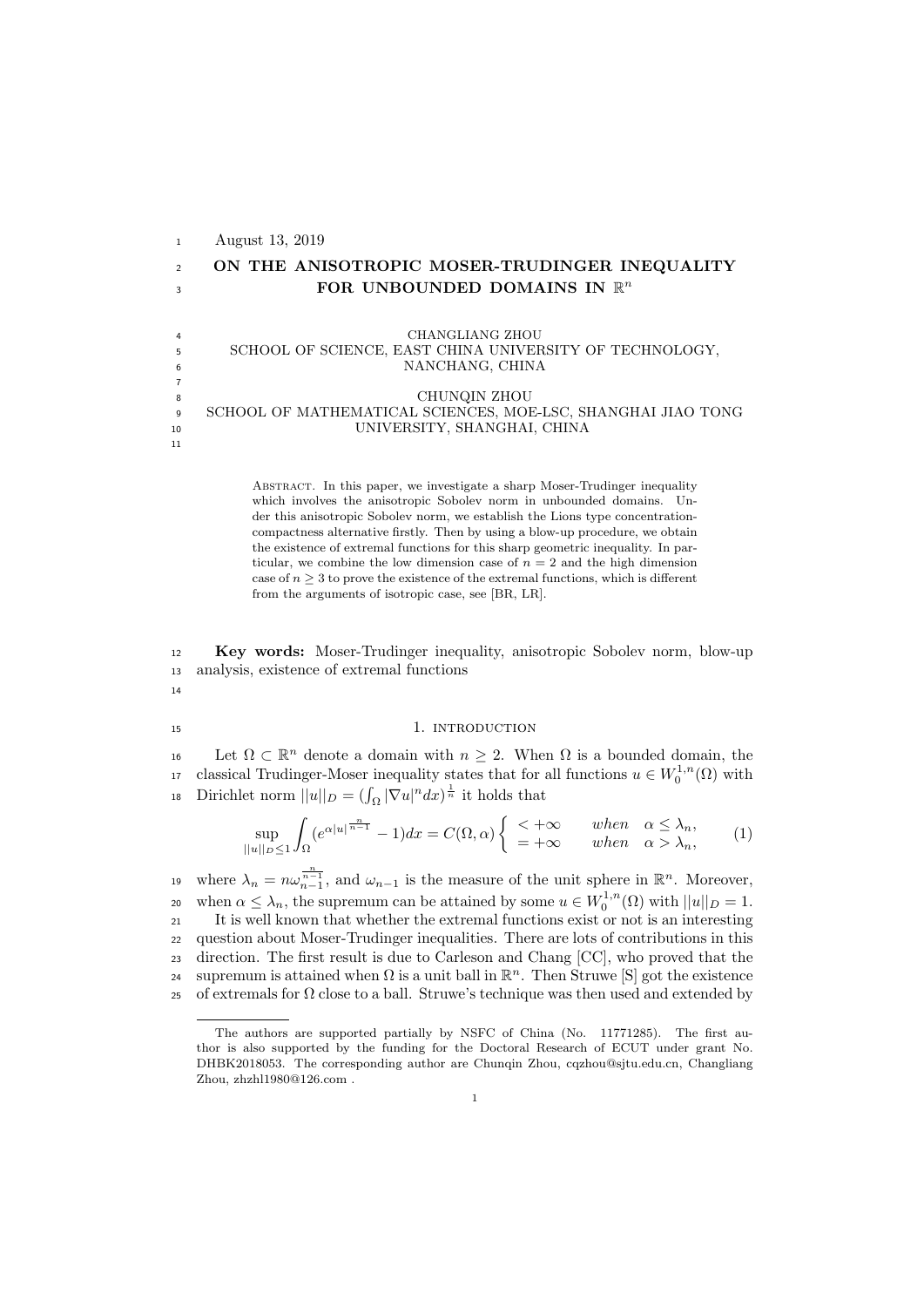26 Flucher [F] to  $\Omega$  which is a more general bounded smooth domain in  $\mathbb{R}^2$ . Later, Lin  $27$  [L2] generalized the existence result to a bounded smooth domain in dimension-n. 28 When  $\Omega$  is an unbounded domain, the situation is different, i.e. Supremum (1) <sup>29</sup> becomes infinity. Hence the Trudinger-Moser inequality is not available for such so domains ( and in particular for  $\mathbb{R}^n$ ).

31 However, if  $\Omega$  is an unbounded domain in  $\mathbb{R}^2$ , Ruf [BR] replaced the Dirich-32 let norm  $||u||_D$  by the standard Sobolev norm  $||u||_S = (\int_{\Omega} (|\nabla u|^2 + |u|^2) dx)^{\frac{1}{2}}$  on 33  $W_0^{1,2}(\Omega)$  to show that

$$
\sup_{||u||_{S} \le 1} \int_{\Omega} (e^{\alpha |u|^2} - 1) dx = C(\alpha) \begin{cases} < +\infty & when \quad \alpha \le 4\pi, \\ = +\infty & when \quad \alpha > 4\pi. \end{cases} (2)
$$

34 In particular when  $\alpha \leq 4\pi$  the supremum can be attained. For  $n \geq 3$ , Li and Ruf <sup>35</sup> [LR] generalized the result, which states that the supremum

$$
\sup_{u\in W^{1,n}(\mathbb{R}^n),\int_{\mathbb{R}^n}(|\nabla u|^n+|u|^n)dx\le 1}\int_{\mathbb{R}^n}\phi(\alpha|u|^{\frac{n}{n-1}}),\tag{3}
$$

is uniformly bounded and can be attained by some  $u_0 \in W^{1,n}(\mathbb{R}^n)$  with  $\int_{\mathbb{R}^n} (|\nabla u_0|^n +$  $|u_0|^n dx = 1$ , where  $\alpha \leq \lambda_n$ , and

$$
\phi(t) = e^t - \sum_{j=0}^{n-2} \frac{t^j}{j!}.
$$

36 When  $\alpha > \lambda_n$ , the supremum is infinite.

Recently, due to a wide range of applications in geometric analysis and partial differential equations (see [AS, FOR, LL2] and reference therein), numerous generalizations, extensions and applications of the Moser-Trudinger inequality have been given. We recall in particular Lions concentration compactness principle obtained by Lions [L2], which says that if  $\{u_k\}$  is a sequence of functions in  $W_0^{1,n}(\Omega)$ with  $||\nabla u_k||_{L^n(\Omega)} = 1$  such that  $u_k \rightharpoonup u \neq 0$  weakly in  $W_0^{1,n}(\Omega)$ , then for any  $0 < p < (1 - ||\nabla u||^n_{L^n(\Omega)})^{-1/(n-1)},$  one has

$$
\sup_{k}\int_{\Omega}e^{p\lambda_{n}|u_{k}|^{\frac{n}{n-1}}}dx<+\infty.
$$

 $37$  Here  $\Omega$  is a bounded domain. This conclusion gives more precise information than 38 (1) when  $u_k \rightharpoonup u \neq 0$  weakly in  $W_0^{1,n}(\Omega)$ .

A typical generalization is about the anisotropic Moser-Trudinger type inequality which involves a Finsler-Laplacian operator  $Q_n$ 

$$
Q_n u := \sum_{i=1}^n \frac{\partial}{\partial x_i} (F^{n-1}(\nabla u) F_{\xi_i}(\nabla u)).
$$

Here the function  $F(x)$  is convex, positive and homogeneous of degree 1, and its 40 polar  $F^o$  represents a Finsler metric on  $\mathbb{R}^n$ . In particular, when  $\Omega$  is a bounded 41 domain, for  $u \in W_0^{1,n}(\Omega)$ ,  $(\int_{\Omega} F^n(\nabla u) dx)^{\frac{1}{n}}$  is an equivalent norm of u, which can 42 be called the anisotropic Dirichlet norm, while  $\Omega = \mathbb{R}^n$ ,  $(\int_{\Omega} F^n(\nabla u) + |u|^n dx)^{\frac{1}{n}}$ 43 is an equivalent Sobolev norm of  $u \in W_0^{1,n}(\mathbb{R}^n)$ , which can be called as the anisotropic Sobolev norm. In 2012, Wang and Xia [WX1] proved the anisotropic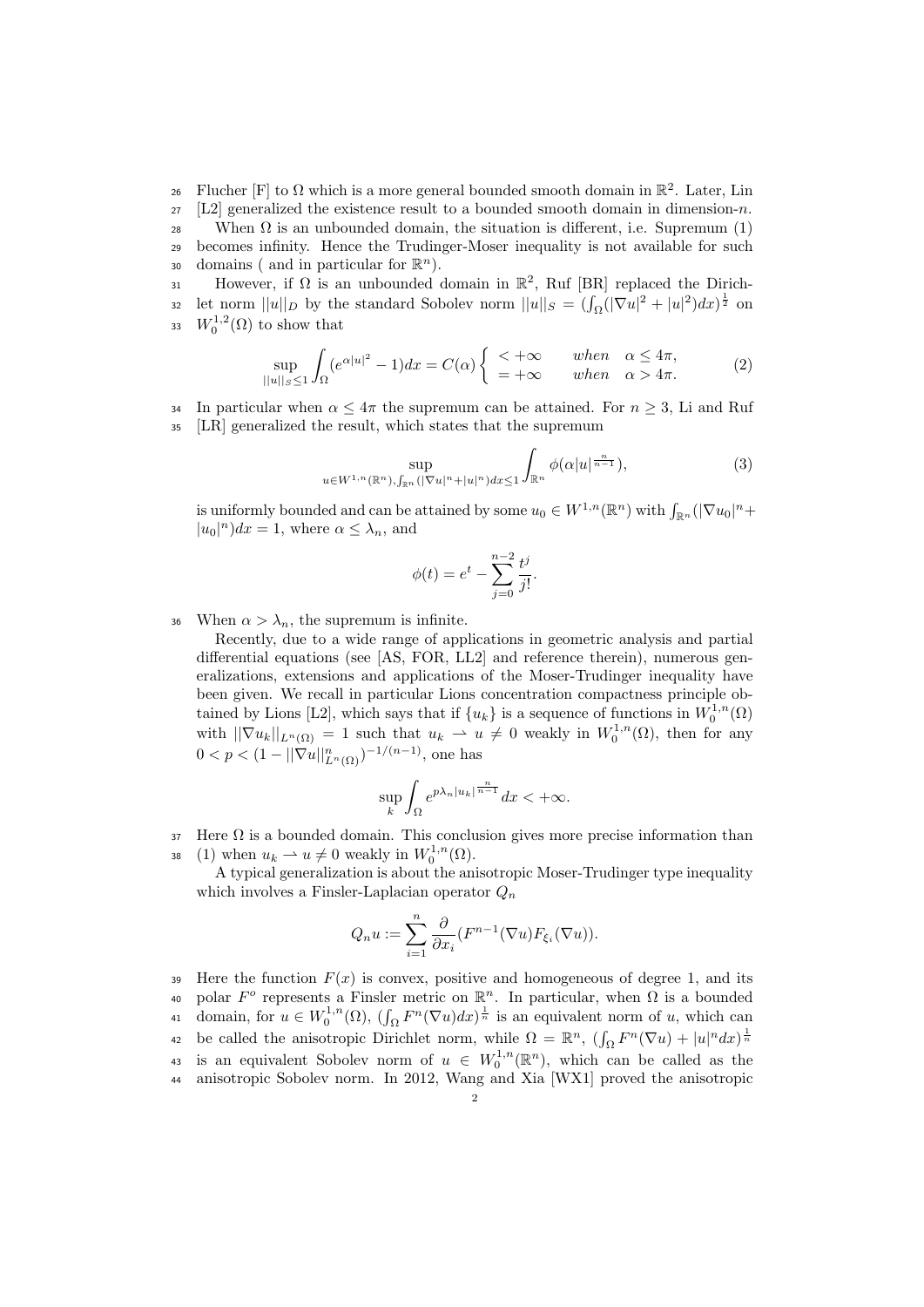45 Moser-Trudinger type inequality in a bounded domain  $\Omega$ 

$$
\int_{\Omega} e^{\lambda u^{\frac{n}{n-1}}} dx \le C(n)|\Omega| \tag{4}
$$

46 for all  $u \in W_0^{1,n}(\Omega)$  with the anisotropic Dirichlet norm  $\int_{\Omega} F(\nabla u)^n dx \leq 1$ . Here  $\lambda \leq \alpha_n = n^{\frac{n}{n-1}} \kappa_n^{\frac{1}{n-1}}$  and  $\kappa_n = |\{x \in \mathbb{R}^n : F^o(x) \leq 1\}|$ . Moreover,  $\alpha_n$  is optimal, 48 that means that if  $\lambda > \alpha_n$  we can find a sequence  $\{u_k\}$  such that  $\int_{\Omega} e^{\lambda u_k^{\frac{n}{n-1}}} dx$  diverges. Recently, Zhou and Zhou [ZZ] generalized Lions type concentration com- pactness principle to the anisotropic case and then showed that supremum of the anisotropic Moser-Trudinger functional can be attained.

In this paper, we continue to study the anisotropic Moser-Trudinger type inequality and its extremal functions in  $\mathbb{R}^n$ . We replace the isotropic Sobolev norm by the anisotropic Sobolve norm

$$
||u||_F = (\int_{\mathbb{R}^n} F^n(\nabla u) + |u|^n dx)^{\frac{1}{n}}.
$$

- <sup>52</sup> Our main results are
- 53 **Theorem 1.1.** For any  $\alpha \in (0, \alpha_n)$ , there exist a constant  $C_{\alpha} > 0$  such that

$$
\int_{\mathbb{R}^n} \phi(\alpha(\frac{|u(x)|}{||\nabla u||_{L^n(\mathbb{R}^n)}})^{\frac{n}{n-1}})dx \le C_\alpha \frac{||u(x)||_{L^n(\mathbb{R}^n)}^{n}}{||\nabla u||_{L^n(\mathbb{R}^n)}^n} \tag{5}
$$

- 54 for any  $u \in W^{1,n}(\mathbb{R}^n) \backslash \{0\}.$
- 55 Theorem 1.2. There exists a constant  $d > 0$  such that

$$
\sup_{u \in W^{1,n}(\mathbb{R}^n), ||u||_F \le 1} \int_{\mathbb{R}^n} \phi(\alpha_n |u|^{\frac{n}{n-1}}) dx \le d.
$$
 (6)

56 Moreover, the inequality is sharp, i.e. for any  $\alpha > \alpha_n$ , the supremum is  $+\infty$ .

I we set

$$
S = \sup_{u \in W^{1,n}(\mathbb{R}^n), ||u||_F \le 1} \int_{\mathbb{R}^n} \phi(\alpha_n |u|^{\frac{n}{n-1}}) dx.
$$

**Theorem 1.3.** S is attained. In other words, we can find a function  $u \in W^{1,n}(\mathbb{R}^n)$ , with  $||u||_F = 1$ , s.t.

$$
S = \int_{\mathbb{R}^n} \phi(\alpha_n |u|^{\frac{n}{n-1}}) dx.
$$

We would like to point out that the second part of Theorem 1.2 is trival. In fact, for any fixed  $\alpha > \alpha_n$ , we take  $\beta \in (\alpha_n, \alpha)$ , we can find a positive sequence  $\{u_k\}$  in

$$
\{u \in W_0^{1,n}(\mathcal{W}_1) : \int_{\mathcal{W}_1} F^n(\nabla u) dx = 1\}
$$

such that

$$
\lim_{k \to +\infty} \int_{\mathcal{W}_1} e^{\beta u_k^{\frac{n}{n-1}}} dx = +\infty.
$$

Here  $\mathcal{W}_1 = \{x \in \mathbb{R}^n : F^o(x) \leq 1\}$ , which is defined in detail in the next section. By Anisotropic Lions type concentration compactness principle in [ZZ], we can get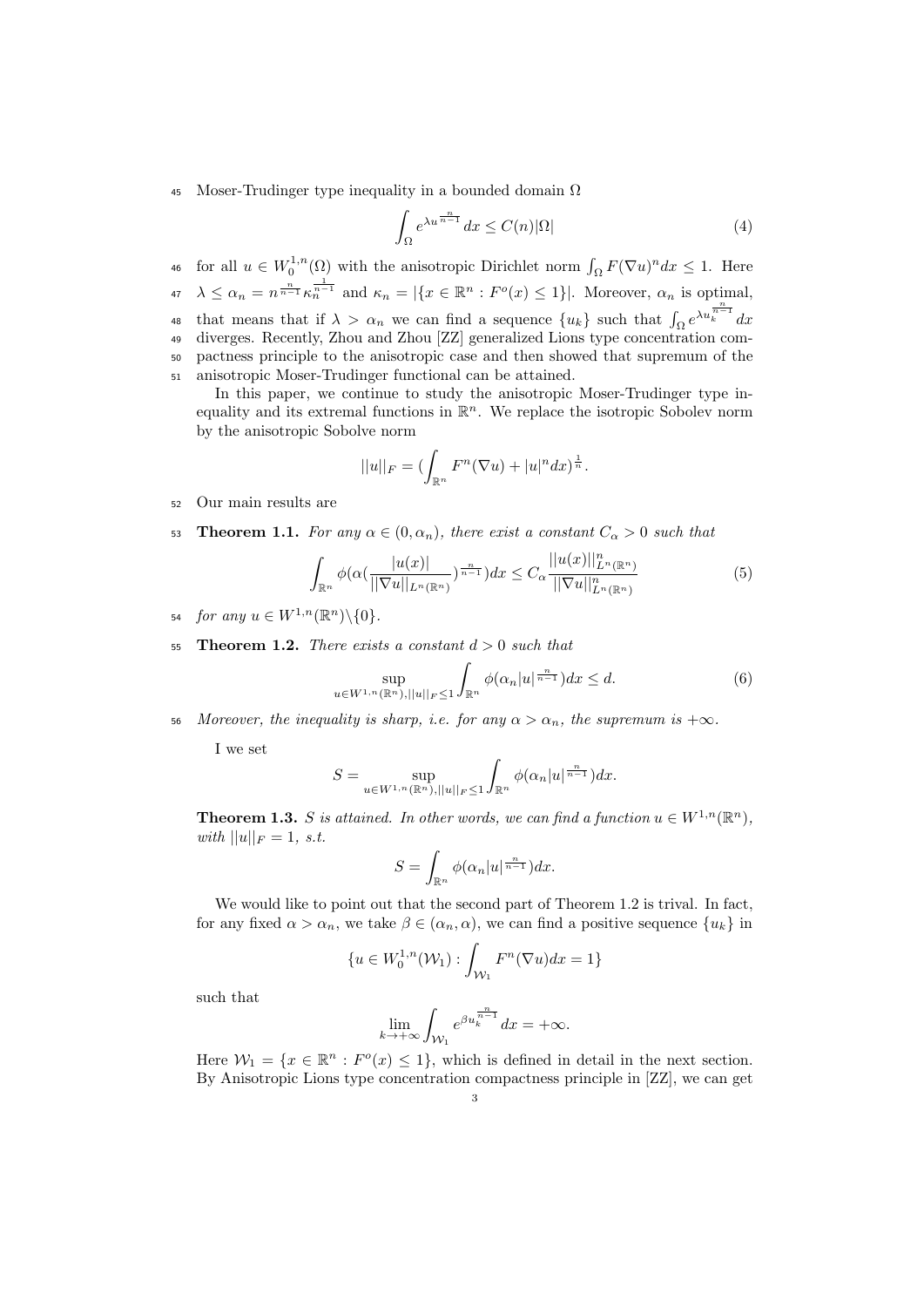$u_k \to 0$ . Then by the compact embedding theorem, we may assume  $||u_k||_{L^p(\mathcal{W}_1)} \to 0$ for any  $p > 1$ . Hence we have

$$
\int_{\mathbb{R}^n} [F^n(\nabla u_k) + u_k^n] dx \to 1.
$$

Since  $\alpha(\frac{u_k}{||u_k||_F})^{\frac{n}{n-1}} > \beta u_k^{\frac{n}{n-1}}$  when k is sufficiently large, we can get

$$
\lim_{k \to +\infty} \int_{\mathbb{R}^n} \phi(\alpha(\frac{u_k}{||u_k||_F})^{\frac{n}{n-1}}) dx \ge \int_{\mathcal{W}_1} (e^{\beta u_k^{\frac{n}{n-1}}} - 1) dx = +\infty.
$$

57 Theorem 1.1 will be proved by convex symmetry with respect to  $F<sup>o</sup>(x)$ . And Theorem 1.2 and Theorem 1.3 will be proved by blow up analysis. We will use the ideas from [L1] and [LR]. The key step is to establish the anisotropic Lions type concentration compactness principle for unbounded domain by using convex sym- metric rearrangement. The other key step is to give the asymptotic representation of the anisotropic Green function G. Once we have obtained the anisotropic Lions type concentration compactness principle and the asymptotic representation of the anisotropic Green function G, we can apply the blowing up analysis to analyze the asymptotic behavior of the maximizing sequence near and away from the blow up point, and then to give the proof of Theorem 1.2 and Theorem 1.3. Here it is  $\sigma$  worthy to mention that we need not to distinguish the low dimension case of  $n = 2$ 68 form the high dimension case of  $n \geq 3$  to prove Theorem 1.3, which is different from the arguments in [BR, LR].

#### <sup>70</sup> 2. Anisotropic Lions type concentration compactness principle

<sup>71</sup> In this section, we will give the notations and preliminaries.

Throughout this paper, let  $F : \mathbb{R}^n \to \mathbb{R}$  be a nonnegative convex function of class  $C^2(\mathbb{R}^n \setminus \{0\})$  which is even and positively homogenous of degree 1, so that

$$
F(t\xi) = |t|F(\xi) \qquad \text{for any} \qquad t \in R, \ \xi \in \mathbb{R}^n.
$$

A typical example is  $F(\xi) = (\sum_i |\xi|^q)^{\frac{1}{q}}$  for  $q \in [1, \infty)$ . We further assume that

$$
F(\xi) > 0 \qquad \text{for any} \qquad \xi \neq 0.
$$

Thanks to homogeneity of F, there exist two constants  $0 < a \leq b < \infty$  such that

$$
a|\xi| \le F(\xi) \le b|\xi|.
$$

Usually, we shall assume that the  $Hess(F^2)$  is positively definite in  $\mathbb{R}^n\setminus\{0\}$ . Then by R.L.Xie and H.J.Gong [XG],  $Hess(F^n)$  is also positively definite in  $\mathbb{R}^n\setminus\{0\}$ . We consider the energy containing the expression

$$
\int_{\Omega} F^n(\nabla u) dx
$$

by replacing the usual energy. Its Euler equations contain operators of the form

$$
Q_n u := \sum_{i=1}^n \frac{\partial}{\partial x_i} (F^{n-1}(\nabla u) F_{\xi_i}(\nabla u)).
$$

 $72$  Note that these operators are not linear unless  $F$  is the Euclidean norm in dimension <sup>73</sup> two. We call this nonlinear operator as Finsler-Laplacian. This operator  $Q_n$  was <sup>74</sup> studied by many mathematicians, see [WX, FK, WX1, AVP, BFK, XG] and the

<sup>75</sup> references therein.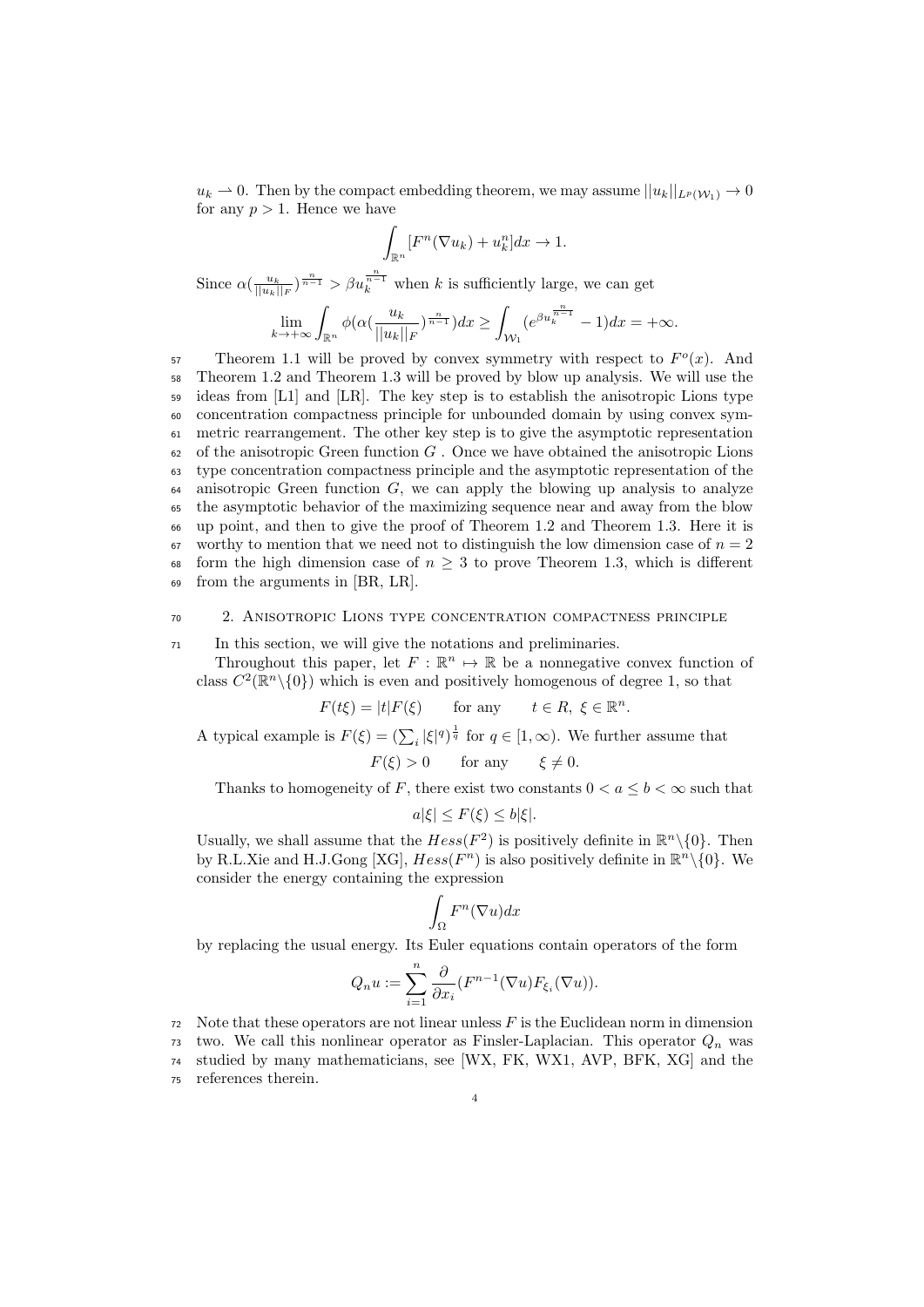Consider the map

$$
\phi: S^{n-1} \to \mathbb{R}^n, \ \phi(\xi) = F_{\xi}(\xi).
$$

Its image  $\phi(S^{n-1})$  is a smooth, convex hypersurface in  $\mathbb{R}^n$ , which is called Wulff shape of F. Let  $F^o$  be the support function of  $K := \{x \in \mathbb{R}^n : F(x) \leq 1\}$ , which is defined by

$$
F^o(x) := \sup_{\xi \in K} \langle x, \xi \rangle.
$$

It is easy to verify that  $F^o : \mathbb{R}^n \to [0, +\infty)$  is also a convex, homogeneous function of class of  $C^2(\mathbb{R}^n\setminus\{0\})$ . Actually  $F^o$  is dual to F in the sense that

$$
F^{o}(x) = \sup_{\xi \neq 0} \frac{\langle x, \xi \rangle}{F(\xi)}, \qquad F(x) = \sup_{\xi \neq 0} \frac{\langle x, \xi \rangle}{F^{o}(\xi)}
$$

76 One can see easily that  $\phi(S^{n-1}) = \{x \in \mathbb{R}^n \; |F^o(x) = 1\}$ . We denote  $\mathcal{W}_F := \{x \in F^o(x) = 1\}$ .  $\pi \mathbb{R}^n | F^o(x) \leq 1$  and  $\kappa_n := |\mathcal{W}_F|$ , the Lebesgue measure of  $\mathcal{W}_F$ . We also use the 78 notion  $\mathcal{W}_r(x_0) := \{x \in \mathbb{R}^n | F^o(x - x_0) \le r\}$ . we call  $\mathcal{W}_r(x_0)$  a Wulff shape ball <sup>79</sup> of radius r with center at  $x_0$ . For later use, we give some simple properties of the 80 function F, which follows directly from the assumption on F, also see [WX, FK, BP]

- <sup>81</sup> Lemma 2.1. We have
- 82 (i)  $|F(x) F(y)| \leq F(x + y) \leq F(x) + F(y);$
- 83 (ii)  $\frac{1}{C} \leq |\nabla F(x)| \leq C$ , and  $\frac{1}{C} \leq |\nabla F^o(x)| \leq C$  for some  $C > 0$  and any  $x \neq 0$ ;
- 84 (iii)  $\langle x, \nabla F(x)\rangle = F(x), \langle x, \nabla F^o(x)\rangle = F^o(x)$  for any  $x \neq 0$ ;
- 85 (iv)  $F(\nabla F^o(x)) = 1$ ,  $F^o(\nabla F(x)) = 1$  for any  $x \neq 0$ ;
- 86 (v)  $F^o(x)F_\xi(\nabla F^o(x)) = x = F(x)F^o_\xi(\nabla F(x))$  for any  $x \neq 0$ ;
- 87 (vi)  $F_{\xi}(t\xi) = sgn(t)F_{\xi}(\xi)$  for any  $\xi \neq 0$  and  $t \neq 0$ .
- <sup>88</sup> It is well known (also see [FM]) that the co-area formula

$$
\int_{\Omega} |\nabla u|_F = \int_0^{\infty} P_F(|u| > t) dt \tag{7}
$$

<sup>89</sup> and the isoperimetric inequality

$$
P_F(E) \ge n\kappa_n^{\frac{1}{n}} |E|^{1 - \frac{1}{n}} \tag{8}
$$

.

<sup>90</sup> holds.

In the sequel, we will use the convex symmetrization with respect to  $F<sup>o</sup>$ . The convex symmetrization generalizes the Schwarz symmetrization (see [T3]). It was defined in [AVP] and will be an essential tool for this paper. Let us consider a measurable function u on  $\Omega \subset \mathbb{R}^n$ . The one dimensional decreasing rearrangement of  $u$  is

$$
u^* = \sup\{s \ge 0 : |\{x \in \Omega : |u(x)| > s\}| > t\},
$$
 for  $t \in \mathbb{R}$ .

The convex symmetrization of  $u$  with respect to  $F$  is defined as

$$
u^*(x) = u^*(\kappa_n F^o(x)^n), \quad \text{for } x \in \Omega^*.
$$

91 Here  $\kappa_n F^o(x)^n$  is just the Lebesgue measure of a homothetic Wulff ball with ra-92 dius  $F^o(x)$  and  $\Omega^*$  is the homothetic Wulff ball centered at the origin having the 93 same measure as  $\Omega$ . Next we will attain concentration compactness principle in <sup>94</sup> unbounded domain with Finsler metric.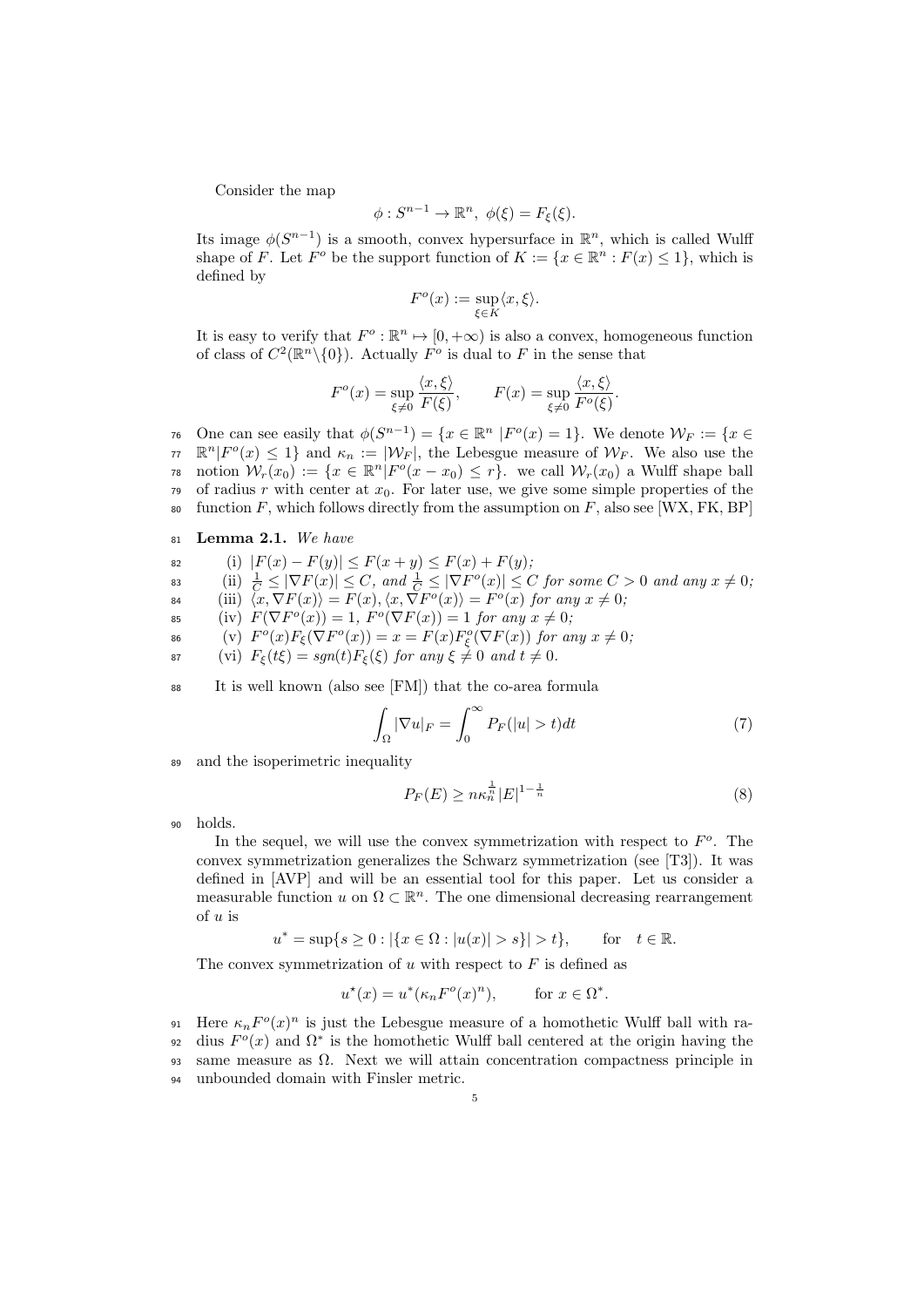**Lemma 2.2.** Let  $u \in W^{1,n}(\mathbb{R}^n)$  and  $u^*$  the convex symmetrization of u with respect to  $F^o(x)$ . If  $||u||_F \leq 1$ , then for each  $R > 0$  and  $q > 0$ , there exist a positive constant  $C = C(q, R, n)$  such that

$$
\int_{F^o(x)\ge R} \phi(q|u^\star|^{\frac{n}{n-1}})dx \le C(q, R, n).
$$

<sup>95</sup> Proof. By the monotone convergence theorem, we have

$$
\int_{F^o(x)\geq R} \phi(q|u^{\star}|^{\frac{n}{n-1}})dx = \int_{F^o(x)\geq R} \left[\sum_{j=n-1}^{+\infty} \frac{(q|u^{\star}|^{\frac{n}{n-1}})^j}{j!} \right] dx
$$
\n
$$
= \sum_{j=n-1}^{+\infty} \int_{F^o(x)\geq R} \frac{(q|u^{\star}|^{\frac{n}{n-1}})^j}{j!} dx
$$
\n
$$
\leq \frac{q^{n-1}}{(n-1)!} ||u^{\star}||^n_{L^n(\mathbb{R}^n)} + \sum_{j=n}^{+\infty} \frac{q^j}{j!} \int_{F^o(x)\geq R} |u^{\star}|^{\frac{jn}{n-1}} dx
$$

<sup>96</sup> In view of the radial symmetrization with respect to  $F<sup>o</sup>(x)$ , then

$$
\int_{\mathbb{R}^n} |u^*(x)|^n dx \ge \int_{\mathcal{W}_r} |u^*(x)|^n dx = \int_0^r |u^*(\kappa_n t^n)|^n dt \int_{F^o(x)=t} \frac{1}{|\nabla F^o(x)|} ds
$$
  

$$
= \int_0^r |u^*(\kappa_n t^n)|^n n \kappa_n t^{n-1} dt
$$
  

$$
\ge (u^*(x))^n)|_{F^o(x)=r} \kappa_n r^n.
$$

Since  $||u||_F \leq 1$  implies that  $||u^*||_{L^n(\mathbb{R}^n)} \leq 1$ , we have

$$
u^{\star}(x)|_{F^o(x)=r}\leq \frac{||u^{\star}||_{L^n(\mathbb{R}^n)}}{\kappa_n^{\frac{1}{n}}}\frac{1}{r}\leq \frac{1}{r\kappa_n^{\frac{1}{n}}}.
$$

97 Thus for all  $j \geq n$ ,

$$
\int_{F^o(x)\geq R} |u^\star|^{\frac{jn}{n-1}} dx \leq \int_{F^o(x)\geq R} \frac{1}{F^o(x)^{\frac{jn}{n-1}}} (\frac{1}{\kappa_n})^{\frac{j}{n-1}} dx = (\frac{1}{\kappa_n})^{\frac{j}{n-1}} \int_{F^o(x)\geq R} \frac{1}{F^o(x)^{\frac{jn}{n-1}}} dx
$$

$$
= (\frac{1}{\kappa_n})^{\frac{j}{n-1}} \int_R^{+\infty} \frac{1}{t^{\frac{jn}{n-1}}} dt \int_{F^o(x)=t} \frac{1}{|\nabla F^o(x)|} ds
$$

$$
= (\frac{1}{\kappa_n})^{\frac{j}{n-1}} \int_R^{+\infty} \frac{1}{t^{\frac{jn}{n-1}}} n\kappa_n t^{n-1} dt = \frac{n-1}{j+1-n} \kappa_n^{1-\frac{j}{n-1}} R^{n-\frac{jn}{n-1}}.
$$

<sup>98</sup> From the equality above we can conclude that

$$
\int_{F^o(x)\geq R} \phi(q|u^\star|^{\frac{n}{n-1}})dx \leq \frac{q^{n-1}}{(n-1)!} + \kappa_n R^n \sum_{j=n}^{+\infty} \frac{q^j}{j!} \frac{n-1}{j+1-n} (\frac{1}{\kappa_n R^n})^{\frac{j}{n-1}}.
$$

The conclusion follows form the convergence of the series of  $\sum_{j=n}^{+\infty} \frac{q^j}{j!}$ 99 The conclusion follows form the convergence of the series of  $\sum_{j=n}^{+\infty} \frac{q^j}{j!} \frac{n-1}{j+1-n} \left(\frac{1}{\kappa_n R^n}\right)^{\frac{j}{n-1}}$ .  $\overline{\phantom{a}}$  100

**Lemma 2.3.** For any  $p > 1$  and any  $u \in W^{1,n}(\mathbb{R}^n)$ , there holds

$$
\int_{\mathbb{R}^n} \phi(p|u|^{\frac{n}{n-1}}) dx < +\infty.
$$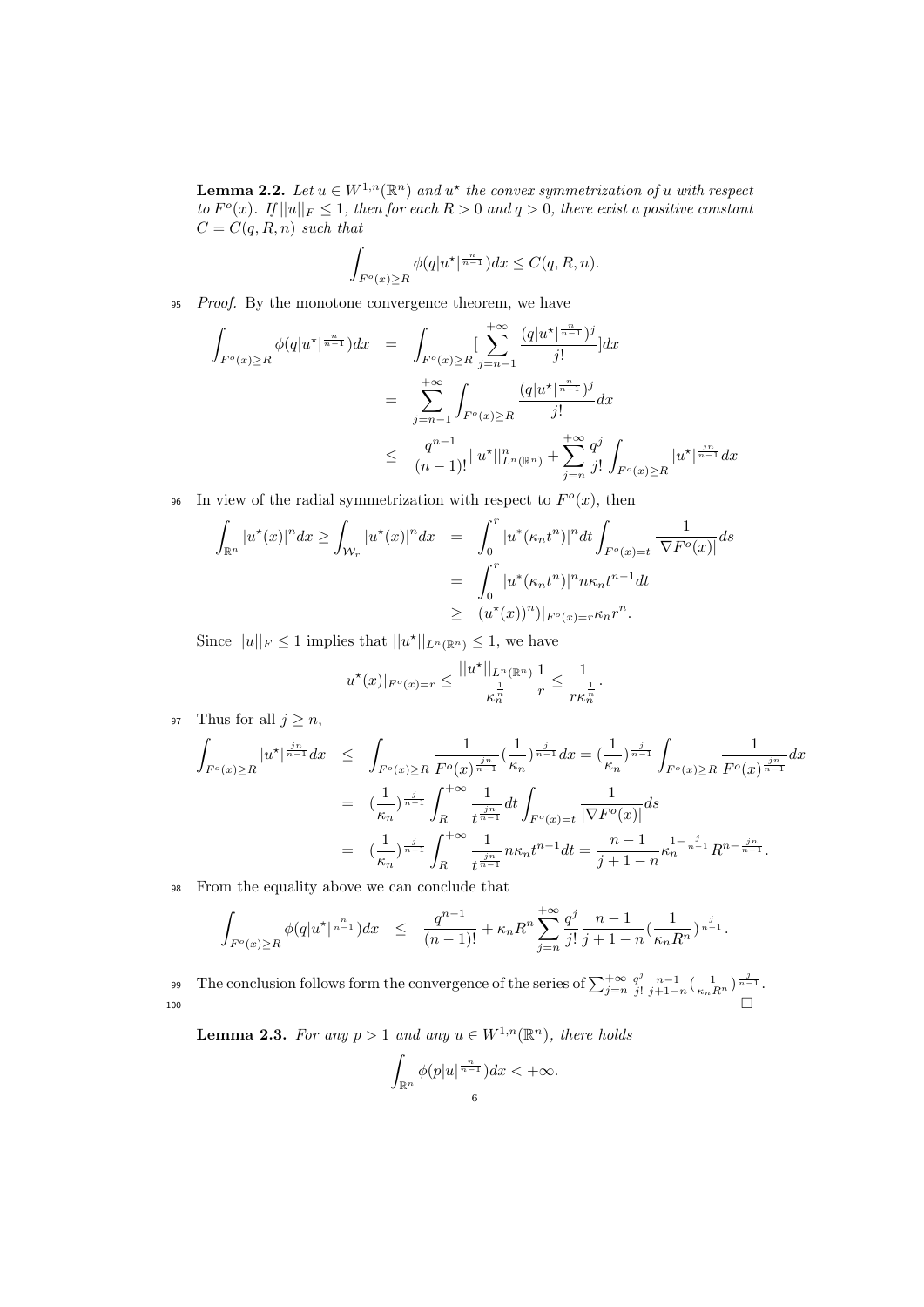*Proof.* Fix  $p > 1$  and  $u \in W^{1,n}(\mathbb{R}^n)$ , let  $u^*$  be the convex symmetric rearrangement of u with respect to  $F^o(x)$ , we have

$$
\int_{\mathbb{R}^n} \phi(p|u|^{\frac{n}{n-1}}) dx = \int_{\mathbb{R}^n} \phi(p|u^{\star}|^{\frac{n}{n-1}}) dx = \int_{F^o(x) \ge R} \phi(p|u^{\star}|^{\frac{n}{n-1}}) dx + \int_{F^o(x) \le R} \phi(p|u^{\star}|^{\frac{n}{n-1}}) dx.
$$

Since  $W^{1,n}(\mathcal{W}_R)$  is a continuous embedding in  $L^q(\mathcal{W}_R)$  for  $q \geq 1$ , we obtain that

$$
\int_{\mathcal{W}_R} \sum_{j=0}^{n-2} |u^*(x)|^{\frac{j^n}{n-1}} dx \le C(R).
$$

101 Define  $v(x) = u^*(x) - u^*(R)$ ,  $x \in \mathcal{W}_R$ . Obvious,  $v(x) \in W_0^{1,n}(\mathcal{W}_R)$ . By calculating, 102 we have, there exists a constant  $A = A(n)$ ,

$$
|u^*(x)|^{\frac{n}{n-1}} \le (|v(x)| + |u^*(R)|)^{\frac{n}{n-1}} \le |v|^{\frac{n}{n-1}} + A|v|^{\frac{1}{n-1}}|u^*(R)| + |u^*(R)|^{\frac{n}{n-1}},
$$

and

$$
|v|^{\frac{1}{n-1}}|u^{\star}(R)| = (|v|^{\frac{n}{n-1}})^{\frac{1}{n}}(|u^{\star}|^{\frac{n}{n-1}})^{\frac{n-1}{n}} \leq \frac{\epsilon}{A}|v|^{\frac{n}{n-1}} + (\frac{\epsilon}{A})^{-\frac{1}{n-1}}|u^{\star}(R)|^{\frac{n}{n-1}}.
$$

Thus,

$$
|u^{\star}(x)|^{\frac{n}{n-1}} \le (1+\epsilon)|v|^{\frac{n}{n-1}} + C(\epsilon, n)|u^{\star}(R)|^{\frac{n}{n-1}},
$$

where  $C(\epsilon, n) = A^{\frac{n}{n-1}} \epsilon^{-\frac{1}{n-1}} + 1$ . Choose  $\epsilon > 0$ , by means of the Hölder inequality, we get

$$
\int_{\mathcal{W}_R} e^{p|u^\star(x)|^{\frac{n}{n-1}}} dx \leq \bigl(\int_{\mathcal{W}_R} e^{p s (1+\varepsilon)|v|^{\frac{n}{n-1}}} dx\bigr)^{\frac{1}{s}} \bigl(\int_{\mathcal{W}_R} e^{p s' C(\epsilon,n)|u^\star(R)|^{\frac{n}{n-1}}}\bigr)^{\frac{1}{s'}} <+\infty,
$$

103 where  $s > 1, s' > 1$  and  $\frac{1}{s} + \frac{1}{s'} = 1$ . Together with Lemma 2.2, the calculation <sup>104</sup> holds.  $105$ 

 Now we establish the anisotropic Lions type concentration-compactness lemma  $i$ <sup>107</sup> in  $\mathbb{R}^n$ . Similar arguments under the isotropic Dirichlet norm can be seen in [CCH, OMS]. The anisotropic Lions type concentration-compactness lemma in bounded domain can be found in [ZZ].

**Theorem 2.4.** Let  $\{u_k\}$  be a nonnegative sequence in  $W^{1,n}(\mathbb{R}^n)$  such that  $||u_k||_F =$ 1 and  $u_k \rightharpoonup u \not\equiv 0$  in  $W^{1,n}(\mathbb{R}^n)$ . If

$$
0 < p < p_n(u) = \frac{1}{(1 - ||u||_F^n)^{\frac{1}{n-1}}},
$$

then

$$
\sup_k \int_{\mathbb{R}^n} \phi(p\alpha_n|u_k|^{\frac{n}{n-1}}) dx < +\infty.
$$

110 Furthermore,  $p_n(u)$  is sharp in the sense that there exists a sequence  $u_k$  satisfying 111  $||u_k||_S = 1$  and  $u_k \rightharpoonup u \neq 0$  in  $W^{1,n}(\mathbb{R}^n)$  such that the supremum is infinite for 112  $p \geq p_n(u)$ .

*Proof.* Case 1:  $0 < ||u||_F < 1$ . Assume by contradiction that for some  $p_1 < p_n(u)$ , we have

$$
\sup_{k} \int_{\mathbb{R}^n} \phi(p_1 \alpha_n |u_k|^{\frac{n}{n-1}}) dx = +\infty.
$$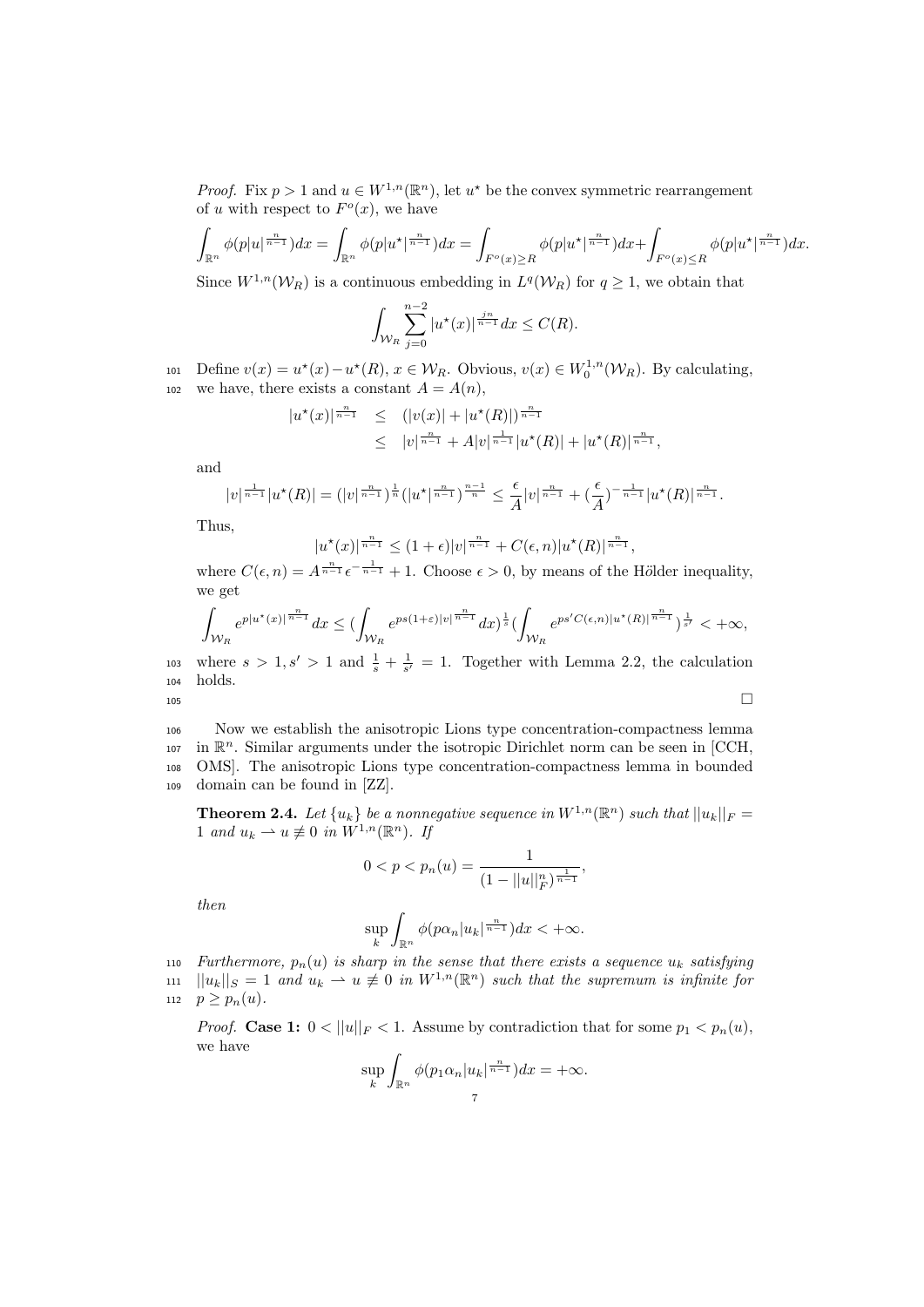This implies

$$
\sup_{k}\int_{\mathbb{R}^{n}}\phi(p_{1}\alpha_{n}|u_{k}^{\star}|^{\frac{n}{n-1}})dx=+\infty,
$$

where  $u_k^*$  is the convex symmetrization of  $u_k$  with respect to  $F^o(x)$ . For fixed  $R > 0$ , we write

$$
\int_{\mathbb{R}^n} \phi(p_1 \alpha_n |u_k^{\star}|^{\frac{n}{n-1}}) dx = \int_{\mathcal{W}_R} \phi(p_1 \alpha_n |u_k^{\star}|^{\frac{n}{n-1}}) dx + \int_{F^o(x) \ge R} \phi(p_1 \alpha_n |u_k^{\star}|^{\frac{n}{n-1}}) dx.
$$

Since  $W^{1,n}(\mathcal{W}_R)$  is a continuous embedding in  $L^q(\mathcal{W}_R)$  for  $q \geq 1$ , we infer that

$$
\int_{\mathcal{W}_R} \sum_{j=0}^{n-2} |u_k^{\star}|^{\frac{j}{n-1}} dx \le C(R).
$$

From this estimate and Lemma 2.2 with  $q = p_1 \alpha_n$ , we can conclude that

$$
\sup_{k} \int_{\mathcal{W}_R} e^{p_1 \alpha_n |u_k^{\star}|^{\frac{n}{n-1}}} dx = +\infty.
$$

Define  $v_k(x) = u_k^*(x) - u_k^*(R)$ ,  $x \in \mathcal{W}_R$ . Obvious,  $v_k(x) \in W_0^{1,n}(\mathcal{W}_R)$ . By some similar arguments in Lemma 2.3, we have

$$
|u_k^{\star}(x)|^{\frac{n}{n-1}} \le (1+\epsilon)|v_k|^{\frac{n}{n-1}} + C(\epsilon, n)|u_k^{\star}(R)|^{\frac{n}{n-1}},
$$

where  $C(\epsilon, n) = A^{\frac{n}{n-1}} \epsilon^{-\frac{1}{n-1}} + 1$ . Choose  $s > 0$  and  $\epsilon > 0$ , such that  $(1 + \epsilon)sp_1 <$  $p_n(u)$ . By means of the Hölder inequality, we get

$$
\int_{\mathcal{W}_R} e^{p_1 \alpha_n |u_k^{\star}(x)|^{\frac{n}{n-1}}} dx \leq \left( \int_{\mathcal{W}_R} e^{(1+\epsilon)p_1 s \alpha_n |v_k(x)|^{\frac{n}{n-1}}} dx \right)^{\frac{1}{s}} \left( \int_{\mathcal{W}_R} e^{s' p_1 \alpha_n C(\epsilon, n) |u_k^{\star}(R)|^{\frac{n}{n-1}}} \right)^{\frac{1}{s'}},
$$

<sup>113</sup> which implies

$$
\sup_{k} \int_{\mathcal{W}_R} e^{\overline{p}_1 \alpha_n |v_k|^{\frac{n}{n-1}}} = +\infty, \qquad \overline{p}_1 = (1+\epsilon)p_1 s. \tag{9}
$$

Since  $v_k(x) = u_k^*(x) - u_k^*(R)$ , in view of the Pólya-Szegö inequality, we have

$$
||F(\nabla v_k^*)||_{L^n(\mathcal{W}_R)} \leq ||F(\nabla v_k)||_{L^n(\mathcal{W}_R)} = ||F(\nabla u_k^*)||_{L^n(\mathcal{W}_R)} \leq ||F(\nabla u_k)||_{L^n(\mathcal{W}_R)} \leq 1.
$$

114 Denoting  $r = F^o(x)$  and taking a change of variable for  $t = \kappa_n r^n$ , it follows that

$$
\int_{\mathcal{W}_R} F^n(\nabla v_k^{\star}) dx = \int_{\mathcal{W}_R} F^n(\nabla v_k^{\star} (\kappa_n F^o(x)^n)) dx
$$
\n
$$
= \int_0^R F^n(\frac{dv_k^{\star}(t)}{dt} \kappa_n n r^{n-1} \nabla F^o(x)) dr \int_{F^o(x) = r} \frac{1}{|\nabla F^o|} dx
$$
\n
$$
= \int_0^R [(-\frac{dv_k^{\star}(t)}{dt}) n \kappa_n r^{n-1}]^n n \kappa_n r^{n-1} dr
$$
\n
$$
= \int_0^{|\mathcal{W}_R|} (n \kappa_n^{\frac{1}{n}} (-\frac{dv_k^{\star}(t)}{dt}))^n t^{n-1} dt. \tag{10}
$$

115 Then for  $k \in \mathbb{N}$  we have

$$
(\int_0^{\left|\mathcal{W}_R\right|} (n\kappa_n^{\frac{1}{n}}(-\frac{dv_k^*(t)}{dt}))^nt^{n-1}dt)^{\frac{1}{n}} = ||F(\nabla v_k^*)||_{L^n(\mathcal{W}_R)} \le 1.
$$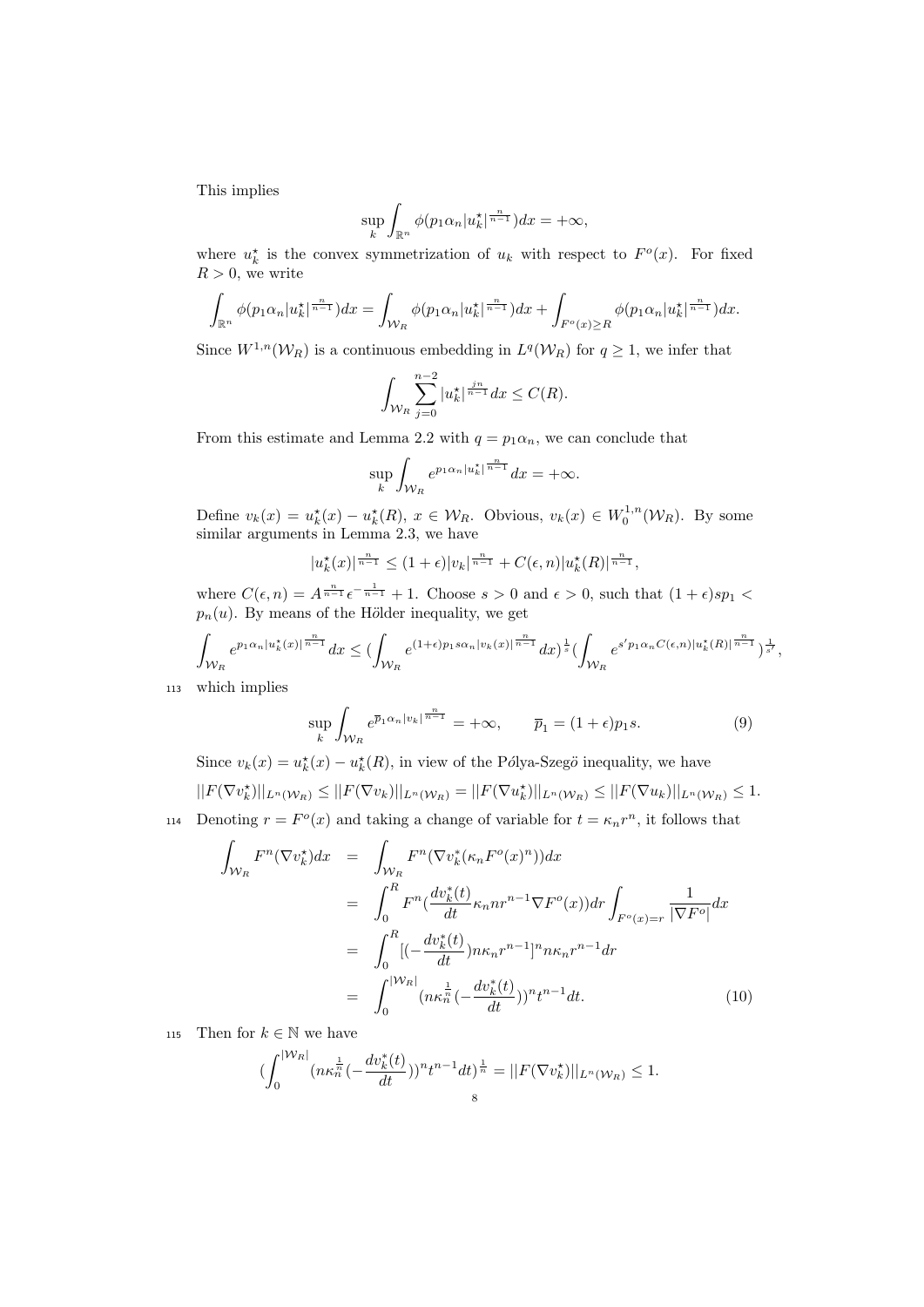116 Since  $v_k^*$ ( $|\mathcal{W}_R|$ ) = 0, and  $v_k^*$  is locally absolutely continuous,

$$
v_k^*(s) = \int_s^{|W_R|} -\frac{dv_k^*}{dt}dt \qquad for \ s \in (0, |W_R|). \tag{11}
$$

 $_{117}$  Hölder inequality and  $(11)$  yield

$$
v_k^*(s) \leq (\int_s^{\left|W_R\right|} (n\kappa_n^{\frac{1}{n}}(-\frac{dv_k^*(t)}{dt}))^n t^{n-1} dt)^{\frac{1}{n}} (\int_s^{\left|W_R\right|} \frac{1}{n^{\frac{n}{n-1}} \kappa_n^{\frac{1}{n-1}}} \frac{dt}{t})^{\frac{n-1}{n}}
$$
  
\n
$$
\leq ||F(\nabla v_k)||_{L^n(W_R)} (\frac{1}{n^{\frac{n}{n-1}} \kappa_n^{\frac{1}{n-1}}} \log(\frac{|\mathcal{W}_R|}{s}))^{\frac{n-1}{n}}
$$
  
\n
$$
\leq (\frac{1}{n^{\frac{n}{n-1}} \kappa_n^{\frac{1}{n-1}}} \log(\frac{|\mathcal{W}_R|}{s}))^{\frac{n-1}{n}} \quad \text{for } s \in (0, |\mathcal{W}_R|). \tag{12}
$$

Now we claim: for any  $p_2 \in (\overline{p_1}, p_n(u))$  and every  $k_0 \in \mathbb{N}$  and every  $s_0 \in (0, |\mathcal{W}_R|)$ there exist  $k \in \mathbb{N}$ ,  $k > k_0$ , and  $s \in (0, s_0)$  such that

$$
v_k^*(s) \ge \left(\frac{1}{p_2 n^{\frac{n}{n-1}} \kappa_n^{\frac{1}{n-1}}}\right)^{\frac{n-1}{n}} \log^{\frac{n-1}{n}}\left(\frac{|\mathcal{W}_R|}{s}\right).
$$

Indeed, by contradiction, suppose that there exist  $k_0 \in \mathbb{N}$  and  $s_0 \in (0, |\mathcal{W}_R|)$  such that

$$
v_k^*(s) < \left(\frac{1}{p_2 n^{\frac{n}{n-1}} \kappa_n^{\frac{1}{n-1}}}\right)^{\frac{n-1}{n}} \log^{\frac{n-1}{n}}\left(\frac{|\mathcal{W}_R|}{s}\right) \quad for\ every\ s \in (0, s_0),\ k \ge k_0.
$$

118 By the latter estimate and inequality (12), one has that, if  $\overline{p_1} < p_2$  and  $k \geq k_0$ , <sup>119</sup> then

$$
\int_{\mathcal{W}_R} exp(\alpha_n \overline{p_1}|v_k|^{\frac{n}{n-1}}) dx = \int_0^{|\mathcal{W}_R|} exp(\alpha_n \overline{p_1}|v_k^*|^{\frac{n}{n-1}}) ds
$$
  
\n
$$
\leq \int_0^{s_0} \left(\frac{|\mathcal{W}_R|}{s}\right)^{\frac{1}{p_2}} ds + \int_{s_0}^{|\mathcal{W}_R|} \left(\frac{|\mathcal{W}_R|}{s}\right)^{\frac{1}{p_1}} ds
$$
  
\n
$$
< +\infty,
$$

<sup>120</sup> contradicting (9). Our claim is proved. Thus, possibly passing to a subsequence, 121 there exist a sequence  $s_k$ , such that

$$
v_k^*(s_k) \ge \left(\frac{1}{p_2 n^{\frac{n}{n-1}} \kappa_n^{\frac{1}{n-1}}}\right)^{\frac{n-1}{n}} \log^{\frac{n-1}{n}}\left(\frac{|\mathcal{W}_R|}{s_k}\right) \quad \text{and} \quad s_k \le \frac{1}{k} \qquad k \in \mathbb{N}.\tag{13}
$$

Now, given  $L > 0$ , define the truncation operator  $T<sup>L</sup>$  and  $T<sub>L</sub>$  acting on any function  $v: \mathcal{W}_R \to \mathbb{R}^+ \cup \{0\}$  as

$$
T^{L}(v) = \min\{v, L\} \quad and \quad T_{L}(v) = v - T^{L}(v).
$$

122 Since  $||T^L(u)||_F \to ||u||_F$  as  $L \to +\infty$ , taking  $p_3 \in (p_2, p_n(u))$ , and choose L so <sup>123</sup> large that

$$
\frac{1 - ||u||_F^n}{1 - ||T^L(u)||_F^n} > \left(\frac{p_3}{p_n(u)}\right)^{n-1}.\tag{14}
$$

124 It follows from (13) that  $v_k^*(s_k) \to +\infty$  as  $k \to +\infty$ . Since  $v_k^*(|\mathcal{W}_R|) = 0$ , by 125 passing to a subsequence if necessary, we have that  $v_k^*(s_k) > L$  for every  $k \in \mathbb{N}$ 126 large enough. Consequently, there exists  $r_k \in (s_k, |\mathcal{W}_R|)$  such that  $v_k^*(r_k) = L$  for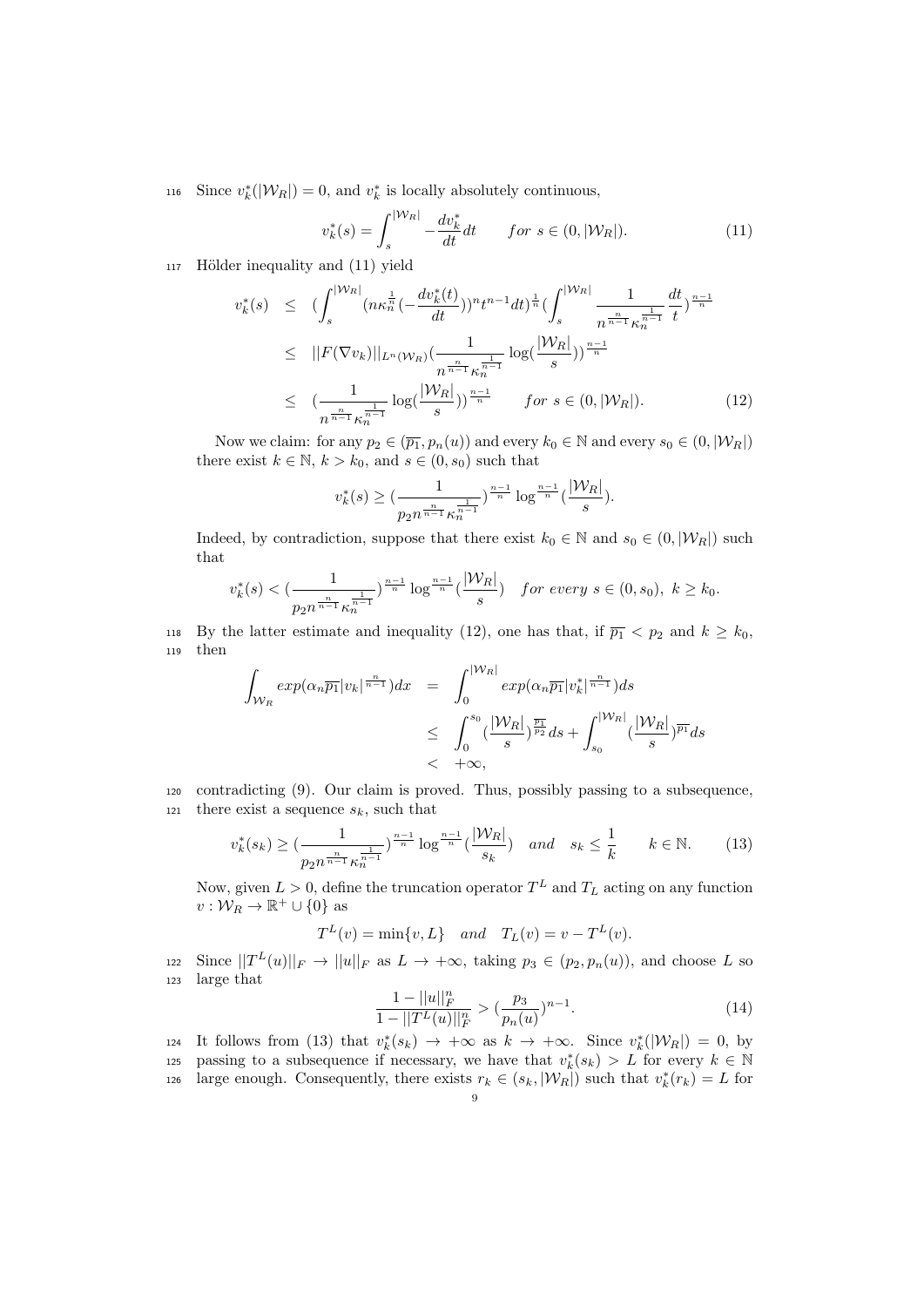127 every  $k \in \mathbb{N}$ . Owing to (13) and to Hölder inequality, via the same argument as in <sup>128</sup> the proof of (12) we obtain

$$
\left(\frac{1}{p_2 n^{\frac{n}{n-1}} \kappa_n^{\frac{1}{n-1}}}\right)^{\frac{n-1}{n}} \log^{\frac{n-1}{n}}\left(\frac{|\mathcal{W}_R|}{s_k}\right) - L \le v_k^*(s_k) - v_k^*(r_k) = \int_{s_k}^{r_k} -\frac{dv_k^*(t)}{dt} dt
$$
  

$$
\le || -\frac{dv_k^*(t)}{dt} (n\kappa_n^{\frac{1}{n}}) t^{\frac{n-1}{n}} ||_{L^n(s_k, r_k)} \cdot \frac{1}{n\kappa_n^{\frac{1}{n}}} (\log(\frac{|\mathcal{W}_R|}{s_k}))^{\frac{n-1}{n}} \text{ for } k \in \mathbb{N}.
$$

Since  $\log^{\frac{n-1}{n}}(\frac{|\mathcal{W}_R|}{s})$ 129 Since  $\log^{\frac{n-1}{n}}(\frac{|W_{R}|}{s_{k}}) \rightarrow +\infty$ , for k large enough, we have

$$
\begin{array}{rcl}\n(\frac{1}{p_3})^{\frac{n-1}{n}} & \leq & \|\n- \frac{dv_k^*(t)}{dt}(n\kappa_n^{\frac{1}{n}})t^{\frac{n-1}{n}}\|_{L^n(s_k,r_k)} + o_k(1) \\
& \leq & \|\n- \frac{dv_k^*(t)}{dt}(n\kappa_n^{\frac{1}{n}})t^{\frac{n-1}{n}}\|_{L^n(0,r_k)} + o_k(1).\n\end{array} \tag{15}
$$

130 By the definition of  $T^L$  and  $T_L$ , we can get

$$
\int_{\mathcal{W}_R} F^n(\nabla T^L(v_k))dx + \int_{\mathcal{W}_R} F^n(\nabla T_L(v_k))dx = \int_{\mathcal{W}_R} F^n(\nabla v_k)dx
$$

$$
= \int_{\mathcal{W}_R} F^n(\nabla u_k^*)dx
$$

$$
= \int_{\mathcal{W}_R} F^n(\nabla T^L(u_k^*))dx + \int_{\mathcal{W}_R} F^n(\nabla T_L(u_k^*))dx
$$

and

$$
\int_{\mathcal{W}_R} F^n(\nabla T^L(u_k^{\star}))dx \le \int_{\mathcal{W}_R} F^n(\nabla T^L(v_k))dx.
$$

Thus

$$
\int_{\mathcal{W}_R} F^n(\nabla T_L(v_k))dx \le \int_{\mathcal{W}_R} F^n(\nabla T_L(u_k^{\star}))dx.
$$

$$
_{131}
$$
 By using this inequality and Pólya-Szegö inequality, we have that

$$
\int_{\mathbb{R}^n} F^n(\nabla T_L(u_k))dx \ge \int_{\mathbb{R}^n} F^n(\nabla (T_L(u_k))^*)dx = \int_{\mathbb{R}^n} F^n(\nabla T_L(u_k^*))dx
$$
  
\n
$$
\ge \int_{\mathcal{W}_R} F^n(\nabla T_L(v_k))dx
$$
  
\n
$$
= || -\frac{dv_k^*(t)}{dt}(n\kappa_n^{\frac{1}{n}})t^{\frac{n-1}{n}}||_{L^n(0,r_k)}^n.
$$

<sup>132</sup> Combining with (15) yields

$$
(\frac{1}{p_3})^{n-1} \le \int_{\mathbb{R}^n} F^n(\nabla T_L(u_k))dx + o_k(1). \tag{16}
$$

133 As 
$$
u_k = T^L(u_k) + T_L(u_k)
$$
 and  $T^L(u_k) \le u_k$  one has that  
\n
$$
1 = ||u_k||_F^n = \int_{\mathbb{R}^n} F^n(\nabla T^L(u_k))dx + \int_{\mathbb{R}^n} F^n(\nabla T_L(u_k))dx + \int_{\mathbb{R}^n} |u_k|^n dx
$$
\n
$$
\ge \int_{\mathbb{R}^n} F^n(\nabla T_L(u_k))dx + ||T^L(u_k)||_F^n. \tag{17}
$$

<sup>134</sup> In view of (16), we have

$$
||T^{L}(u_{k})||_{F}^{n} + (\frac{1}{p_{3}})^{n-1} + o_{k}(1) \leq 1.
$$
\n(18)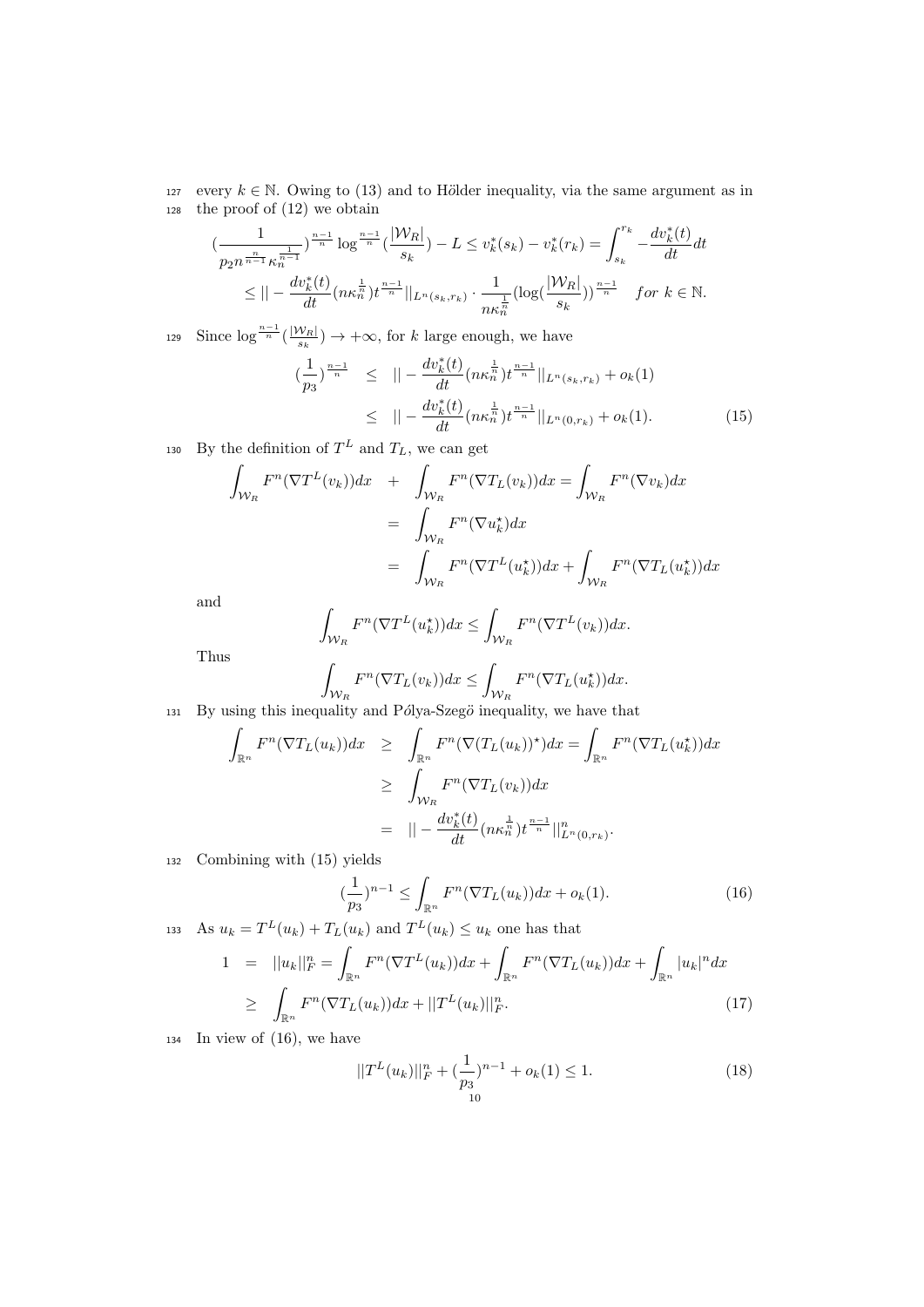135 For  $L > 0$  fixed,  $\{T^L(u_k)\}\$ is also bounded in  $W^{1,n}(\mathbb{R}^n)$ . Hence, up to a sub-136 sequence,  $T^L(u_k) \to T^L(u)$  almost everywhere in  $\mathbb{R}^n$  and  $T^L(u_k) \to T^L(u)$  in 137  $W^{1,n}(\mathbb{R}^n)$ . By the lower semicontinuity of the norm in  $W^{1,n}(\mathbb{R}^n)$  and the inequal-138 ity  $(14)$ , we obtain

$$
p_3 \ge \frac{1}{(1 - \liminf_{k \to \infty} |T^L(u_k)||_F^{\frac{1}{n-1}})} \ge \frac{1}{(1 - ||T^L(u)||_F^{\frac{1}{n-1}})}
$$
  
> 
$$
\frac{p_3}{p_n(u)} \frac{1}{(1 - ||u||_F^{\frac{1}{n-1}})} = p_3,
$$
 (19)

<sup>139</sup> which is a contradiction.

140 **Case 2:**  $||u||_F = 1$ . In this case, since  $u_k \rightharpoonup u$  weakly and  $W^{1,n}(\mathbb{R}^n)$  is a 141 uniformly convex Banach space, we have  $u_k \to u$  strongly in  $W^{1,n}(\mathbb{R}^n)$ . Using 142 Proposition 1 in [OMS], up to a subsequence, we have  $|u(x)| \le v(x)$  for almost 143  $x \in \mathbb{R}^n$  and some  $v \in W^{1,n}(\mathbb{R}^n)$ . Hence, the proof follows from Lemma 2.3 and <sup>144</sup> Lebesgue dominated convergence theorem.

145 We conclude by showing that the assumption  $p < p_n(u)$  cannot be relaxed. 146 For every  $\alpha \in (0,1)$ , we exhibit a sequence  $\{u_k\} \subset W^{1,n}(\mathbb{R}^n)$  and a function 147  $u \in W^{1,n}(\mathbb{R}^n)$  such that

$$
||u_k||_F = 1, \quad u_k \rightharpoonup u \text{ weakly in } W^{1,n}(\mathbb{R}^n),
$$

$$
||u||_F = \alpha \quad \text{and} \quad \int_{\mathbb{R}^n} \phi(\alpha_n p_n |u_k|^{\frac{n}{n-1}}) dx \to +\infty.
$$

Actually, Let us consider the sequence  $v_k \in W^{1,n}(\mathbb{R}^n)$  and defined for  $r > 0$ , for  $k \in \mathbb{N}$ , as

$$
v_k(x) = \begin{cases} 0, & F^o(x) \ge r, \\ \kappa_n^{-\frac{1}{n}} \log(\frac{r}{F^o(x)}) k^{-\frac{1}{n}}, & r e^{-\frac{k}{n}} \le F^o(x) < r, \\ \frac{1}{n} \kappa_n^{-\frac{1}{n}} k^{\frac{n-1}{n}}, & 0 \le F^o(x) \le r e^{-\frac{k}{n}}. \end{cases}
$$

We have that

$$
\int_{\mathbb{R}^n} F^n(\nabla v_k) dx = \int_{re^{-\frac{k}{n}}}^r \kappa_n^{-1} k^{-1} \frac{1}{t^n} n \kappa_n t^{n-1} dt = 1.
$$

Obvious  $v_k(x) \rightharpoonup 0$  in  $W^{1,n}(\mathbb{R}^n)$  and  $\int_{\mathbb{R}^n} |v_k|^p dx \rightharpoonup 0$  for  $p \ge 1$ . Next for  $R = 3r$ , Next, define  $u \in W^{1,n}(\mathbb{R}^n)$  by

$$
u(x) = \begin{cases} 0, & F^{o}(x) \ge R, \\ 3A - \frac{3A}{R}F^{o}(x), & \frac{2}{3}R \le F^{o}(x) < R, \\ A, & 0 \le F^{o}(x) \le \frac{2}{3}R. \end{cases}
$$

where  $A > 0$  is chosen in such a way that  $||u||_F = \alpha$ . Finally, set

$$
w_k = u + (1 - \alpha^n)^{\frac{1}{n}} v_k \quad \text{for } k \in \mathbb{N}.
$$

Since  $\nabla u$  and  $\nabla v_k$  have disjoint supports, we have

$$
||F(\nabla w_k)||_{L^n}^n = ||F(\nabla u)||_{L^n}^n + 1 - \alpha^n.
$$

Combining with the fact

$$
||w_k||_{L^n}^n = \int_{\mathbb{R}^n} |u + (1 - \alpha^n)^{\frac{1}{n}} v_k|^n dx = ||u||_{L^n}^n + \xi_k,
$$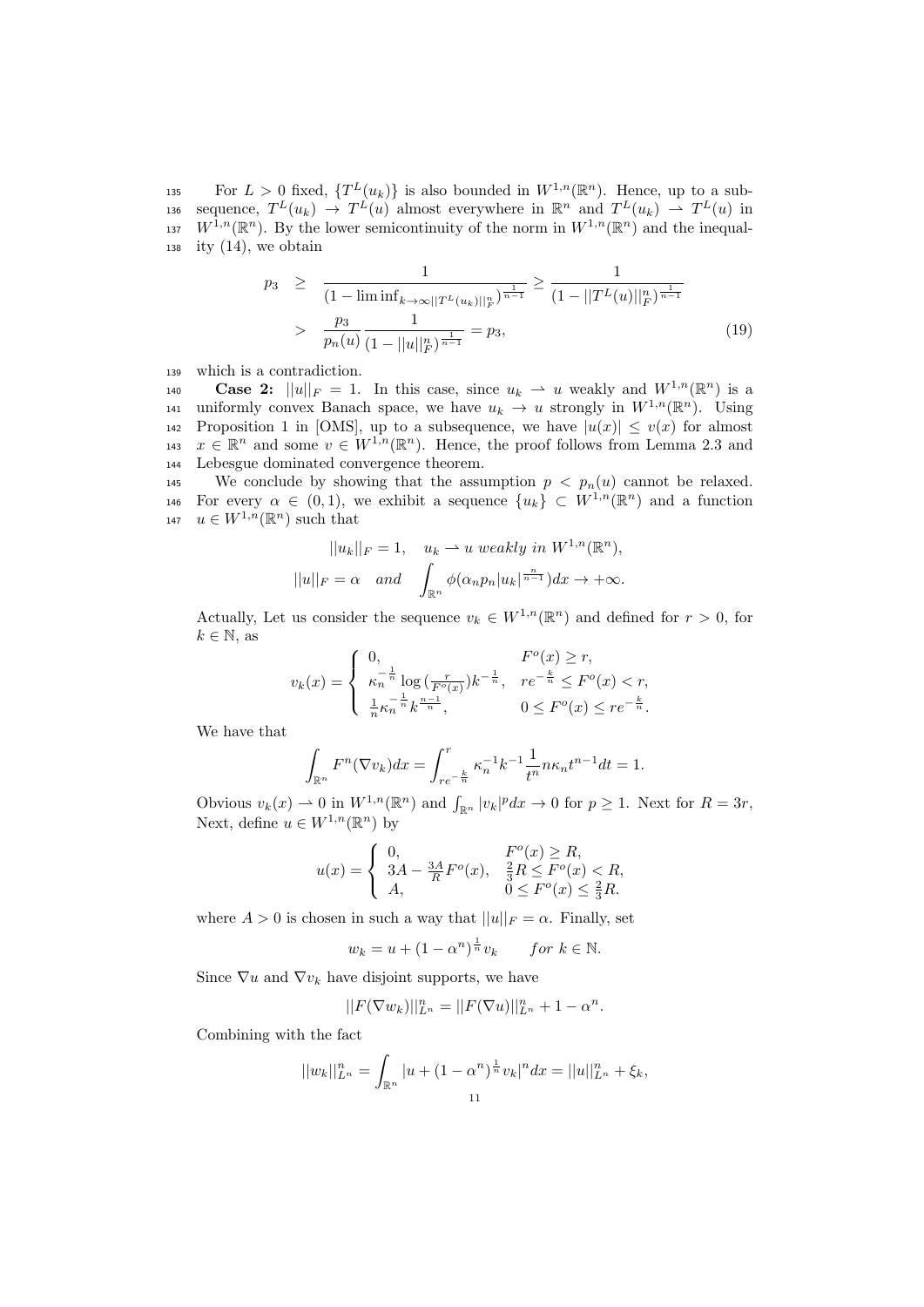where  $\xi_k \to 0$ , we have  $||w_k||_F = 1 + \xi_k$ . Finally, set  $u_k = \frac{w_k}{1 + \xi_k}$ , we have

$$
||u_k||_F = 1
$$
,  $u_k \rightharpoonup u$  in  $W^{1,n}(\mathbb{R}^n)$ ,  $||u||_F = \alpha$ .

<sup>148</sup> Thus

$$
\int_{\mathbb{R}^n} \phi(\alpha_n p_n |u_k|^{\frac{n}{n-1}}) dx
$$
\n
$$
\geq \int_{\mathcal{W}_{re^{-\frac{k}{n}}}(0)} exp[n^{\frac{n}{n-1}} \kappa_n^{\frac{1}{n-1}} \frac{|u_k|^{\frac{n}{n-1}}}{(1-\alpha^n)^{\frac{1}{n-1}}}] dx - \sum_{j=0}^{n-2} \frac{n^{\frac{nj}{n-1}} \kappa_n^{\frac{j}{n-1}}}{j!(1-\alpha^n)^{\frac{j}{n-1}}} \int_{\mathcal{W}_{re^{-\frac{k}{n}}}(0)} |u_k(x)|^{\frac{j}{n-1}} dx
$$
\n
$$
\geq \int_{\mathcal{W}_{re^{-\frac{k}{n}}}(0)} exp[n^{\frac{n}{n-1}} \kappa_n^{\frac{1}{n-1}} \frac{((1+\xi_k)^{-1}[A+(1-\alpha^n)^{\frac{1}{n}} v_k])^{\frac{n}{n-1}}}{(1-\alpha^n)^{\frac{1}{n-1}}}] dx + C(u) + O_k(1)
$$
\n
$$
= \int_{\mathcal{W}_{re^{-\frac{k}{n}}}(0)} exp[n^{\frac{n}{n-1}} \kappa_n^{\frac{1}{n-1}} ((1+\xi_k)^{-1}[C+v_k])^{\frac{n}{n-1}}] dx + C(u) + O_k(1)
$$
\n
$$
= C_1 e^{-k} exp([(1+\xi_k)^{-1}(C_2 + k^{\frac{n-1}{n}})]^{\frac{n}{n-1}}) + C(u) + O_k(1) \to +\infty,
$$

for some positive constants  $C, C_1, C_2$ , where

$$
C(u) = -\sum_{j=0}^{n-2} \frac{n^{\frac{n_j}{n-1}} \kappa_n^{\frac{j}{n-1}}}{j!(1-\alpha^n)^{\frac{j}{n-1}}} \int_{\mathcal{W}_{re^{-\frac{k}{n}}}(0)} |u(x)|^{\frac{j^n}{n-1}} dx.
$$

<sup>149</sup> This concludes the proof.

## 150 3. THE MAXIMIZING SEQUENCE

151 Let  ${R_k}$  be an increasing sequence which diverges to infinity, and  ${\beta_k}$  an 152 increasing sequence which converges to  $\alpha_n$ .

Setting

$$
S_{\beta_k}(u) = \int_{\mathcal{W}_{R_k}} \phi(\beta_k |u|^{\frac{n}{n-1}}) dx.
$$

and

$$
H = \{ u \in W_0^{1,n}(\mathcal{W}_{R_k}) : \int_{\mathcal{W}_{R_k}} (F^n(\nabla u) + |u|^n) dx = 1 \}.
$$

<sup>153</sup> We have

**Lemma 3.1.** For any fixed k, there exists an extremal functional function  $u_k \in H$ and  $u_k \geq 0$  such that

$$
S_{\beta_k}(u_k) = \sup_{u \in H} S_{\beta_k}(u).
$$

*Proof.* There exists a sequence of  $\{v_i\} \in H$  such that

$$
\lim_{i \to +\infty} S_{\beta_k}(v_i) = \sup_{u \in H} S_{\beta_k}(u).
$$

154 We set  $v_i = 0$  in  $\mathbb{R}^n \setminus \mathcal{W}_{R_k}$ . Since  $v_i$  is bounded in  $W^{1,n}(\mathbb{R}^n)$ , there exist a  $155$  subsequence, which will still be denoted by  $v_i$ , such that

$$
v_i \rightharpoonup u_k \quad \text{weakly in} \quad W^{1,n}(\mathbb{R}^n),
$$
  

$$
v_i \rightharpoonup u_k \quad \text{strongly in} \quad L^s(\mathbb{R}^n),
$$

for any  $1 < s < \infty$  as  $i \to \infty$ . Hence  $v_i \to u_k$  a.e in  $\mathbb{R}^n$ , and

$$
g_i = \phi(\beta_k | v_i|^{\frac{n}{n-1}}) \to g_k = \phi(\beta_k | u_k|^{\frac{n}{n-1}}) \ a.e \ in \ \mathbb{R}^n.
$$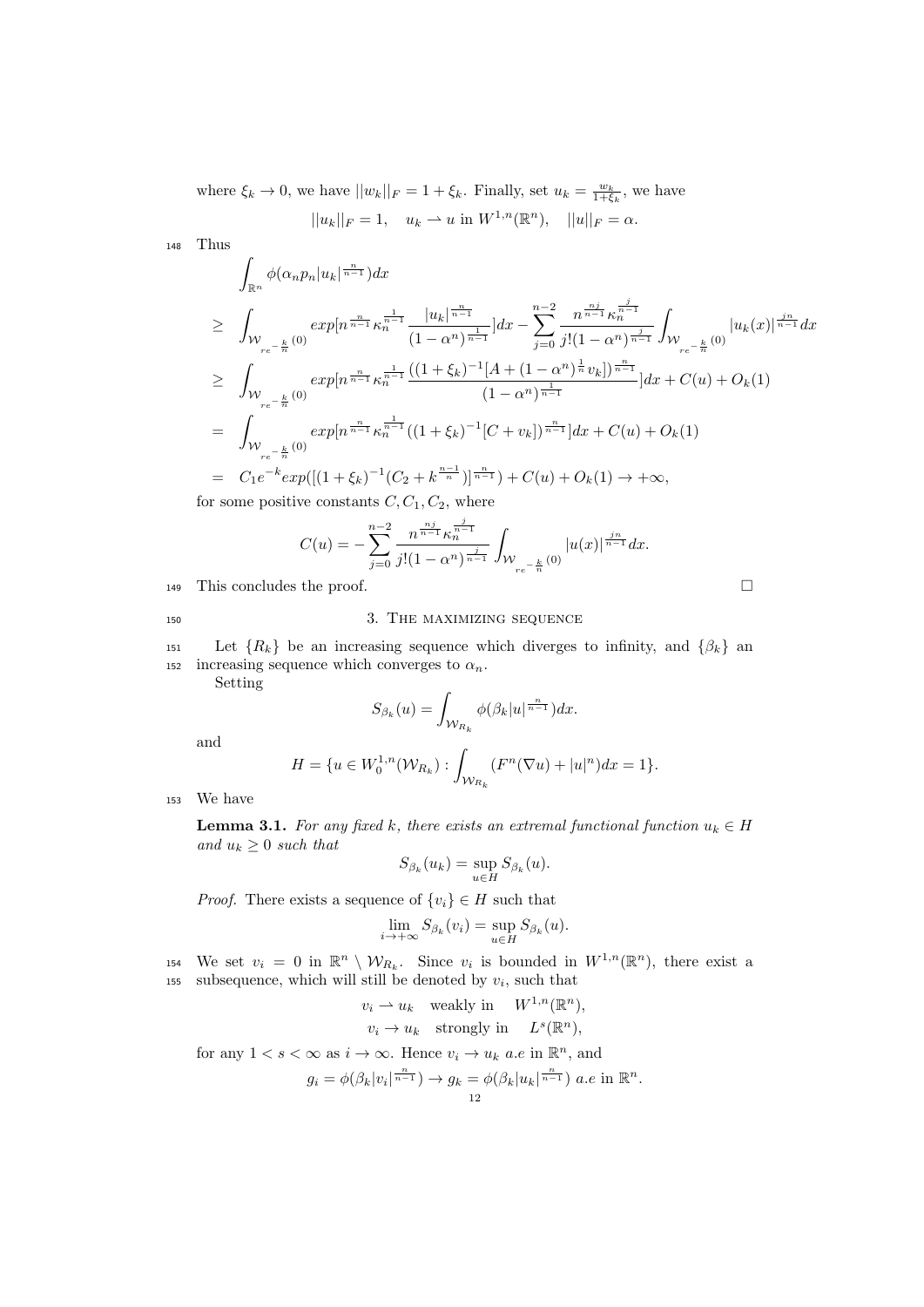We claim that  $u_k \neq 0$ . If not, then  $g_i$  is bounded in  $L^r(\mathcal{W}_{R_k})$  for some  $r > 1$ , thus  $g_i \to 0$  strongly in  $L^1(\mathcal{W}_{R_k})$ . Therefore,  $\sup_{u \in H} S_{\beta_k}(u) = 0$ , which is impossible. By Theorem 2.4, we have for any  $p < p_n = \frac{1}{(n-1)^n}$  $\frac{1}{(1-||u_k||_F^n)^{\frac{1}{n-1}}},$ 

$$
\sup_{i}\int_{\mathbb{R}^n}\phi(p\alpha_n|v_i|^{\frac{n}{n-1}})dx<+\infty.
$$

156 So  $g_i \to g_k$  strongly in  $L^1(\mathcal{W}_{R_k})$ , as  $i \to +\infty$ . Therefore, the extremal function is 157 attained for the case  $\beta_k < \alpha_n$  and  $||u_k||_F = 1$ . From the form of  $S_{\beta_k}(u_k)$ , we can 158 choose the function  $u_k \geq 0$ .

- <sup>159</sup> Similar as in [LR, LZ], we give the following
- 160 Lemma 3.2. Let  $u_k$  as above. Then  $u_k$  is a maximizing sequence for S and  $u_k$ 161 may be chosen to be radially symmetric and decreasing with respect to  $F^o(x)$ .

*Proof.* Let  $\eta$  be a cut-off function which is 1 on  $\mathcal{W}_1$  and 0 on  $\mathbb{R}^n \setminus \mathcal{W}_2$ . Then given any  $\varphi \in W^{1,n}(\mathbb{R}^n)$  with  $\int_{\mathbb{R}^n} (F(\nabla \varphi)^n + |\varphi|^n) dx = 1$ , we have

$$
\tau^n(L) := \int_{\mathbb{R}^n} (F^n(\nabla(\eta(\frac{x}{L})\varphi)) + |\eta(\frac{x}{L})\varphi|^n) dx \to 1, \quad \text{as} \quad L \to +\infty.
$$

162 Hence for a fixed L and  $R_k > 2L$ 

$$
\int_{\mathcal{W}_L} \phi(\beta_k | \frac{\varphi}{\tau(L)} |^{\frac{n}{n-1}}) dx \leq \int_{\mathcal{W}_{2L}} \phi(\beta_k | \frac{\eta(\frac{x}{L})\varphi}{\tau(L)} |^{\frac{n}{n-1}}) dx
$$
  

$$
\leq \int_{\mathcal{W}_{R_k}} \phi(\beta_k u_k^{\frac{n}{n-1}}) dx.
$$

By the Levi Lemma, we can have

$$
\int_{\mathcal{W}_L} \phi(\alpha_n | \frac{\varphi}{\tau(L)} |^{\frac{n}{n-1}}) dx \leq \lim_{k \to +\infty} \int_{\mathbb{R}^n} \phi(\beta_k u_k^{\frac{n}{n-1}}) dx.
$$

Then, Letting  $L \to +\infty$ , we get

$$
\int_{\mathbb{R}^n} \phi(\alpha_n|\varphi|^{\frac{n}{n-1}}) dx \le \lim_{k \to +\infty} \int_{\mathbb{R}^n} \phi(\beta_k u_k^{\frac{n}{n-1}}) dx.
$$

<sup>163</sup> Hence, we get

$$
\lim_{k\to+\infty}\int_{\mathbb{R}^n}\phi(\beta_k u_k^{\frac{n}{n-1}})dx=\sup_{||v||_F\leq 1,v\in W^{1,n}(\mathbb{R}^n)}\int_{\mathbb{R}^n}\phi(\alpha_n|v|^{\frac{n}{n-1}})dx.
$$

Let  $u_k^*$  be the convex symmetric rearrangement of  $u_k$  with respect to  $F^o(x)$ , then we have

$$
\tau_k^n := \int_{\mathcal{W}_{R_k}} (F^n(\nabla u_k^*) + u_k^{*n}) dx \le \int_{\mathcal{W}_{R_k}} (F^n(\nabla u_k) + u_k^n) dx = 1.
$$

It is well known that  $\tau_k = 1$  if and only if  $u_k$  is radial with respect to  $F^o(x)$ . Since

$$
\int_{\mathcal{W}_{R_k}} \phi(\beta_k u_k^{\star \frac{n}{n-1}}) dx = \int_{\mathcal{W}_{R_k}} \phi(\beta_k u_k^{\frac{n}{n-1}}) dx,
$$

we have

$$
\int_{\mathcal{W}_{R_k}} \phi(\beta_k(\frac{u_k^\star}{\tau_k})^{\frac{n}{n-1}})dx \geq \int_{\mathcal{W}_{R_k}} \phi(\beta_k u_k^{\frac{n}{n-1}})dx.
$$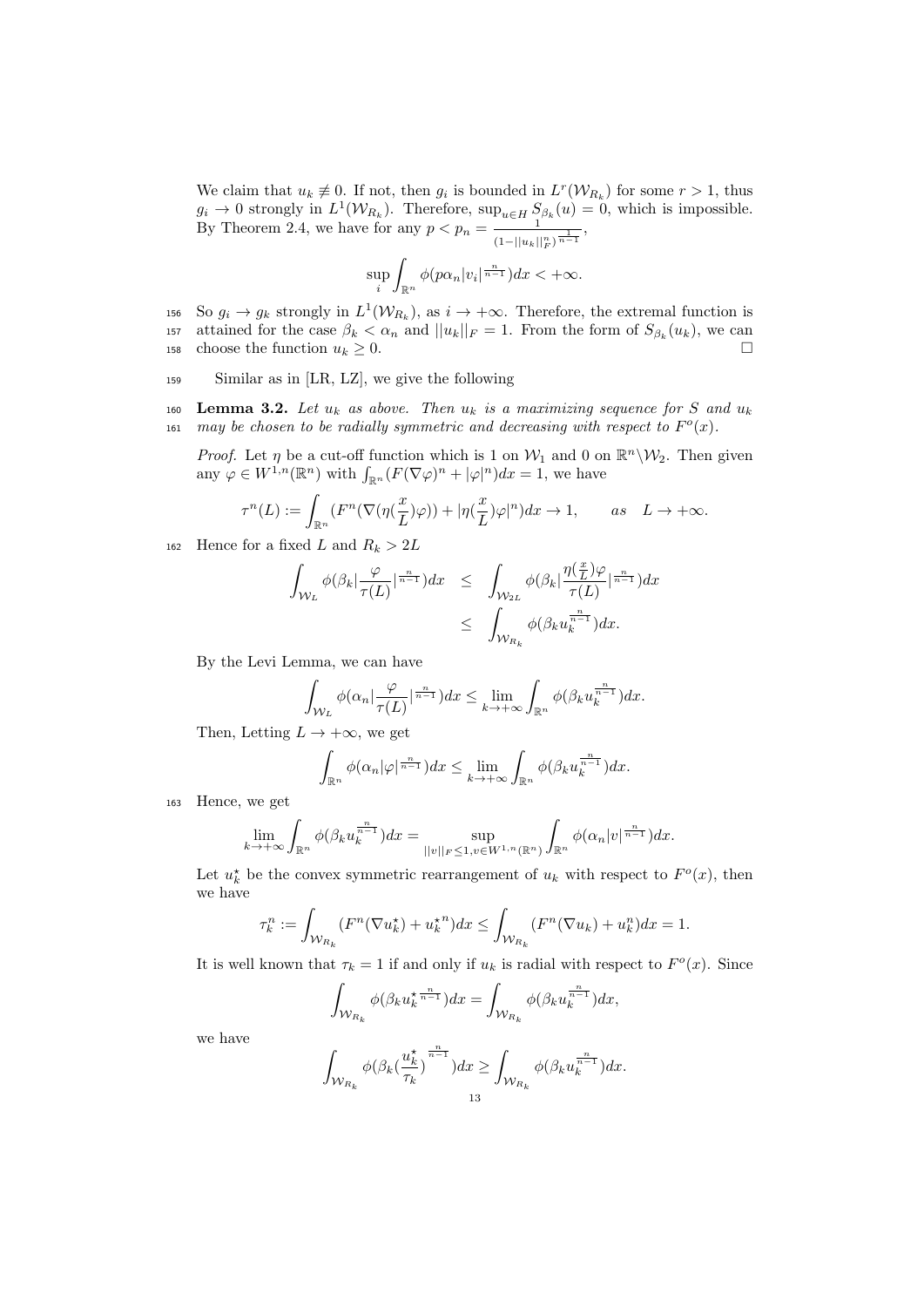Hence  $\tau_k = 1$  and

$$
\int_{\mathcal{W}_{R_k}} \phi(\beta_k u_k^{\star n}^{-n\over n-1}) dx = \sup_{\int_{\mathcal{W}_{R_k}} (F^n(\nabla v) + |v|^n) dx = 1, v \in W_0^{1,n}(\mathcal{W}_{R_k})} \int_{\mathcal{W}_{R_k}} \phi(\beta_k |v|^{\frac{n}{n-1}}) dx.
$$

164 So, we can assume  $u_k = u_k(r)$  and  $r = F<sup>o</sup>(x)$ ,  $u_k(r)$  is decreasing.

Assume now  $u_k \rightharpoonup u$  in  $W_0^{1,n}(\mathcal{W}_{R_k})$ . Then, to prove Theorem 1.2 and Theorem 1.3, we only need to show that

$$
\lim_{k \to +\infty} \int_{\mathbb{R}^n} \phi(\beta_k u_k^{\frac{n}{n-1}}) dx = \int_{\mathbb{R}^n} \phi(\alpha_n u^{\frac{n}{n-1}}) dx.
$$

# <sup>165</sup> 4. blow up analysis

<sup>166</sup> In this section, the method of blow-up analysis will be used to analyze the 167 asymptotic behavior of the maximizing sequence  $\{u_k\}$ .

<sup>168</sup> After a direct computation, the Euler-Lagrange equation for the extremal func-169 tion  $u_k \in W_0^{1,n}(\mathcal{W}_{R_k})$  can be written as

$$
-Q_n(u_k) + u_k^{n-1} = \frac{u_k^{\frac{1}{n-1}} \phi'(\beta_k u_k^{\frac{n}{n-1}})}{\lambda_k},
$$
\n(20)

170 where  $\lambda_k$  is the constant satisfying

$$
\lambda_k = \int_{\mathcal{W}_{R_k}} u_k^{\frac{n}{n-1}} \phi'(\beta_k u_k^{\frac{n}{n-1}}) dx.
$$
\n(21)

- <sup>171</sup> First, we need to prove the following result.
- 172 Lemma 4.1.  $\liminf_{k \to +\infty} \lambda_k > 0$ .
- <sup>173</sup> Proof. We show this lemma by contradiction. Without loss of generality, we assume 174  $\lambda_k \to 0$ .
- 175 When  $n = 2$ , since  $e^t 1 \leq te^t$  for any  $t \geq 0$ , we have

$$
\lim_{k \to +\infty} \int_{\mathbb{R}^2} (e^{\beta_k u_k^2} - 1) dx \le \alpha_n \lim_{k \to +\infty} \int_{\mathbb{R}^2} u_k^2 e^{\beta_k u_k^2} dx = \alpha_n \lim_{k \to +\infty} \lambda_k \to 0,
$$

- <sup>176</sup> this is a contradiction.
- 177 When  $n \geq 3$ , Since

$$
\lambda_k = \int_{\mathbb{R}^n} u_k^{\frac{n}{n-1}} \phi'(\beta_k u_k^{\frac{n}{n-1}}) dx = \int_{\mathbb{R}^n} u_k^{\frac{n}{n-1}} \sum_{j=n-2}^{\infty} \frac{(\beta_k u_k^{\frac{n}{n-1}})^j}{j!} dx
$$

$$
= \int_{\mathbb{R}^n} (\frac{\beta_k^{n-2} u_k^n}{(n-2)!} + \cdots) dx \ge \frac{\beta_k^{n-2}}{(n-2)!} \int_{\mathbb{R}^n} u_k^n dx, \tag{22}
$$

we have

$$
\int_{\mathbb{R}^n} u_k^n dx \le C \int_{\mathbb{R}^n} u_k^{\frac{n}{n-1}} \phi'(\beta_k u_k^{\frac{n}{n-1}}) dx \le C \lambda_k \to 0.
$$

178 Since  $u_k = u_k(r)$  is decreasing, we have  $u_k^n(L)|W_L| \leq \int_{W_L} u_k^n dx \leq 1$ , and then

$$
u_k(L) \le \frac{1}{\kappa_n^{\frac{1}{n}}L}.\tag{23}
$$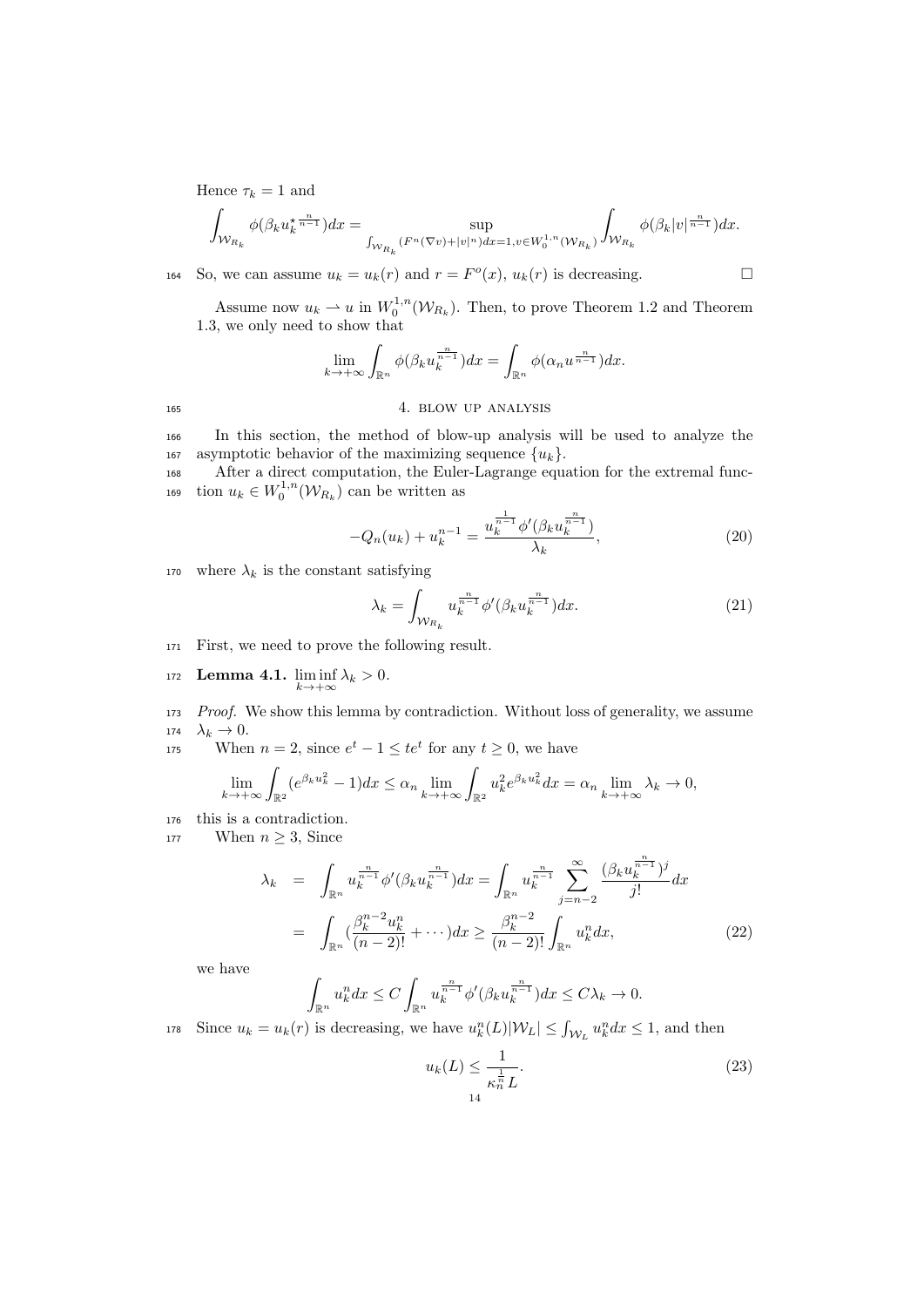Set  $\epsilon = \frac{-1}{1}$  $\frac{1}{\kappa_n^{\frac{1}{n}}L}$ . Then  $u_k(x) \leq \epsilon$  for any  $x \notin \mathcal{W}_L$ , and hence we have, by using the form of the function  $\phi(x)$ , that

$$
\int_{\mathbb{R}^n \setminus \mathcal{W}_L} \phi(\beta_k u_k^{\frac{n}{n-1}}) dx \le C \int_{\mathbb{R}^n \setminus \mathcal{W}_L} u_k^n dx \le C \lambda_k \to 0.
$$

Since

$$
\phi(\beta_k u_k^{\frac{n}{n-1}}) = \sum_{j=n-1}^{\infty} \frac{(\beta_k u_k^{\frac{n}{n-1}})^j}{j!} = \sum_{j=n-2}^{\infty} \frac{\beta_k u_k^{\frac{n}{n-1}}(\beta_k u_k^{\frac{n}{n-1}})^j}{(j+1)j!} \leq \beta_k u_k^{\frac{n}{n-1}} \phi'(\beta_k u_k^{\frac{n}{n-1}}),
$$

<sup>179</sup> we have

$$
\lim_{k \to +\infty} \int_{\mathcal{W}_L} \phi(\beta_k u_k^{\frac{n}{n-1}}) dx = \lim_{k \to +\infty} (\int_{\mathcal{W}_L \cap \{u_k \ge 1\}} + \int_{\mathcal{W}_L \cap \{u_k \le 1\}}) \phi(\beta_k u_k^{\frac{n}{n-1}}) dx
$$
\n
$$
\leq \lim_{k \to +\infty} [C \int_{\mathcal{W}_L} u_k^{\frac{n}{n-1}} \phi'(\beta_k u_k^{\frac{n}{n-1}}) dx + \int_{\{x \in \mathcal{W}_L | u_k(x) \le 1\}} \phi(\beta_k u_k^{\frac{n}{n-1}}) dx]
$$
\n
$$
\leq \lim_{k \to +\infty} (C\lambda_k + C \int_{\mathcal{W}_L} u_k^{\frac{n}{n}} dx) = 0.
$$

180 This is impossible. Thus we get a contradiction.  $\square$ 

181 We denote  $c_k = \max_{x \in \mathbb{R}^n} u_k(x) = u_k(0)$ . It is clear  $\sup_k c_k$  can be infinite. However 182 sup<sub>k</sub>  $c_k$  can be finite, we have the following result.

- 183 Lemma 4.2. If  $\sup_k c_k < +\infty$ , then Theorem 1.2 and Theorem 1.3 hold.
- 184 Proof. By Lemma 4.1 and Theorem 1 in [L3], then  $u_k \to u$  in  $C^1_{loc}(\mathbb{R}^n)$ . For any 185  $\epsilon > 0$ , by (23), we are able to find L such that  $u_k(x) \leq \epsilon$  for  $x \notin \mathcal{W}_L$ . Since

$$
\int_{\mathbb{R}^n \backslash \mathcal{W}_L} (\phi(\beta_k u_k^{\frac{n}{n-1}}) - \frac{\beta_k^{n-1} u_k^n}{(n-1)!}) dx
$$
\n
$$
\leq C \int_{\mathbb{R}^n \backslash \mathcal{W}_L} u_k^{\frac{n^2}{n-1}} dx \leq C \epsilon^{\frac{n^2}{n-1} - n} \int_{\mathbb{R}^n} u_k^n dx \leq C \epsilon^{\frac{n^2}{n-1} - n},
$$

<sup>186</sup> we have

 $\ddot{\phantom{0}}$ 

$$
\int_{\mathbb{R}^n} (\phi(\beta_k u_k^{\frac{n}{n-1}}) - \frac{\beta_k^{n-1} u_k^n}{(n-1)!}) dx = \int_{\mathcal{W}_L} (\phi(\beta_k u_k^{\frac{n}{n-1}}) - \frac{\beta_k^{n-1} u_k^n}{(n-1)!}) dx + O(\epsilon^{\frac{n^2}{n-1} - n}).
$$

187 It follows from  $\sup_k c_k < +\infty$  that

$$
\int_{\mathbb{R}^n} \phi(\beta_k u_k^{\frac{n}{n-1}}) dx = \int_{\mathcal{W}_L} (\phi(\beta_k u_k^{\frac{n}{n-1}}) - \frac{\beta_k^{n-1} u_k^n}{(n-1)!}) dx + \int_{\mathbb{R}^n} \frac{\beta_k^{n-1} u_k^n}{(n-1)!} dx + O(\epsilon^{\frac{n^2}{n-1} - n})
$$
\n
$$
\leq C(L). \tag{24}
$$

- <sup>188</sup> Thus, Theorem 1.2 holds.
- <sup>189</sup> Next we show Theorem 1.3. We proceed by dividing two cases.
- 190 **Case 1:**  $u \neq 0$ .

191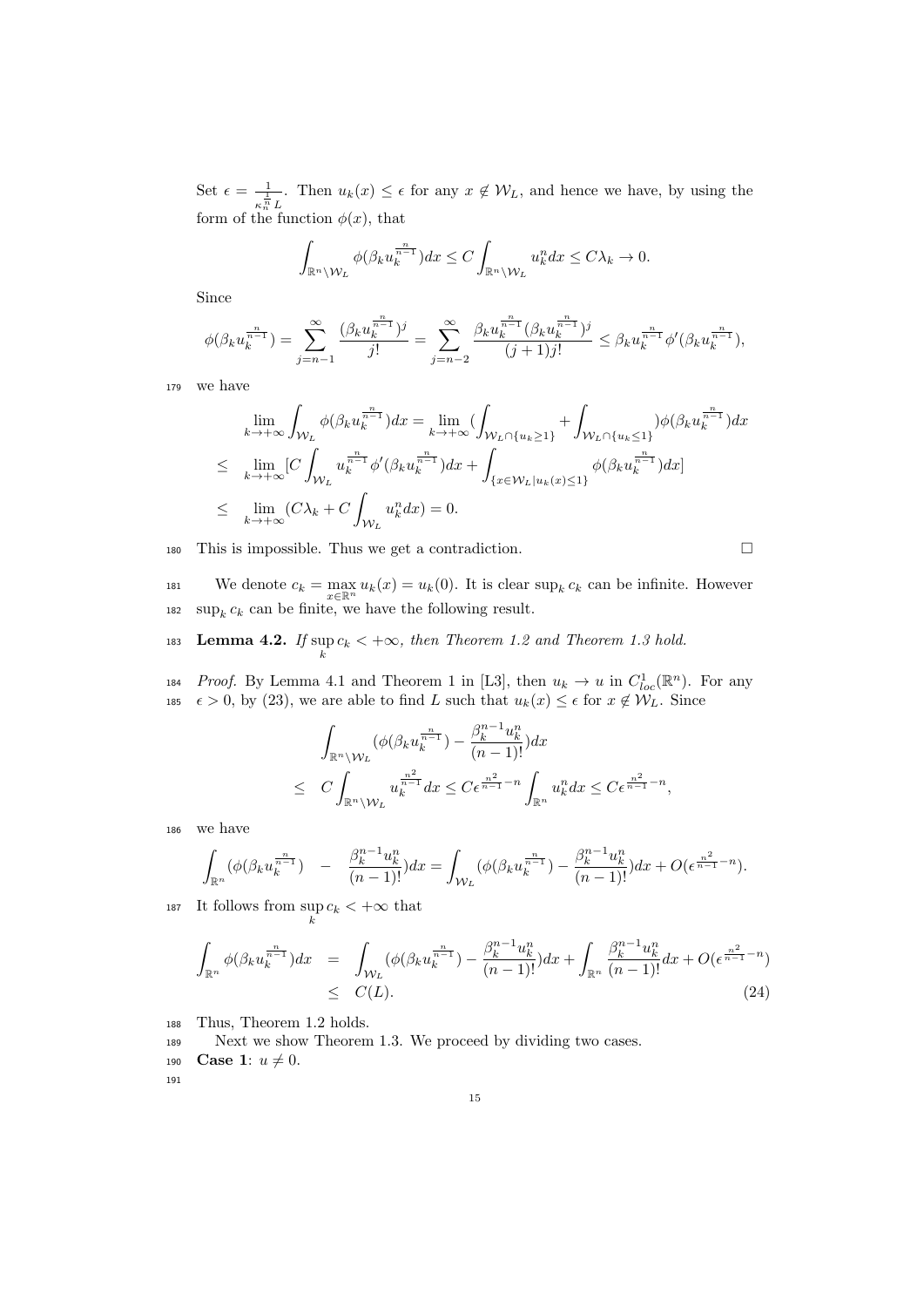192 In this case, we first show that  $\int_{\mathbb{R}^n} u_k^n dx \to \int_{\mathbb{R}^n} u^n dx$ . By (24) we have

$$
S = \lim_{k \to \infty} \int_{\mathbb{R}^n} \phi(\beta_k u_k^{\frac{n}{n-1}}) dx
$$
  
= 
$$
\int_{\mathbb{R}^n} \phi(\alpha_n u^{\frac{n}{n-1}}) dx + \frac{\alpha_n^{n-1}}{(n-1)!} \lim_{k \to \infty} \int_{\mathbb{R}^n} (u_k^n - u^n) dx.
$$
 (25)

Set

$$
\tau^n = \lim_{k \to +\infty} \frac{\int_{\mathbb{R}^n} u_k^n dx}{\int_{\mathbb{R}^n} u^n dx}.
$$

193 By the Levi Lemma, we have  $\tau \geq 1$ .

194 Let  $\tilde{u} = u(\frac{x}{\tau})$ . Then, we have

$$
\int_{\mathbb{R}^n} F^n(\nabla \tilde{u}) dx = \int_{\mathbb{R}^n} F^n(\nabla u) dx \le \lim_{k \to +\infty} \int_{\mathbb{R}^n} F^n(\nabla u_k) dx,
$$

$$
\int_{\mathbb{R}^n} \tilde{u}^n dx = \tau^n \int_{\mathbb{R}^n} u^n dx = \lim_{k \to +\infty} \int_{\mathbb{R}^n} u^n_k dx.
$$

Then

$$
\int_{\mathbb{R}^n} (F^n(\nabla \tilde{u}) + \tilde{u}^n) dx \le \lim_{k \to +\infty} \int_{\mathbb{R}^n} (F^n(\nabla u_k) + u_k^n) dx = 1.
$$

<sup>195</sup> Hence, we have by (25)

$$
S \geq \int_{\mathbb{R}^n} \phi(\alpha_n \tilde{u}^{\frac{n}{n-1}}) dx
$$
  
\n
$$
= \tau^n \int_{\mathbb{R}^n} \phi(\alpha_n u^{\frac{n}{n-1}}) dx
$$
  
\n
$$
= [\int_{\mathbb{R}^n} \phi(\alpha_n u^{\frac{n}{n-1}}) dx + (\tau^n - 1) \int_{\mathbb{R}^n} \frac{\alpha_n^{n-1}}{(n-1)!} u^n dx]
$$
  
\n
$$
+ (\tau^n - 1) \int_{\mathbb{R}^n} (\phi(\alpha_n u^{\frac{n}{n-1}}) - \frac{\alpha_n^{n-1}}{(n-1)!} u^n) dx
$$
  
\n
$$
= \lim_{k \to +\infty} \int_{\mathbb{R}^n} (\phi(\beta_k u^{\frac{n}{n-1}}_k) dx
$$
  
\n
$$
+ (\tau^n - 1) \int_{\mathbb{R}^n} (\phi(\alpha_n u^{\frac{n}{n-1}}) - \frac{\alpha_n^{n-1}}{(n-1)!} u^n) dx
$$
  
\n
$$
= S + (\tau^n - 1) \int_{\mathbb{R}^n} (\phi(\alpha_n u^{\frac{n}{n-1}}) - \frac{\alpha_n^{n-1}}{(n-1)!} u^n) dx.
$$

Since  $\phi(\alpha_n u^{\frac{n}{n-1}}) - \frac{\alpha_n^{n-1}}{(n-1)!}u^n > 0$ , we have  $\tau = 1$ , and then

$$
S = \int_{\mathbb{R}^n} \phi(\alpha_n u^{\frac{n}{n-1}}) dx.
$$

196 Thus we obtain that  $u$  is an extremal function.

197 198

199 **Case 2:**  $u = 0$ .

In this case, since  $u_k \to 0$  in  $C^1_{loc}(\mathbb{R}^n)$ , we have

$$
\lim_{k \to +\infty} \int_{\mathcal{W}_L} \phi(\alpha_n u_k^{\frac{n}{n-1}}) dx = \int_{\mathcal{W}_L} \phi(\lim_{k \to +\infty} \alpha_n u_k^{\frac{n}{n-1}}) dx = 0.
$$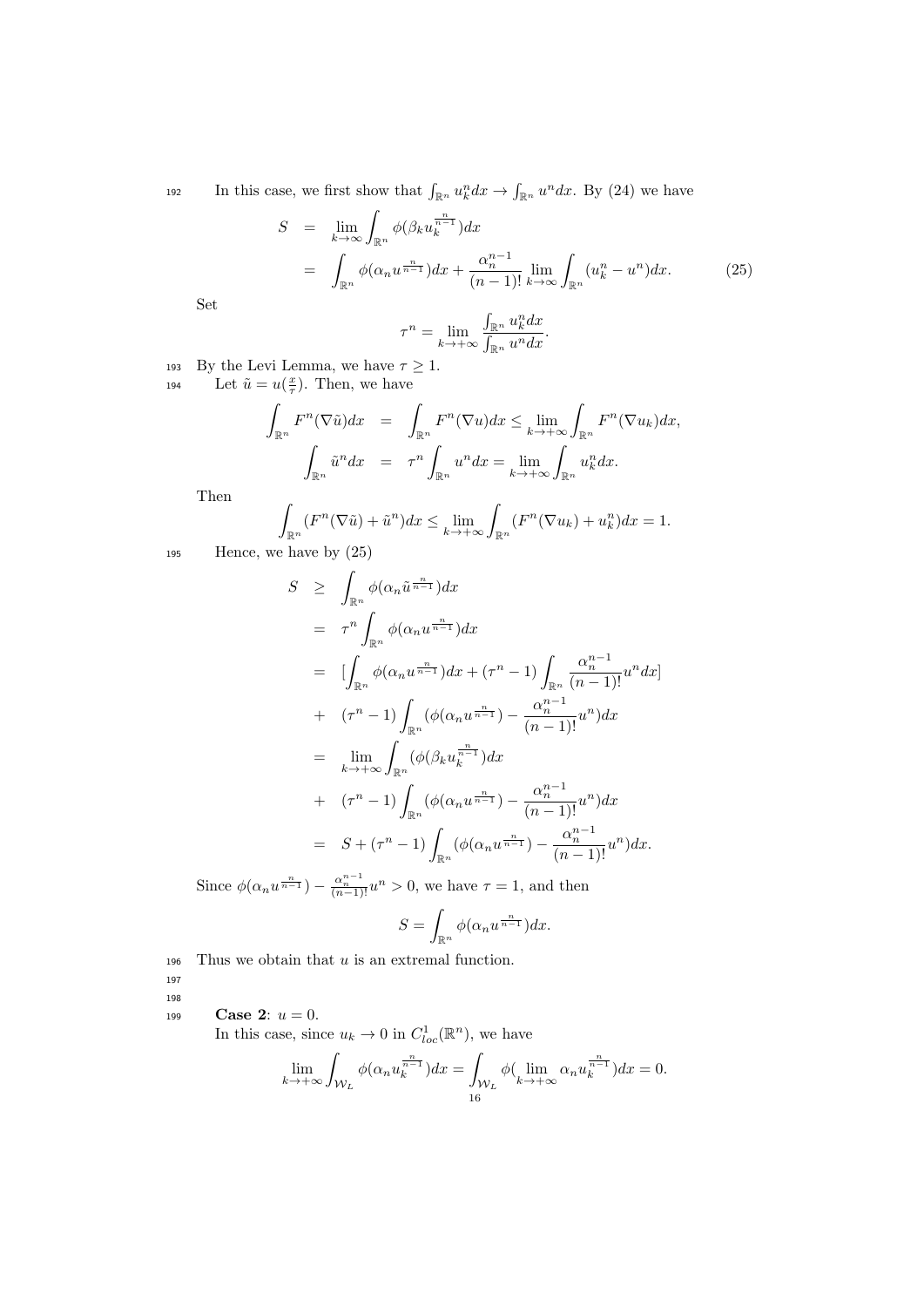200 By (24) and letting  $L \to +\infty$ , we obtain

$$
\lim_{k \to +\infty} \int_{\mathbb{R}^n} \phi(\alpha_n u_k^{\frac{n}{n-1}}) dx = \lim_{k \to +\infty} \left( \frac{\alpha_n^{n-1}}{(n-1)!} \int_{\mathbb{R}^n} u_k^n dx + o_k(1) \right) \le \frac{\alpha_n^{n-1}}{(n-1)!}.
$$

In the following, we show that  $u = 0$  will not happen. Indeed, for any fixed  $v \in W^{1,n}(\mathbb{R}^n)$  with  $v \neq 0$ , we can introduce a family of functions  $v_t$  for  $t > 0$  that

$$
v_t(x) = t^{\frac{1}{n}} v(t^{\frac{1}{n}} x).
$$

We easily verify that

$$
||F(\nabla v_t)||_{L^n(\mathbb{R}^n)}^n = t||F(\nabla v)||_{L^n(\mathbb{R}^n)}^n, ||v_t||_{L^p(\mathbb{R}^n)}^p = t^{\frac{p-n}{n}}||v||_{L^p(\mathbb{R}^n)}^p.
$$

<sup>201</sup> Hence, we have

$$
\int_{\mathbb{R}^n} \phi(\alpha_n(\frac{v_t}{||v_t||_F})^{\frac{n}{n-1}}) dx \ge \frac{\alpha_n^{n-1} ||v_t||_{L^n(\mathbb{R}^n)}^n}{(n-1)! ||v_t||_F^n} + \frac{\alpha_n^{n} ||v_t||_{L^{n^2/(n-1)}(\mathbb{R}^n)}^{n^2/(n-1)}}{n! ||v_t||_F^{n^2/(n-1)}} = \frac{\alpha_n^{n-1}}{(n-1)!} + \frac{\alpha_n^{n-1}}{(n-1)!} g_v(t),
$$

<sup>202</sup> where

$$
g_{v}(t) = \frac{\alpha_{n}}{n} \left( \frac{1}{t||F(\nabla v)||_{L^{n}(\mathbb{R}^{n})}^{n}} + ||v||_{L^{n}(\mathbb{R}^{n})}^{n}} \right)^{\frac{n}{n-1}} t^{\frac{1}{n-1}} ||v||_{L^{n^{2}/(n-1)}(\mathbb{R}^{n})}^{n^{2}/(n-1)}
$$

$$
- \frac{t||F(\nabla v)||_{L^{n}(\mathbb{R}^{n})}^{n}}{t||F(\nabla v)||_{L^{n}(\mathbb{R}^{n})}^{n} + ||v||_{L^{n}(\mathbb{R}^{n})}^{n}}
$$

$$
= \frac{\alpha_{n}||v||_{L^{n^{2}/(n-1)}(\mathbb{R}^{n})}^{n^{2}/(n-1)}}{n||v||_{L^{n}(\mathbb{R}^{n})}^{n^{2}/(n-1)}} t^{\frac{1}{n-1}} (1+O(t)) - \frac{||F(\nabla v)||_{L^{n}(\mathbb{R}^{n})}^{n}}{||v||_{L^{n}(\mathbb{R}^{n})}^{n}} t(1+O(t)).
$$

203 Note that  $g_v(0) = 0$ . Once we show that  $g_v(t) > 0$  for small  $t > 0$  for some v, it leads to  $S > \frac{\alpha_n^{n-1}}{(n-1)!}$ , which is a contradiction. Thus we finish the proof of Theorem. 205 Indeed, when  $n \geq 3$ , it is clear that  $g_v(t) > 0$  for some v when t is small enough. 206 When f  $n = 2$ , we know that

$$
g_v(t) = \left( \frac{\alpha_2 ||v||^4_{L^4(\mathbb{R}^2)}}{2||v||^4_{L^2(\mathbb{R}^2)}} - \frac{||F(\nabla v)||^2_{L^2(\mathbb{R}^2)}}{||v||^2_{L^2(\mathbb{R}^2)}}\right) t(1+O(t))
$$
  

$$
= \frac{||F(\nabla v)||^2_{L^2(\mathbb{R}^2)}}{||v||^2_{L^2(\mathbb{R}^2)}} \left( \frac{\alpha_2}{2} \frac{||v||^4_{L^4(\mathbb{R}^2)}}{||v||^2_{L^2(\mathbb{R}^2)}} ||F(\nabla v)||^2_{L^2(\mathbb{R}^2)} - 1 \right) (t+O(t)).
$$

We claim that  $B_2 := \sup_{u \in W^{1,2}(\mathbb{R}^n) \setminus \{0\}}$ 207 We claim that  $\overline{B}_2 := \sup_{u \in W^{1,2}(\mathbb{R}^n) \setminus \{0\}} \frac{||u||^4_{L^4(\mathbb{R}^2)}}{||u||^2_{L^2(\mathbb{R}^2)} ||F(\nabla u)||^2_{L^2(\mathbb{R}^2)}}$  is attained by some func-208 tion  $g(F^o(x)) \in W^{1,2}(\mathbb{R}^n)$ , and  $\overline{B}_2 > \frac{2}{\alpha_2}$ . Thus we can take  $v = g(F^o(x))$ , and <sup>209</sup> hence

$$
g_v(t) = \frac{||F(\nabla v)||^2_{L^2(\mathbb{R}^2)}}{||v||^2_{L^2(\mathbb{R}^2)}} \left(\frac{\alpha_2}{2}\overline{B}_2 - 1\right)(t + O(t)) > 0,
$$

210 for some small  $t > 0$ .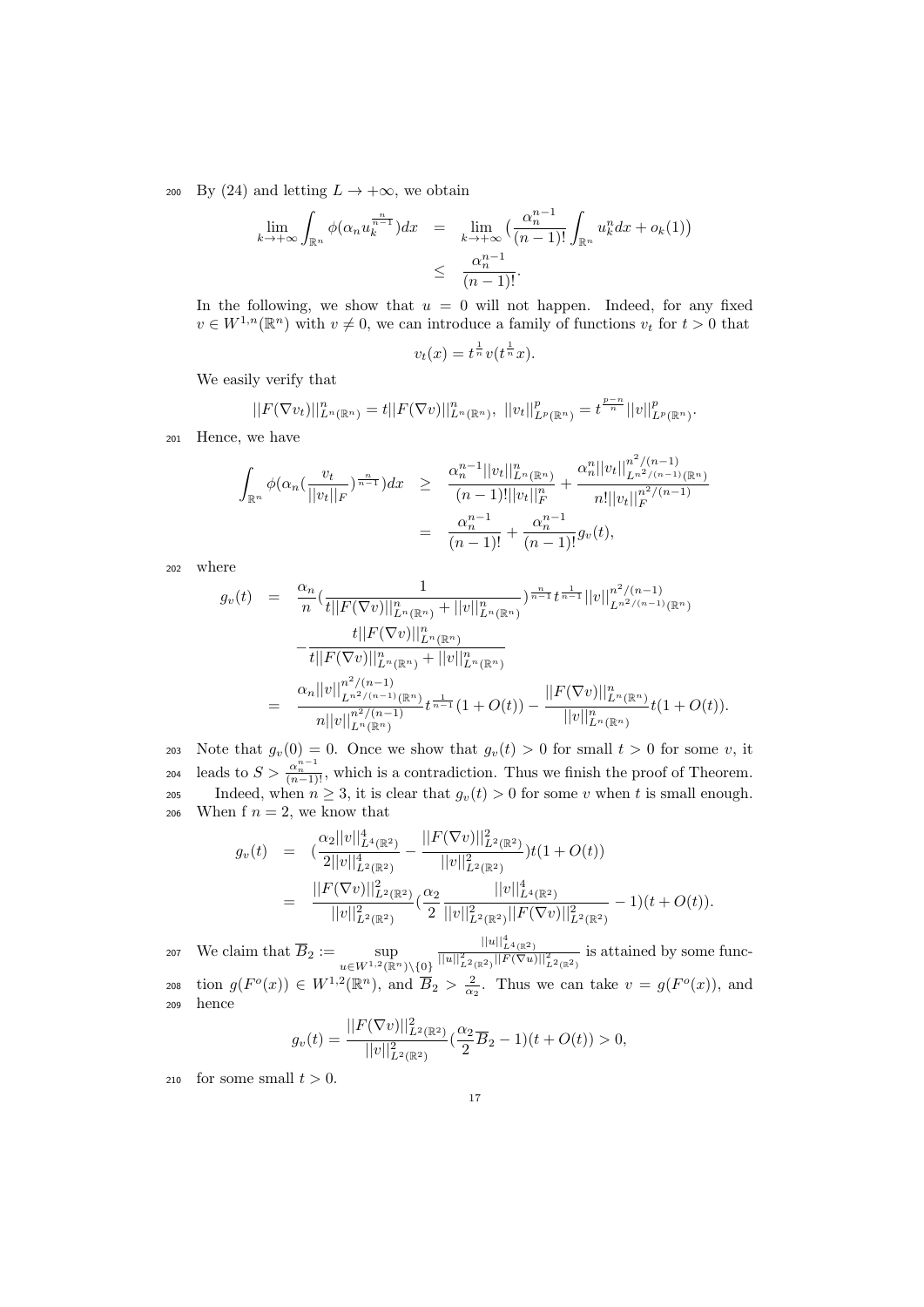$211$  Next we show the above claim. By using Pólya-Szëgo principle, we have

$$
\int_{\mathbb{R}^2} F^2(\nabla u^*) dx \leq \int_{\mathbb{R}^2} F^2(\nabla u) dx,
$$
  

$$
\int_{\mathbb{R}^2} |u^*|^2 dx = \int_{\mathbb{R}^2} |u|^2 dx,
$$
  

$$
\int_{\mathbb{R}^2} |u^*|^4 dx = \int_{\mathbb{R}^2} |u|^4 dx.
$$

Set  $E = \{u \in W^{1,2}(\mathbb{R}^2) : u(x)$  is radially symmetric and decreasing with respect to  $F^o(x)$ , then we have

$$
\sup_{u \in W^{1,2}(\mathbb{R}^n)\backslash\{0\}} \frac{||u||^4_{L^4(\mathbb{R}^2)}}{||u||^2_{L^2(\mathbb{R}^2)}||F(\nabla u)||^2_{L^2(\mathbb{R}^2)}} = \sup_{u \in E\backslash\{0\}} \frac{||u||^4_{L^4(\mathbb{R}^2)}}{||u||^2_{L^2(\mathbb{R}^2)}||F(\nabla u)||^2_{L^2(\mathbb{R}^2)}}.
$$

212 For any  $u \in E \setminus \{0\}$ , Due to

$$
\int_{\mathbb{R}^2} |u^*|^2 dx = \int_{\mathbb{R}^2} |u^*|^2 dx, \n\int_{\mathbb{R}^2} |u^*|^4 dx = \int_{\mathbb{R}^2} |u^*|^4 dx, \n\int_{\mathbb{R}^2} F^2 (\nabla u^*) dx = \frac{\kappa_2}{\pi} \int_{\mathbb{R}^2} |\nabla u^*|^2 dx,
$$

where  $u^{\#}$  is the Schwarz symmetric rearrangement of  $u(x)$ , we have

$$
\sup_{u \in E \setminus \{0\}} \frac{||u||^4_{L^4(\mathbb{R}^2)}}{||u||^2_{L^2(\mathbb{R}^2)} ||F(\nabla u)||^2_{L^2(\mathbb{R}^2)}} = \frac{\pi}{\kappa_2} \sup_{u \in H \setminus \{0\}} \frac{||u||^4_{L^4(\mathbb{R}^2)}}{||u||^2_{L^2(\mathbb{R}^2)} ||\nabla u||^2_{L^2(\mathbb{R}^2)}}.
$$

Here  $H = \{u \in W^{1,2}(\mathbb{R}^n) : u \text{ is the Schwarz symmetric function}\}.$  Recall that [I, W], there is some function  $g(x) \in H$  and

$$
\sup_{u\in H\setminus\{0\}}\frac{||u||^4_{L^4(\mathbb{R}^2)}}{||u||^2_{L^2(\mathbb{R}^2)}||\nabla u||^2_{L^2(\mathbb{R}^2)}}=\frac{||g||^4_{L^4(\mathbb{R}^2)}}{||g||^2_{L^2(\mathbb{R}^2)}||\nabla g||^2_{L^2(\mathbb{R}^2)}}>\frac{1}{2\pi}.
$$

213 It implies  $\overline{B}_2 > \frac{1}{2\kappa_2}$ . Therefore the claim is proved.

Z

From now on, we assume  $c_k \to +\infty$  as  $k \to +\infty$ . We define

$$
r_k^n = \frac{\lambda_k}{c_k^{\frac{n}{n-1}}e^{\beta_k c_k^{\frac{n}{n-1}}}}
$$

.

By (23) we can find a sufficiently large L such that  $u_k \leq 1$  on  $\mathbb{R}^n \setminus \mathcal{W}_L$ , and

$$
\int_{\mathcal{W}_L} F^n(\nabla (u_k - u_k(L))^+) dx \le 1.
$$

Hence, by Moser-Trudinger inequality involving the anisotropic Dirichlet Norm in [ZZ], we have

$$
\int_{\mathcal{W}_L} e^{\alpha_n [(u_k - u_k(L))^\dagger]^{\frac{n}{n-1}}} dx \leq C(L).
$$

Clearly, for any  $p < \alpha_n$  we can find a constant  $C(p)$ , such that

$$
pu_k^{\frac{n}{n-1}} \le \alpha_n [(u_k - u_k(L))^{+}]^{\frac{n}{n-1}} + C(p),
$$
  
18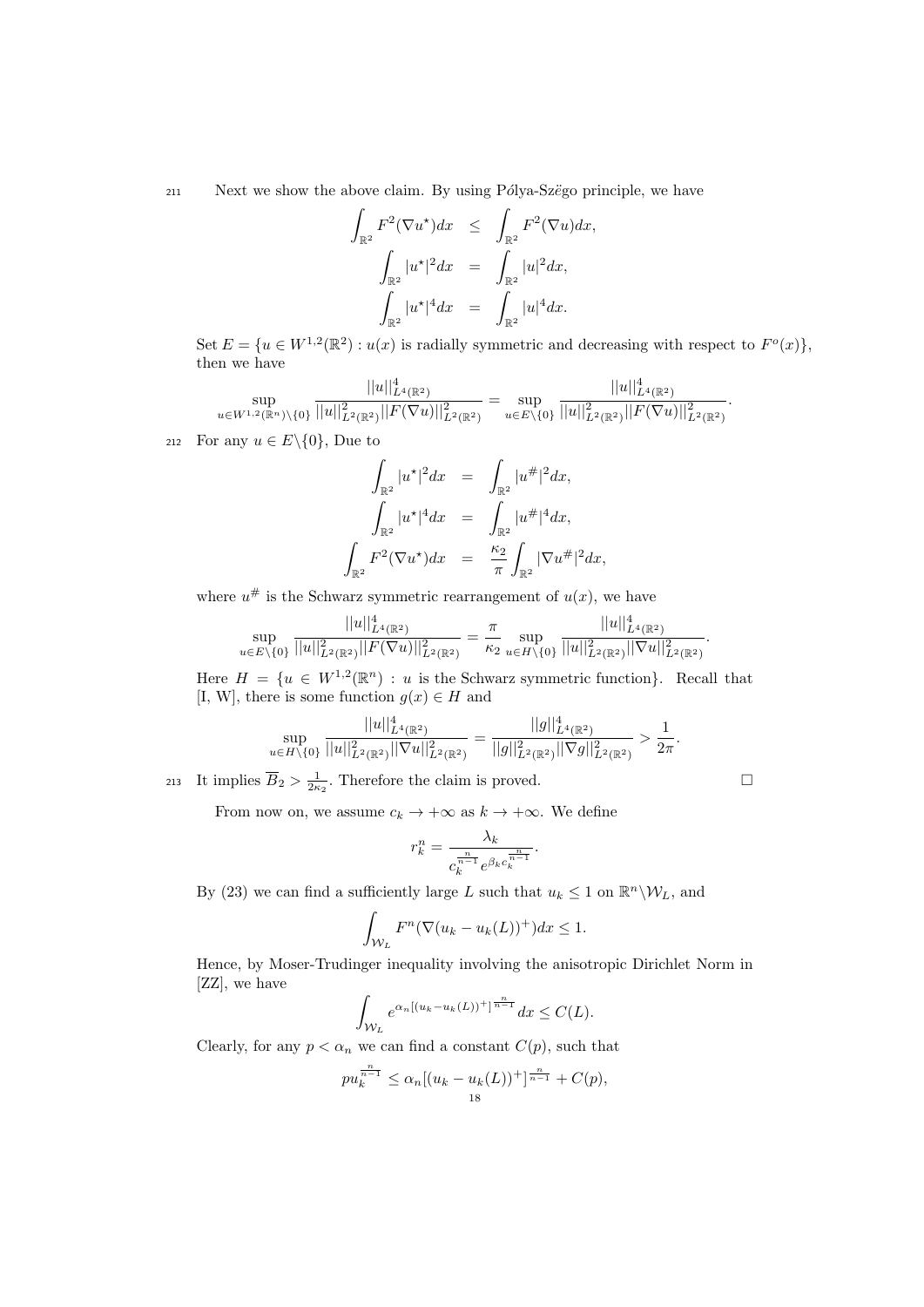and then we get

$$
\int_{\mathcal{W}_L} e^{pu_k^{\frac{n}{n-1}}} dx < C = C(L, p).
$$

<sup>214</sup> Hence,

$$
\begin{array}{lcl} \lambda_k e^{-\frac{\beta_k}{2}c_k^{\frac{n}{n-1}}} & = & e^{-\frac{\beta_k}{2}c_k^{\frac{n}{n-1}}}[\int_{\mathbb{R}^n\backslash \mathcal{W}_L}u_k^{\frac{n}{n-1}}\phi'(\beta_k u_k^{\frac{n}{n-1}})dx + \int_{\mathcal{W}_L}u_k^{\frac{n}{n-1}}\phi'(\beta_k u_k^{\frac{n}{n-1}})dx] \\ & \leq & C\int_{\mathbb{R}^n\backslash \mathcal{W}_L}u_k^{\frac{n}{n-1}}dx e^{-\frac{\beta_k}{2}c_k^{\frac{n}{n-1}}} + \int_{\mathcal{W}_L}e^{\frac{\beta_k}{2}u_k^{\frac{n}{n-1}}}u_k^{\frac{n}{n-1}}dx. \end{array}
$$

Since  $u_k$  converges strongly in  $L^q(\mathcal{W}_L)$  for any  $q > 1$ , we get

$$
\lambda_k \leq Ce^{\frac{\beta_k}{2}c_k^{\frac{n}{n-1}}},
$$

and hence

$$
r_k^n \leq C e^{-\frac{\beta_k}{2}c_k^{\frac{n}{n-1}}}.
$$

<sup>215</sup> Now, we set

$$
v_k(x) = \frac{u_k(r_k x)}{c_k},
$$
  

$$
w_k(x) = c_k^{\frac{1}{n-1}}(v_k(x) - c_k),
$$

216 where  $v_k$  and  $w_k$  are defined on  $\Omega_k = \{x \in \mathbb{R}^n | r_k x \in \mathcal{W}_1\}.$ By a direct calculation we obtain that

$$
-div(F^{n-1}(\nabla v_k)F_{\xi}(\nabla v_k)) + \frac{u_k^{n-1}(r_kx)r_k^n}{c_k^{n-1}} = \frac{v_k^{\frac{1}{n-1}}}{c_k^n}e^{\beta_k(u_k^{\frac{n}{n-1}}(r_kx) - c_k^{\frac{n}{n-1}})} + O(r_k^n c_k^n).
$$

Since  $0 \le v_k \le 1$  and  $\frac{v_k^{\frac{1}{n-1}}}{c_k^n} e^{\beta_k(u_k^{\frac{n}{n-1}}(r_kx)-c_k^{\frac{n}{n-1}})} \to 0$  in  $\mathcal{W}_r(0)$  for any  $r > 0$ , which implies  $\frac{v_k^{\frac{1}{n-1}}}{c_k^n} e^{\beta_k(u_k^{\frac{n}{n-1}}(r_kx)-c_k^{\frac{n}{n-1}})}$  is uniformly bounded in  $L^{\infty}(\overline{\mathcal{W}_r(0)})$ , by Theorem 1 in [T2],  $v_k$  is uniformly bounded in  $C^{1,\alpha}(\overline{\mathcal{W}_{\frac{r}{2}}(0)})$ . By Ascoli-Arzela's theorem, we can find a sequence  $k_j \to +\infty$  such that  $v_{k_j} \to v$  in  $C^1_{loc}(\mathbb{R}^n)$ , where  $v \in C^1(\mathbb{R}^n)$ and satisfies

$$
-div(F^{n-1}(\nabla v)F_{\xi}(\nabla v)) = 0 \quad \text{in } \mathbb{R}^n.
$$

217 Furthermore, we have  $0 \le v \le 1$  and  $v(0) = 1$ , and the Liouville theorem (see 218 [HKM]) leads to  $v \equiv 1$ .

<sup>219</sup> Also we have

$$
-div(F^{n-1}(\nabla w_k)F_{\xi}(\nabla w_k)) = v_k^{\frac{1}{n-1}}e^{\beta_k(u_k^{\frac{n}{n-1}}(r_kx) - c_k^{\frac{n}{n-1}})} + O(r_k^n c_k^n) \text{ in } \Omega_k.
$$
 (26)

220 For any  $r > 0$ , since  $0 \le u_k(r_k x) \le c_k$  we have  $-div(F^{n-1}(\nabla w_k)F_{\xi}(\nabla w_k)) = O(1)$ 221 in  $W_r(0)$  for large k. Then form  $w_k(0) = 0$  and Theorem 1 in [T2] and Ascoli-222 Arzela's theorem, there exist  $w \in C^1(\mathbb{R}^n)$  such that  $w_k$  converges to w in  $C^1_{loc}(\mathbb{R}^n)$ . <sup>223</sup> Therefore we have

$$
u_k^{\frac{n}{n-1}}(r_k x) - c_k^{\frac{n}{n-1}} = c_k^{\frac{n}{n-1}}(v_k^{\frac{n}{n-1}}(x) - 1)
$$
  
= 
$$
\frac{n}{n-1} w_k(x) (1 + O((v_k(x) - 1)^2)).
$$
 (27)

224 By taking  $\epsilon \to 0$ , we know that w satisfies

$$
-div(F^{n-1}(\nabla w)F_{\xi}(\nabla w)) = e^{\frac{n}{n-1}\alpha_n w}.
$$
\n(28)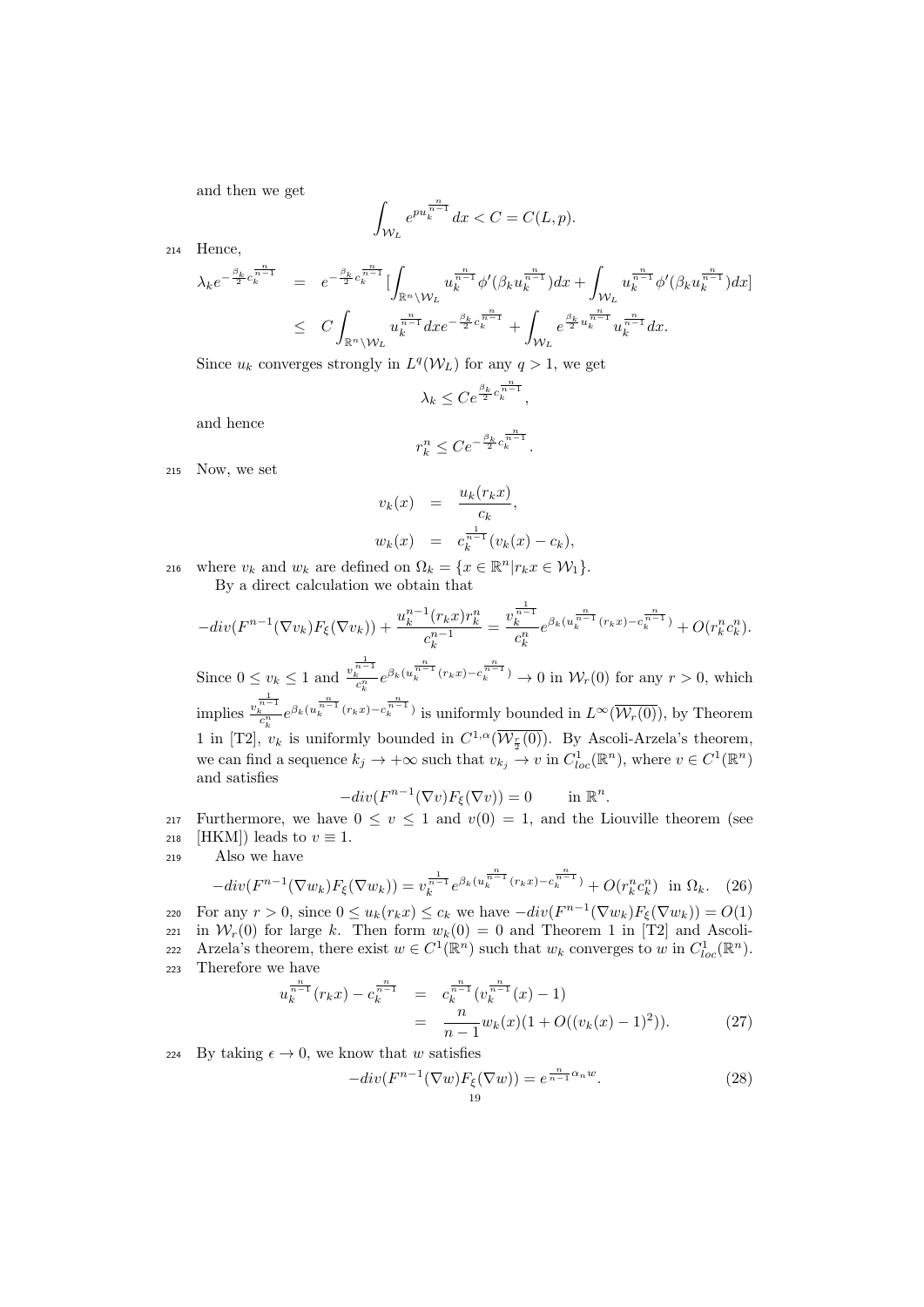225 in the distributional sense. We also have the facts  $w(0) = 0 = \max_{x \in \mathbb{R}^n} w(x)$ .

226 Since w is radially symmetric and non-increasing with respect to  $F^o(x)$ , it is <sup>227</sup> easy to see that (28) has only one solution. We can check that

$$
w(r) = -\frac{n-1}{\alpha_n} \log(1 + \kappa_n^{\frac{1}{n-1}} r^{\frac{n}{n-1}}), \text{where } r = F^o(x). \tag{29}
$$

Thus we get that

$$
\int_{\mathbb{R}^n} e^{\frac{n}{n-1}\alpha_n w} dx = 1.
$$

<sup>228</sup> and

$$
\lim_{L \to +\infty} \lim_{k \to +\infty} \int_{\mathcal{W}_{Lr_k}} \frac{u_k^{\frac{n}{n-1}}}{\lambda_k} e^{\beta_k u_k^{\frac{n}{n-1}}} dx = \lim_{L \to +\infty} \int_{\mathcal{W}_L} e^{\frac{n}{n-1} \alpha_n w} dx = 1.
$$
 (30)

For  $A > 1$ , let  $u_k^A = \min\{u_k, \frac{c_k}{A}\}\$ . We have the following result

230 Lemma 4.3. For any  $A > 1$ , there holds

$$
\limsup_{k \to +\infty} \int_{\mathbb{R}^n} (F^n(\nabla u_k^A) + |u_k^A|^n) dx \le \frac{1}{A}.
$$

*Proof.* Since  $|\{x|u_k \geq \frac{c_k}{A}\}||\frac{c_k}{A}|^n \leq \int_{u_k \geq \frac{c_k}{A}} u_k^n dx \leq 1$ , we can find a sequence  $\rho_k \to 0$ such that

$$
\{x|u_k \ge \frac{c_k}{A}\} \subset \mathcal{W}_{\rho_k}.
$$

Since  $u_k$  converges in  $L^p(\mathcal{W}_1)$  for any  $p > 1$ , we have

$$
\lim_{k \to +\infty} \int_{u_k \ge \frac{c_k}{A}} |u_k^A|^p dx \le \lim_{k \to +\infty} \int_{u_k \ge \frac{c_k}{A}} u_k^p dx = 0,
$$

and

$$
\lim_{k \to +\infty} \int_{\mathbb{R}^n} (u_k - \frac{c_k}{A})^+ u_k^p dx = 0,
$$

231 for any  $p > 0$ .

232 We chose  $(u_k - \frac{c_k}{A})^+$  as a test function of (20) to get

$$
-\int_{\mathbb{R}^n} (u_k - \frac{c_k}{A})^+ \operatorname{div}(F^{n-1}(\nabla u_k) F_{\xi}(\nabla u_k)) dx + \int_{\mathbb{R}^n} (u_k - \frac{c_k}{A})^+ u_k^{n-1} dx
$$
  

$$
= \int_{\mathbb{R}^n} \frac{(u_k - \frac{c_k}{A})^+ u_k^{\frac{1}{n-1}}}{\lambda_k} \phi'(\beta_k u_k^{\frac{n}{n-1}}) dx.
$$
 (31)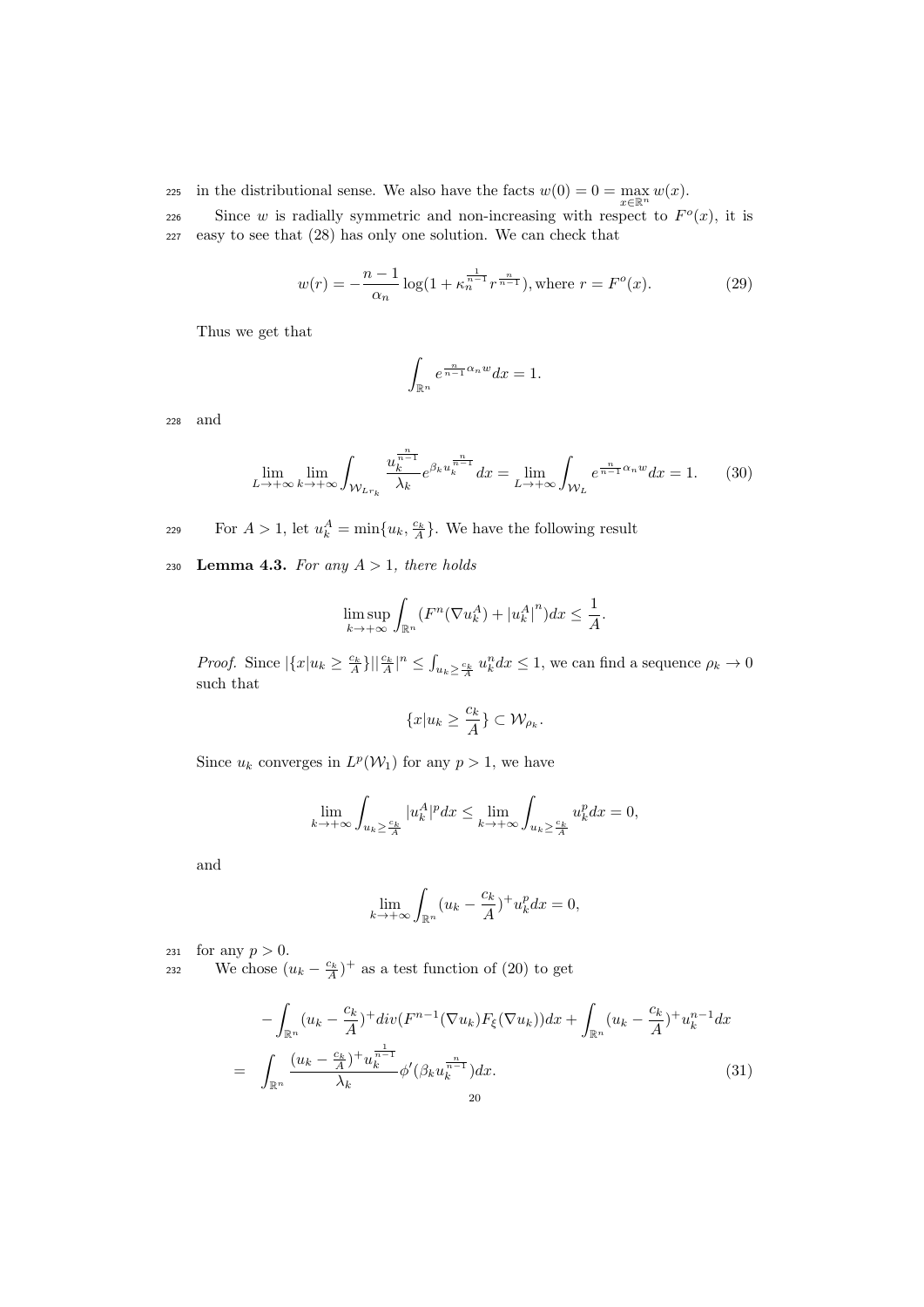233 For any  $L > 0$ , the estimation of (31) is

$$
\int_{\mathbb{R}^n} \frac{(u_k - \frac{c_k}{A})^+ u_k^{\frac{1}{n-1}}}{\lambda_k} \phi'(\beta_k u_k^{\frac{n}{n-1}}) dx
$$
\n
$$
\geq \int_{\mathcal{W}_{Lr_k}} \frac{(u_k - \frac{c_k}{A})^+ u_k^{\frac{1}{n-1}}}{\lambda_k} e^{\beta_k u_k^{\frac{n}{n-1}}} dx + o_k(1)
$$
\n
$$
= \int_{\mathcal{W}_L(0)} (u_k(r_k x) - \frac{c_k}{A})^+ \frac{r_k^n u_k(r_k x)^{\frac{1}{n-1}}}{\lambda_k} e^{\beta_k u_k^{\frac{n}{n-1}}(r_k x)} dx + o_k(1)
$$
\n
$$
= \int_{\mathcal{W}_L(0)} (v_k - \frac{1}{A})^+ v_k^{\frac{1}{n-1}} e^{\beta_k (u^{\frac{n}{n-1}}(r_k x) - c_k^{\frac{n}{n-1}})} dx + o_k(1)
$$
\n
$$
\to \int_{\mathcal{W}_L(0)} (1 - \frac{1}{A}) e^{\frac{n}{n-1} \alpha_n w} dx. \tag{32}
$$

<sup>234</sup> Notice that

$$
- \int_{\mathbb{R}^n} (u_k - \frac{c_k}{A})^+ \operatorname{div}(F^{n-1}(\nabla u_k) F_{\xi}(\nabla u_k)) dx + \int_{\mathbb{R}^n} (u_k - \frac{c_k}{A})^+ u_k^{n-1} dx
$$
  
\n
$$
= - \int_{\mathbb{R}^n} (u_k - \frac{c_k}{A})^+ \operatorname{div}(F^{n-1}(\nabla (u_k - \frac{c_k}{A})^+) F_{\xi}(\nabla (u_k - \frac{c_k}{A})^+)) dx + o_k(1)
$$
  
\n
$$
= \int_{\mathbb{R}^n} F^n(\nabla (u_k - \frac{c_k}{A})^+) dx + o_k(1).
$$
\n(33)

235 Now we put  $(31)(32)(33)$  together, and take  $L \to \infty$  first and then  $k \to \infty$ , we <sup>236</sup> obtain

$$
\liminf_{k \to +\infty} \int_{\mathbb{R}^n} F^n (\nabla (u_k - \frac{c_k}{A})^+) dx \ge 1 - \frac{1}{A}.
$$

<sup>237</sup> Since

$$
\int_{\mathbb{R}^n} (F^n(\nabla u_k^A) + |u_k^A|^n) dx
$$
\n
$$
= \int_{u_k \leq \frac{c_k}{A}} (F^n(\nabla u_k) + |u_k|^n) dx + \int_{u_k \geq \frac{c_k}{A}} (\frac{c_k}{A})^n dx
$$
\n
$$
= 1 - \int_{u_k \geq \frac{c_k}{A}} (F^n(\nabla u_k) + |u_k|^n) dx + \int_{u_k \geq \frac{c_k}{A}} (\frac{c_k}{A})^n dx
$$
\n
$$
= 1 - \int_{\mathbb{R}^n} F^n(\nabla (u_k - \frac{c_k}{A})^+) dx
$$
\n
$$
\leq 1 - (1 - \frac{1}{A}) + o_k(1).
$$
\n238 Thus the conclusion holds.

Lemma 4.4. We have

$$
\lim_{k \to +\infty} \int_{\mathbb{R}^n \setminus \mathcal{W}_\delta} (F^n(\nabla u_k) + |u_k|^n) dx = 0
$$

239 for any  $\delta > 0$ , and then  $u = 0$ .

*Proof.* Since  $\{x | u_k \le c\} \subset \{x | u_k \le \frac{c_k}{A}\}\$ for any constant c, we have

$$
\int_{u_k \leq c} (F^n(\nabla u_k) + |u_k|^n) dx \leq \int_{\mathbb{R}^n} (F^n(\nabla u_k^A) + |u_k^A|^n) dx,
$$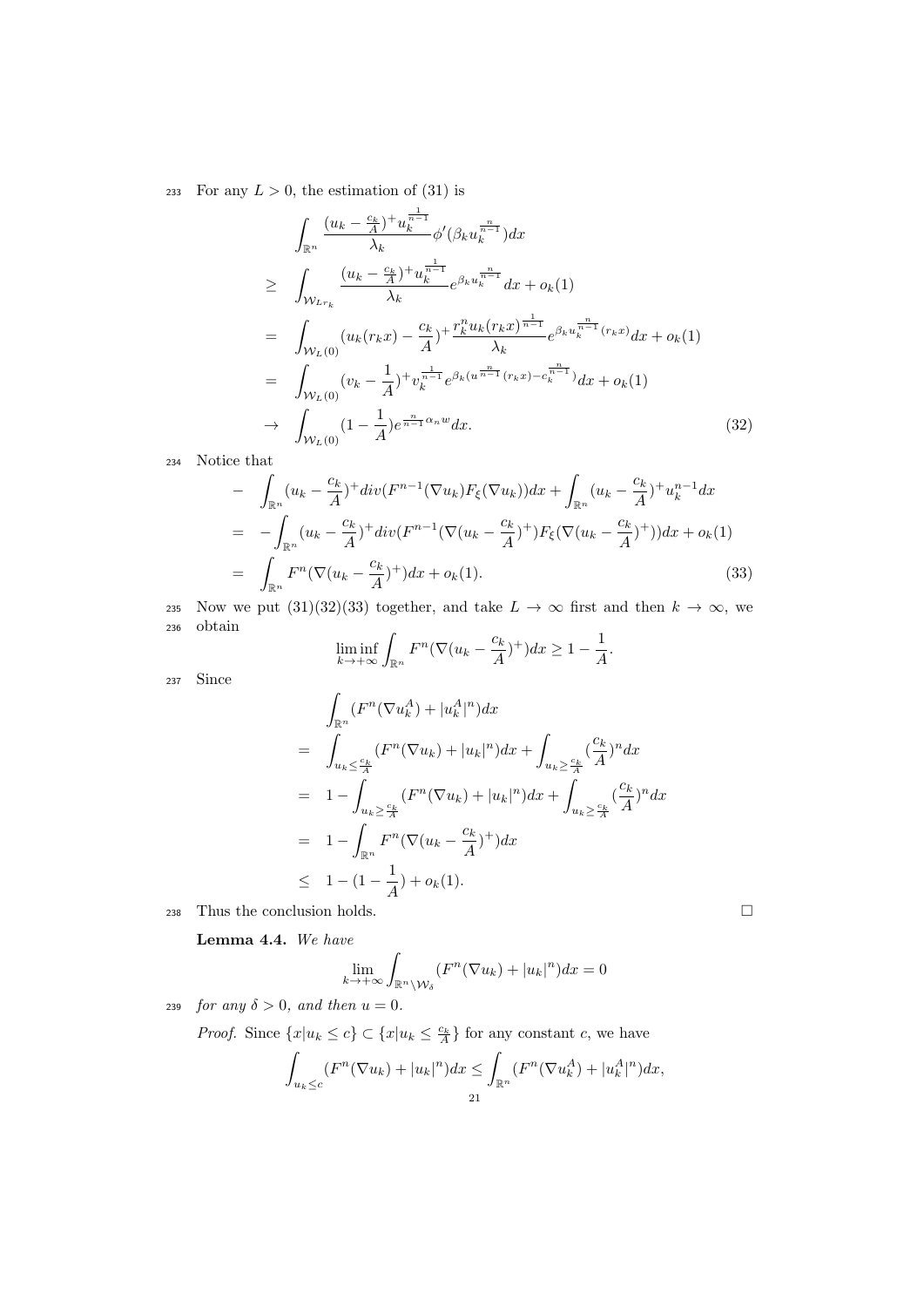240 Taking  $k \to \infty$  first and then take  $A \to +\infty$ , the result follows from Lemma 4.3 <sup>241</sup> and (23). 242

<sup>243</sup> Lemma 4.5. There holds

$$
\lim_{k \to +\infty} \int_{\mathbb{R}^n} \phi(\beta_k u_k^{\frac{n}{n-1}}) dx \le \lim_{L \to +\infty} \lim_{k \to +\infty} \int_{\mathcal{W}_{Lr_k}} (e^{\beta_k |u_k|^{\frac{n}{n-1}}} - 1) dx = \limsup_{k \to +\infty} \frac{\lambda_k}{c_k^{\frac{n}{n-1}}},
$$
(34)

<sup>244</sup> and consequently

$$
\lim_{k \to +\infty} \frac{c_k}{\lambda_k} = 0 \quad and \quad \sup_k \frac{c_k^{\frac{n}{n-1}}}{\lambda_k} < +\infty. \tag{35}
$$

<sup>245</sup> Proof. We have

$$
\int_{\mathbb{R}^n} \phi(\beta_k u_k^{\frac{n}{n-1}}) \leq \int_{\{u_k \leq \frac{c_k}{A}\}} \phi(\beta_k u_k^{\frac{n}{n-1}}) dx + \int_{\{u_k > \frac{c_k}{A}\}} \phi'(\beta_k u_k^{\frac{n}{n-1}}) dx
$$
\n
$$
\leq \int_{\mathbb{R}^n} \phi(\beta_k (u_k^A)^{\frac{n}{n-1}}) dx + A^{\frac{n}{n-1}} \frac{\lambda_k}{c_k^{\frac{n}{n-1}}} \int_{\{u_k > \frac{c_k}{A}\}} u_k^{\frac{n}{n-1}} \phi'(\beta_k u_k^{\frac{n}{n-1}}) dx.
$$

246 Applying (23), we can find L such that  $u_k \leq 1$  on  $\mathbb{R}^n \backslash \mathcal{W}_L$ . Then by Lemma 4.4 247 and the form of  $\phi$ , we have

$$
\lim_{k \to +\infty} \int_{\mathbb{R}^n \setminus \mathcal{W}_L} \phi(p\beta_k(u_k^A)^{\frac{n}{n-1}}) dx \le C(p) \lim_{k \to +\infty} \int_{\mathbb{R}^n \setminus \mathcal{W}_L} u_k^n dx = 0 \tag{36}
$$

248 for any  $p > 0$ .

Since by Lemma 4.3, it follows from the anisotropic Moser-Trudinger inequality in [ZZ] to get

$$
\sup_{k} \int_{\mathcal{W}_L} e^{p' \beta_k ((u_k^A - u_k(L))^+)^{\frac{n}{n-1}}} dx < +\infty
$$

for any  $p' < A^{\frac{1}{n-1}}$ . Since for any  $p < p'$ 

$$
p(u_k^A)^{\frac{n}{n-1}} \le p'((u_k^A - u_k(L))^+) ^{\frac{n}{n-1}} + C(p, p'),
$$

<sup>249</sup> we have

$$
\sup_{k} \int_{\mathcal{W}_L} \phi(p\beta_k(u_k^A)^{\frac{n}{n-1}}) dx < +\infty.
$$
 (37)

for any  $p < A^{\frac{1}{n-1}}$ . Then on  $\mathcal{W}_L$ , we get

$$
\lim_{k \to +\infty} \int_{\mathcal{W}_L} \phi(\beta_k(u_k^A)^{\frac{n}{n-1}}) dx = \int_{\mathcal{W}_L} \phi(0) dx = 0.
$$

 $250$  Hence, by  $(21)$ , we have

$$
\lim_{k \to +\infty} \int_{\mathbb{R}^n} \phi(\beta_k u_k^{\frac{n}{n-1}}) dx
$$
\n
$$
\leq \lim_{L \to +\infty} \lim_{k \to +\infty} A^{\frac{n}{n-1}} \frac{\lambda_k}{c_k^{\frac{n}{n-1}}} \int_{\mathcal{W}_L} \frac{u_k^{\frac{n}{n-1}}}{\lambda_k} \phi'(\beta_k u_k^{\frac{n}{n-1}}) dx
$$
\n
$$
= \lim_{k \to +\infty} A^{\frac{n}{n-1}} \frac{\lambda_k}{c_k^{\frac{n}{n-1}}}.
$$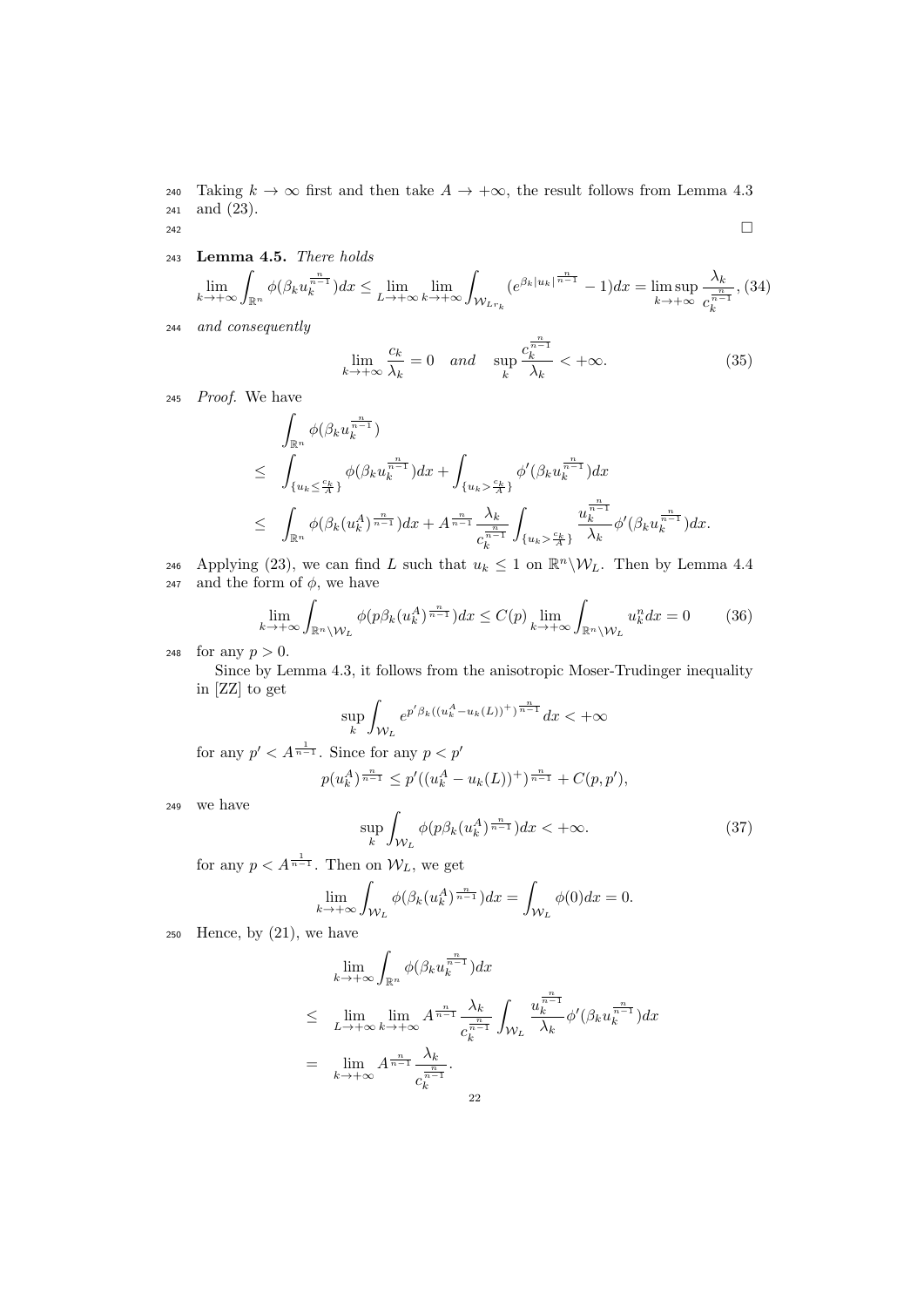$251$  In view of  $(27)$ , we obtain

$$
\int_{\mathcal{W}_{L r_k}} (e^{\beta_k |u_k|^{\frac{n}{n-1}}} - 1) dx = r_k^n \int_{\mathcal{W}_L} e^{\beta_k |u_k(r_k y)|^{\frac{n}{n-1}}} dy + o_k(1)
$$
  

$$
= \frac{\lambda_k}{c_k^{\frac{n}{n-1}}} (\int_{\mathcal{W}_L} e^{\frac{n}{n-1} \alpha_n w} dy + o_k(1)) + o_k(1)
$$
  

$$
= \frac{\lambda_k}{c_k^{\frac{n}{n-1}}} (1 + o_L(1) + o_k(1)) + o_k(1).
$$

<sup>252</sup> Therefore

$$
\lim_{L \to +\infty} \lim_{k \to +\infty} \int_{\mathcal{W}_{Lr_k}} (e^{\beta_k |u_k|^{\frac{n}{n-1}}} - 1) dx = \limsup_{k \to +\infty} \frac{\lambda_k}{c_k^{\frac{n}{n-1}}}.
$$
 (38)

253 Then taking  $A \rightarrow 1$ , we obtain (34).

If  $\frac{\lambda_k}{c_k}$  is bounded or  $\limsup_{k \to +\infty}$  $\frac{c_k^{\frac{n}{n-1}}}{\lambda_k}$  = + $\infty$ , it would follow from (34) and Lemma 3.2 that

$$
\sup_{||v||_F\le 1, v\in W^{1,n}(\mathbb{R}^n)} \int_{\mathbb{R}^n} \phi(\alpha_n |v|^{\frac{n}{n-1}}) dx = 0,
$$

254 which is impossible.  $\square$ 

<sup>255</sup> Now we claim that

$$
\lim_{k \to +\infty} \int_{\mathbb{R}^n} \frac{c_k}{\lambda_k} u_k^{\frac{1}{n-1}} \phi'(\beta_k u_k^{\frac{n}{n-1}}) dx = 1.
$$
 (39)

To this purpose, we denote  $\varphi_k = \frac{c_k}{\lambda_k} u_k^{\frac{1}{n-1}} \phi'(\beta_k u_k^{\frac{n}{n-1}})$ . Clearly

$$
\int_{\mathbb{R}^n} \varphi_k dx = \int_{\{u_k < \frac{c_k}{A}\}} \varphi_k dx + \int_{\{u_k \ge \frac{c_k}{A} \setminus \mathcal{W}_{r_k L}\}} \varphi_k dx + \int_{\mathcal{W}_{r_k L}} \varphi_k dx.
$$

<sup>256</sup> We estimate the three integrates on the right hands respectively. By (35) (36) (37) and Lemma (4.4), for any  $1 < p < A^{\frac{1}{n-1}}$  and  $\frac{1}{p} + \frac{1}{q} = 1$ , we have 257

$$
0 \leq \int_{\{u_k < \frac{c_k}{A}\}} \varphi_k dx = \frac{c_k}{\lambda_k} \int_{\{u_k < \frac{c_k}{A}\}} u_k^{\frac{1}{n-1}} \phi'(\beta_k u_k^{\frac{n}{n-1}}) dx
$$
  
 
$$
\leq \frac{c_k}{\lambda_k} ||u_k^{\frac{1}{n-1}}||_{L^q(\mathbb{R}^n)} ||e^{\beta_k |u_k^A|^{\frac{n}{n-1}}} ||_{L^p(\mathbb{R}^n)} \to 0, \qquad (40)
$$

<sup>258</sup> and

$$
\int_{\{u_k \ge \frac{c_k}{A} \setminus \mathcal{W}_{r_k L}\}} \varphi_k dx \le A \int_{\{\mathbb{R}^n \setminus \mathcal{W}_{r_k L}\}} \frac{u_k^{\frac{n}{n-1}}}{\lambda_k} \phi'(\beta_k u_k^{\frac{n}{n-1}}) dx
$$
  
\n
$$
= A(1 - \int_{\mathcal{W}_{r_k L}} \frac{u_k^{\frac{n}{n-1}}}{\lambda_k} e^{\beta_k u_k^{\frac{n}{n-1}}} dx + o_k(1))
$$
  
\n
$$
= A(1 - \int_{\mathcal{W}_L} e^{\frac{n}{n-1} \alpha_n w} dx + o_k(1)),
$$

<sup>259</sup> and

$$
\int_{\mathcal{W}_{r_kL}} \varphi_k dx = \int_{\mathcal{W}_L} e^{\frac{n}{n-1}\alpha_n w} dx + o_k(1).
$$

260 Letting  $k \to +\infty$  first and then letting  $L \to +\infty$ , we conclude (39).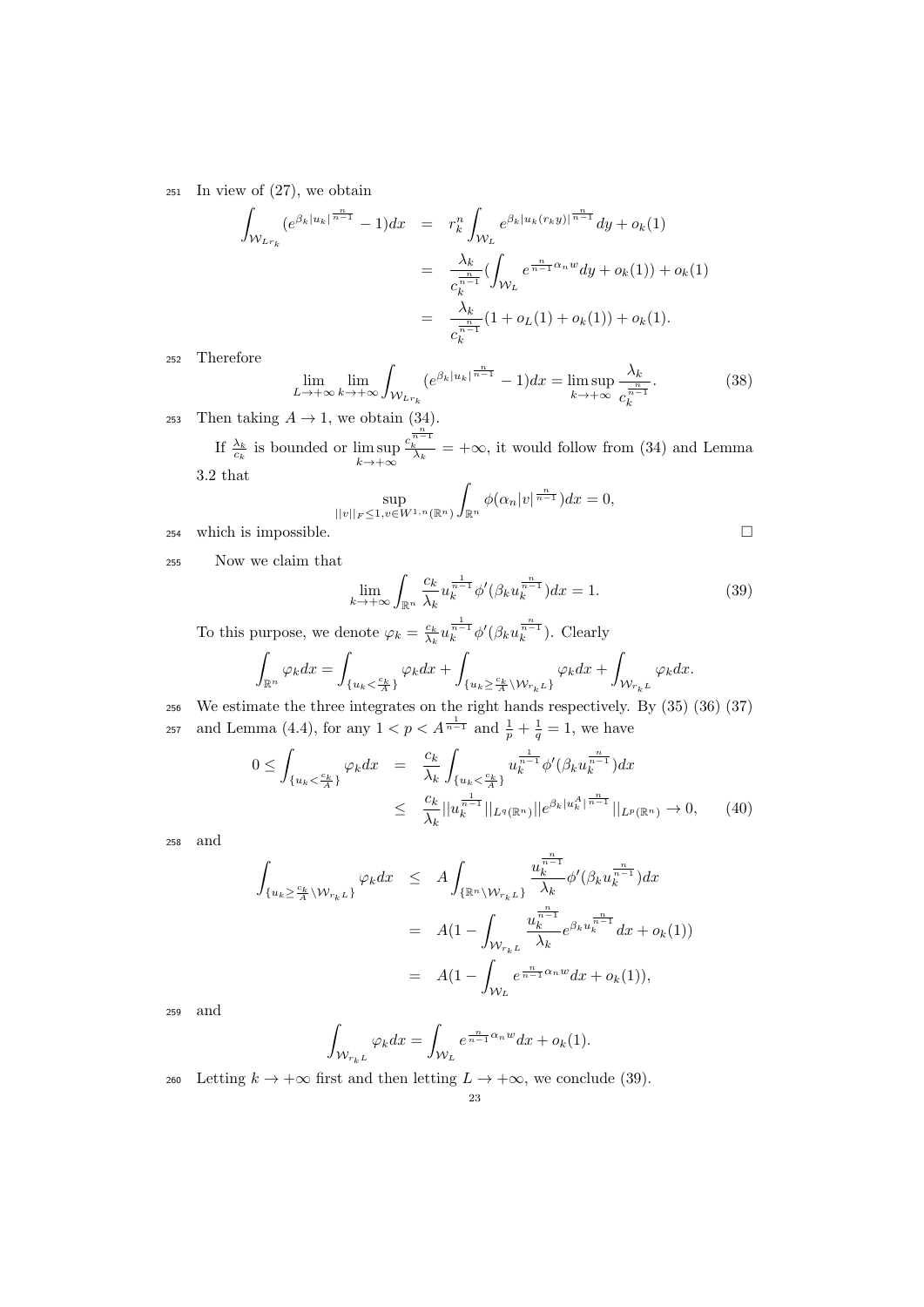261 **Lemma 4.6.** On any domain  $\Omega \subset \mathbb{R}^n \setminus \{0\}$ , we have that  $c_k^{\frac{1}{n-1}}u_k$  converges to G <sup>262</sup> in  $C^1(\Omega)$ , where  $G \in C^{1,\alpha}_{loc}(\mathbb{R}^n \setminus \{0\})$  satisfies the following equation:

$$
-Q_n G + G^{n-1} = \delta_0 \text{ in } \mathbb{R}^n. \tag{41}
$$

263 Proof. Define  $U_k = c_k^{\frac{1}{n-1}} u_k$ , which satisfies the equations:

$$
-Q_n U_k + U_k^{n-1} = \frac{c_k u_k^{\frac{1}{n-1}}}{\lambda_k} \phi'(\beta_k u_k^{\frac{n}{n-1}}). \tag{42}
$$

<sup>264</sup> For our purpose, we need to prove that

$$
\int_{\mathcal{W}_R} |\nabla U_k|^q dx \le C(q, R), \quad 1 < q < n,\tag{43}
$$

265 where  $C(q, R)$  does not depend on k.

266 Set  $\Omega_t = \{0 \le U_k \le t\}, U^t_k = \min\{U_k, t\}.$  Testing Eq.(42) with  $U^t_k$ , we get from <sup>267</sup> Lemma 2.1 and (39) that

$$
\int_{\Omega_t} (F^n(\nabla U_k^t) + |U_k^t|^n) dx \leq \int_{\mathcal{W}_{R_k}} (F^n(\nabla U_k^t) + |U_k^t|^n) dx
$$
\n
$$
\leq \int_{\mathcal{W}_{R_k}} (F^{n-1}(\nabla U_k) F_{\xi}(\nabla U_k) \nabla U_k^t + U_k^t U_k^{n-1}) dx
$$
\n
$$
= \int_{\partial \mathcal{W}_{R_k}} U_k^t (F^{n-1}(\nabla U_k) F_{\xi}(\nabla U_k) \cdot \vec{n}) d\sigma + \int_{\mathcal{W}_{R_k}} (-Q_n U_k + U_k^{n-1}) U_k^t dx
$$
\n
$$
= \int_{\mathbb{R}^n} (-Q_n U_k + U_k^{n-1}) U_k^t dx
$$
\n
$$
= \int_{\mathbb{R}^n} (-Q_n U_k + U_k^{n-1}) U_k^t dx
$$
\n
$$
= \int_{\mathbb{R}^n} U_k^t \frac{c_k u_k^{\frac{n}{n-1}}}{\lambda_k} \phi'(\beta_k u_k^{\frac{n}{n-1}}) dx \leq 2t,
$$

268 where  $\vec{n}$  is the unit external normal vector of  $\partial \mathcal{W}_{R_k}$ .

Let  $\eta$  be a radially symmetric cut off function with respect to  $F^o(x)$  which satisfies that  $\eta = 1$  in  $\mathcal{W}_{\frac{R}{2}}$ ,  $\eta = 0$  in  $\mathcal{W}_{R}^{c}$ ,  $F(\nabla \eta) \leq \frac{C}{R}$ . Hence, when R large enough, we have

$$
\int_{\mathcal{W}_R} F^n(\nabla(\eta U_k^t)) dx \le \int_{\mathcal{W}_R} |U_k^t|^n F^n(\nabla \eta) dx + \int_{\mathcal{W}_R} |\eta|^n F^n(\nabla U_k^t) dx \le C(R)t + C_0(R).
$$
  
Taking t large enough such that  $C(R)t > C_0(R)$ , then we have

Taking t large enough such that  $C(R)t > C_0(R)$ , then we have

$$
\int_{\mathcal{W}_R} F^n(\nabla(\eta U_k^t))dx \le 2C(R)t.
$$

269 Set  $|\mathcal{W}_{\rho}| = |\{x \in \mathcal{W}_R : U_k \geq t\}|$ . We have

$$
\inf_{\psi \in W_0^{1,n}(W_R), \psi|_{W_\rho} = t} \int_{W_R} F^n(\nabla \psi) dx \le \int_{W_R} F^n(\nabla (\eta U_k^t)) dx \le 2C(R)t. \tag{44}
$$

The above infimum can be attained (see [Y, ZZ]) by

$$
\psi_1(x) = \begin{cases} t \log \frac{R}{F^o(x)}/\log \frac{R}{\rho} & \text{in } \mathcal{W}_R \backslash \mathcal{W}_\rho, \\ t & \text{in } \mathcal{W}_\rho. \end{cases}
$$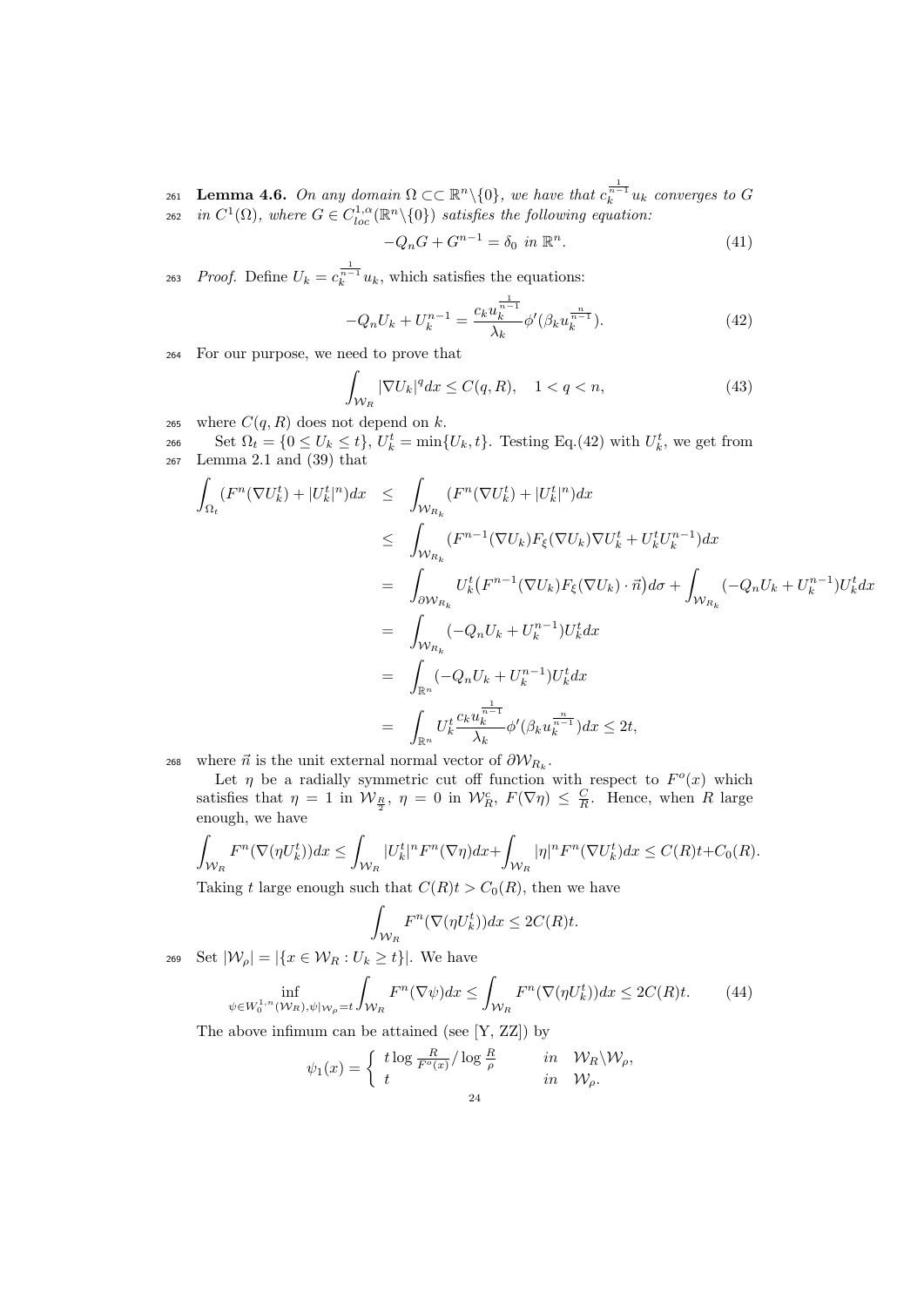By calculating  $||F(\nabla \psi_1)||_{L^n(\mathcal{W}_R)}^n$ , we have by (44),  $\rho \leq Re^{-C_1t}$  for some constant  $C_1 > 0$ . Hence

$$
|\{x \in \mathcal{W}_R : U_k \ge t\}| = |\mathcal{W}_\rho| \le \kappa_n R^n e^{-nC_1 t}.
$$

270 For any  $0 < \delta < nC_1$ , we obtain

$$
\int_{\mathcal{W}_R} e^{\delta U_k^+} dx \leq e^{\delta} |\mathcal{W}_R| + \sum_{m=1}^{\infty} e^{(m+1)\delta} |\{x \in \mathcal{W}_R : m \leq U_k \leq m+1\}|
$$
  

$$
\leq e^{\delta} |\mathcal{W}_R| + \kappa_n R^n e^{\delta} \sum_{m=1}^{\infty} e^{-(nC_1 - \delta)m} \leq C_2
$$

271 for some constant  $C_2$ . Testing Eq.(42) with  $\log \frac{1+2U_k}{1+U_k}$ , we have

$$
\int_{\mathcal{W}_R} \frac{F^n(\nabla U_k)}{(1+U_k)(1+2U_k)} dx
$$
\n
$$
\leq \log 2 \int_{\mathcal{W}_R} \frac{c_k u_k^{\frac{1}{n-1}}}{\lambda_k} \phi'(\beta_k u_k^{\frac{n}{n-1}}) dx - \int_{\mathcal{W}_R} U_k^{n-1} \log \frac{1+2U_k}{1+U_k} dx \leq C_3.
$$

272 By the Young inequality, we have for any  $1 < q < n$ ,

$$
\int_{\mathcal{W}_R} F^q(\nabla U_k) dx \leq \int_{\mathcal{W}_R} \frac{F^n(\nabla U_k)}{(1+U_k^+)(1+2U_k)} dx + \int_{\mathcal{W}_R} ((1+U_k)(1+2U_k))^{\frac{q}{n-q}} dx
$$
  

$$
\leq C_4 (1 + \int_{\mathcal{W}_R} e^{\delta U_k} dx) \leq C_5,
$$

273 for some constants  $C_3$  and  $C_5$  depending only on  $q, n$  and  $W_R$ . Then the (43) holds. 274 Hence  $U_k$  is bounded in  $L^q(\Omega)$  for any  $q > 0$ . By Lemma 4.4 and Theorem 1.1,

275 we can get  $e^{\beta_k u_k^{\frac{n}{n-1}}}$  is also bounded in  $L^q(\Omega)$  for any  $q > 0$ . Thanks to theorem 276 2 in [J] and theorem 1 in [T2],  $||U_k||_{C^{1,\alpha}(\Omega)} \leq C$ , then by Ascoli-Arzela's theorem, 277  $U_k$  converges to G in  $C^1(\Omega)$ .

- $278$  For the Green function  $G$ , we have the following results:
- 279 Lemma 4.7.  $G \in C^{1,\alpha}_{loc}(\mathbb{R}^n \setminus \{0\})$  and near 0 we can write

$$
G = -\frac{n}{\alpha_n} \log r + C_G + o_r(1); \tag{45}
$$

280 where  $C_G$  is a constant and  $r = F^o(x)$ . Moreover, for any  $\delta > 0$ , we have

$$
\lim_{k \to +\infty} \int_{\mathbb{R}^n \setminus \mathcal{W}_\delta} (F^n(\nabla (c_k^{\frac{1}{n-1}} u_k)) + (c_k^{\frac{1}{n-1}} u_k)^n) dx
$$
\n
$$
= \int_{\mathbb{R}^n \setminus \mathcal{W}_\delta} (F^n(\nabla G) + G^n) dx = G(\delta)(1 - \int_{\mathcal{W}_\delta} G^{n-1} dx). \tag{46}
$$

 $281$  Proof. We will prove (45) in section 6. Here we will use (45) to prove (46). Firstly, <sup>282</sup> we have

$$
\int_{\mathbb{R}^n \backslash \mathcal{W}_\delta} u_k^{\frac{n}{n-1}} \phi'(\beta_k u_k^{\frac{n}{n-1}}) dx \le C \int_{\mathbb{R}^n \backslash \mathcal{W}_\delta} u_k^n dx \to 0.
$$
 (47)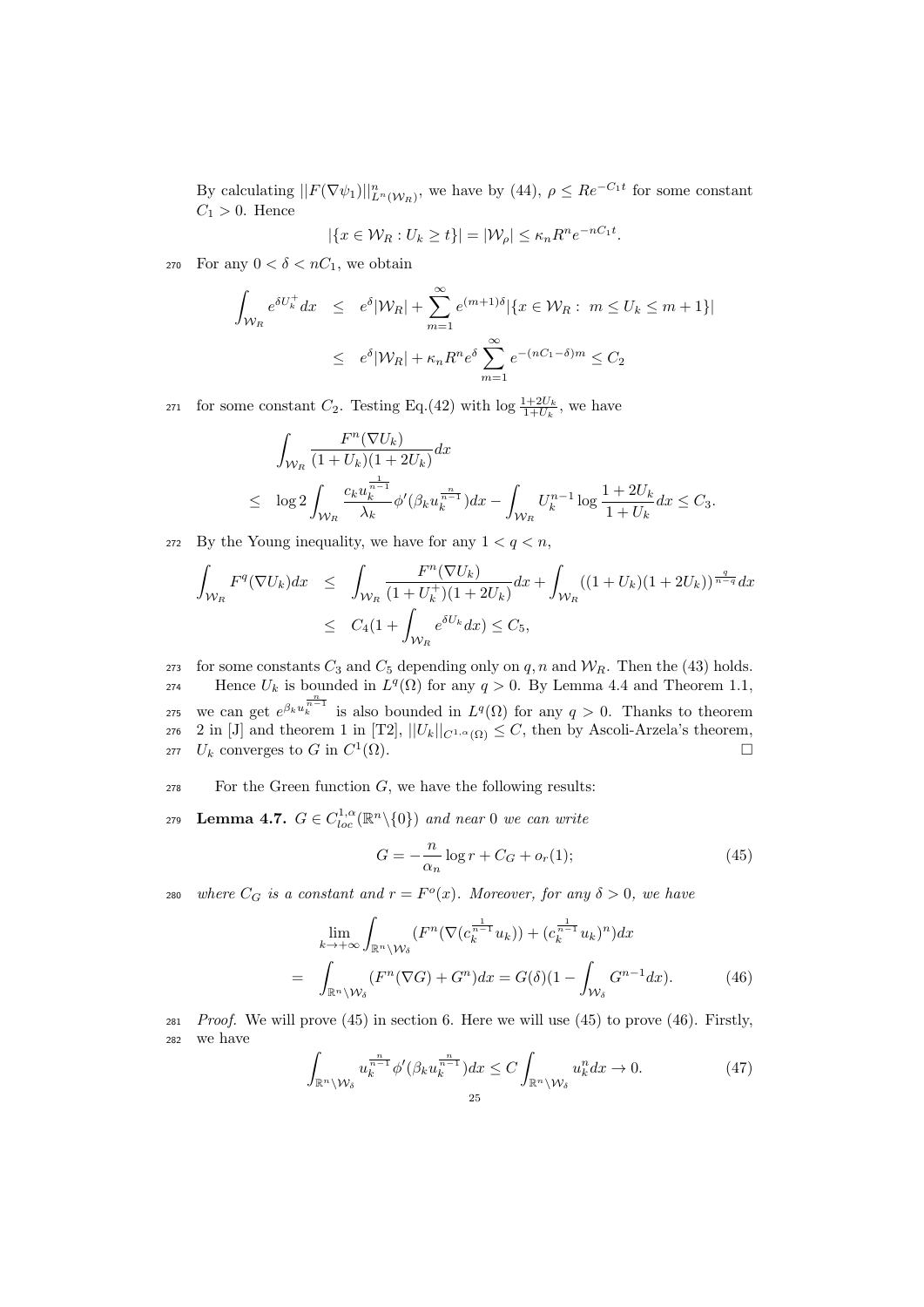283 Recall that  $U_k = c_k^{\frac{1}{n-1}} u_k \in W_0^{1,n}(\mathcal{W}_{R_k})$ , by Equation (42) we get

$$
\int_{\mathbb{R}^n \backslash \mathcal{W}_{\delta}} (F^n(\nabla U_k) + U_k^n) dx
$$
\n
$$
= \frac{c_k^{\frac{n}{n-1}}}{\lambda_k} \int_{\mathbb{R}^n \backslash \mathcal{W}_{\delta}} u_k^{\frac{n}{n-1}} \phi'(\beta_k u_k^{\frac{n}{n-1}}) dx - \int_{\partial \mathcal{W}_{\delta}} \frac{\partial U_k}{\partial n} F^{n-1}(\nabla U_k) U_k dS.
$$

 $284$  By  $(35)$  and  $(47)$  we then get

$$
\lim_{k \to +\infty} \int_{\mathbb{R}^n \setminus \mathcal{W}_\delta} (F^n(\nabla U_k) + U_k^n) dx
$$
\n
$$
= -\lim_{k \to +\infty} \int_{\partial \mathcal{W}_\delta} \frac{\partial U_k}{\partial n} F^{n-1}(\nabla U_k) U_k dS
$$
\n
$$
= -G(\delta) \int_{\partial \mathcal{W}_\delta} \frac{\partial G}{\partial n} F^{n-1}(\nabla G) dS = G(\delta) (1 - \int_{\mathcal{W}_\delta} G^{n-1} dx).
$$

Proof of Theorem 1.2: From  $(36)$  we have

$$
\int_{\mathbb{R}^n \setminus \mathcal{W}_R} \phi(\beta_k u_k^{\frac{n}{n-1}}) dx \leq C.
$$

So, we only need to prove on  $\mathcal{W}_R$ ,

$$
\int_{\mathcal{W}_R} e^{\beta_k u_k^{\frac{n}{n-1}}} dx \le C = C(R).
$$

286 By Lemma 4.6, for any fixed  $R > 0$ , we have  $c_k^{\frac{1}{n-1}}u_k(R) \to G(R)$  as  $k \to +\infty$ , i.e.  $u_k(R) = O(\frac{-1}{\sqrt{2}})$  $\frac{1}{c_k^{\frac{1}{n-1}}}$ 287  $u_k(R) = O(\frac{1}{-1})$ . Hence we have

$$
u_k^{\frac{n}{n-1}} \le ((u_k - u_k(R))^+ + u_k(R))^{\frac{n}{n-1}} \le ((u_k - u_k(R))^+)^{\frac{n}{n-1}} + C_1.
$$

Then, we get

$$
\int_{\mathcal{W}_R} e^{\beta_k u_k^{\frac{n}{n-1}}} dx \leq C.
$$

288

 Proof of Theorem 1.1: To prove Theorem 1.1, we use an idea of [SK]. By means of symmetrization, it suffices to show the desired inequality (5) for functions  $u(x) = u(F<sup>o</sup>(x))$ , which are non-negative, radially symmetric with respect to  $F<sup>o</sup>(x)$ and decreasing.

<sup>293</sup> Define

$$
w(t) = n\kappa_n^{\frac{1}{n}} u(e^{-\frac{t}{n}}), \qquad F^o(x) = e^{-\frac{t}{n}}.
$$
 (48)

294 Then  $w(t)$  is defined on  $(-\infty, +\infty)$ , and we have

$$
\int_{\mathbb{R}^n} F^n(\nabla u) dx = \int_{-\infty}^{+\infty} |\dot{w}(t)|^n dt, \tag{49}
$$

$$
\int_{\mathbb{R}^n} \phi(\alpha u^{\frac{n}{n-1}}) = \kappa_n \int_{-\infty}^{+\infty} \phi(\frac{\alpha}{\alpha_n} w(t)^{\frac{n}{n-1}}) e^{-t} dt,
$$
\n(50)

$$
\int_{\mathbb{R}^n} |u(x)|^n dx = \frac{1}{n^n} \int_{-\infty}^{+\infty} |w(t)|^n e^{-t} dt.
$$
\n(51)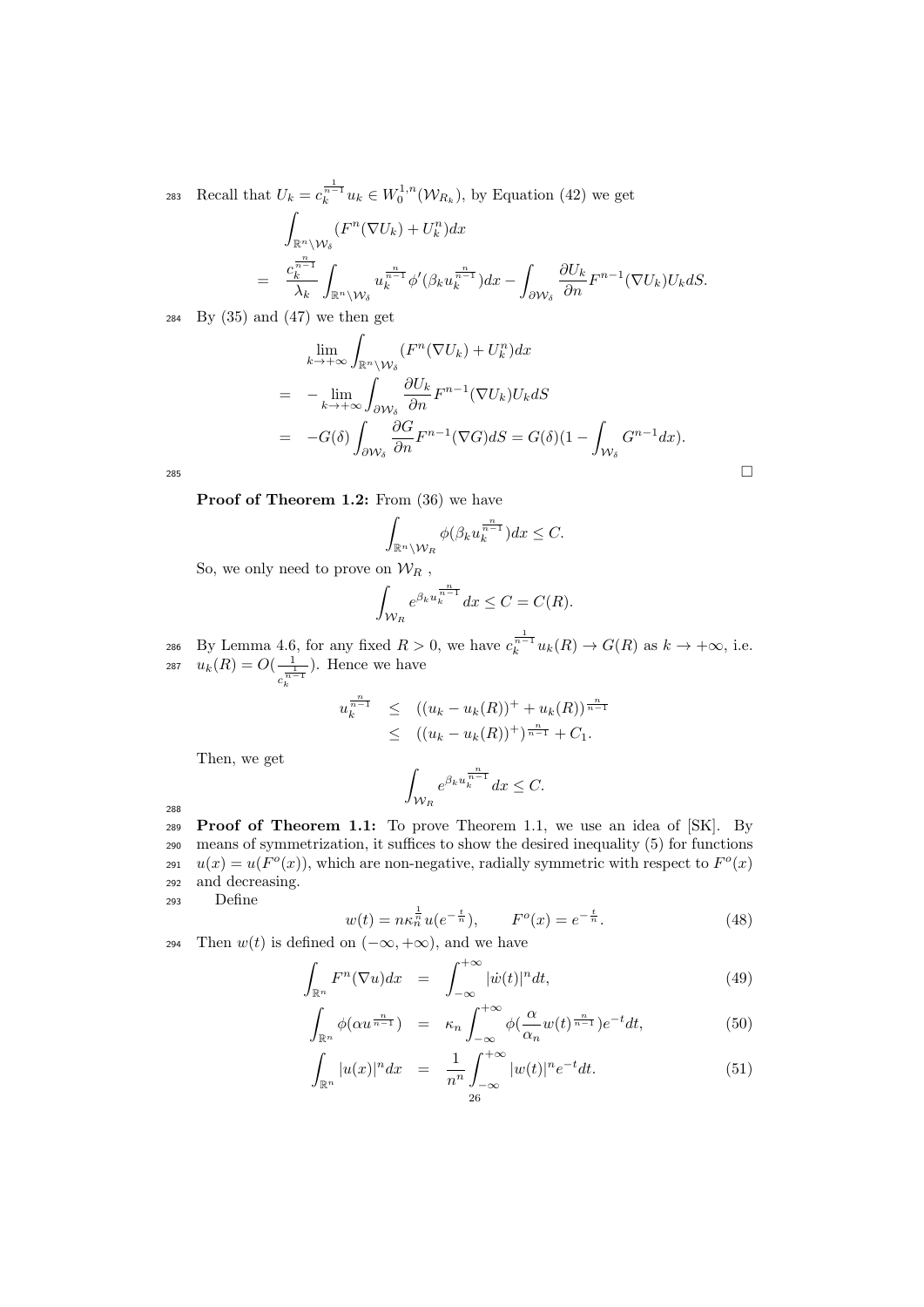<sup>295</sup> For the following proof, one can refer to [SK] for details.

### 296 5. EXISTENCE OF THE EXTREMAL FUNCTION

 In this section, we will show that the existence of the extremal functions. For 298 this purpose, it is sufficient to show that the maximizing sequence  $u_k$  does not blow up. To this point, we argue by contradiction. We assume the maximizing sequence 300 u<sub>k</sub> blows up, i.e.  $c_k \to +\infty$  as  $k \to \infty$ , then we will establish the upper bound of S which is the supremum of our Moser-Trudinger functional. On the other hand, we can construct an explicit test function, which provides a lower bound of S, which is a contradiction.

<sup>304</sup> To get the upper bound of S, we will use the following Carleson-Chang type <sup>305</sup> inequality which is shown in [ZZ].

 $_{306}$  Lemma 5.1. Assume that  $u_k$  is a normalized concentrating sequence in  $W_0^{1,n}({\cal W}_1)$ 307 with a blow up point at the origin, i.e.  $\int_{W_1} F^n(\nabla u_k) dx = 1, u_k \to 0$  weakly in 308  $W_0^{1,n}(W_1)$ , and  $\lim_{k\to\infty} \int_{\mathcal{W}_1\backslash \mathcal{W}_r} F^n(\nabla u_k)dx = 0$  for any  $0 < r < 1$ , then

$$
\limsup_{k \to +\infty} \int_{\mathcal{W}_1} (e^{\alpha_n |u_k|^{\frac{n}{n-1}}} - 1) dx \le \kappa_n e^{1 + \frac{1}{2} + \dots + \frac{1}{n-1}}.
$$
\n(52)

**Lemma 5.2.** If S cannot be attained, then

$$
S \le \kappa_n e^{\alpha_n C_G + 1 + \frac{1}{2} + \dots + \frac{1}{n-1}},
$$

309 where  $C_G$  is the constant in  $(45)$ .

*Proof.* Set  $\tilde{u}_k = \frac{(u_k(x)-u_k(\delta))^+}{\left|\left|F(\nabla u_k)\right|\right| \left|\left|F(\delta)\right|\right|}$  $\frac{(u_k(x)-u_k(\delta))^+}{||F(\nabla u_k)||_{L^n(\mathcal{W}_\delta)}}$  which is in  $W_0^{1,n}(\mathcal{W}_\delta)$ . Then by Lemma 5.1, we have

$$
\limsup_{k\rightarrow +\infty}\int_{{\mathcal W}_\delta}e^{\beta_k \tilde u_k^{\frac{n}{n-1}}}dx\le |{\mathcal W}_\delta|(1+e^{1+\frac12+\cdots+\frac{1}{n-1}}).
$$

<sup>310</sup> By Lemma 4.7 we have

$$
\int_{\mathbb{R}^n \setminus \mathcal{W}_\delta} (F^n(\nabla c_k^{\frac{1}{n-1}} u_k) + (c_k^{\frac{1}{n-1}} u_k)^n) dx \to G(\delta)(1 - \int_{\mathcal{W}_\delta} G^{n-1} dx).
$$

<sup>311</sup> Hence we get

$$
\int_{\mathcal{W}_{\delta}} F^{n}(\nabla u_{k}) dx = 1 - \int_{\mathbb{R}^{n} \setminus \mathcal{W}_{\delta}} (F^{n}(\nabla u_{k}) + u_{k}^{n}) dx - \int_{\mathcal{W}_{\delta}} u_{k}^{n} dx
$$
\n
$$
= 1 - \frac{G(\delta) + \epsilon_{k}(\delta)}{c_{k}^{\frac{n}{n-1}}},
$$
\n(53)

312 where  $\lim_{\delta \to 0} \lim_{k \to +\infty} \epsilon_k(\delta) = 0.$ 

By (36) and Lemma 4.5 we have

$$
\lim_{L\to +\infty}\lim_{k\to +\infty}\int_{\mathcal{W}_\rho\backslash \mathcal{W}_{Lr_k}}e^{\beta_ku_k^{\frac{n}{n-1}}}dx=|\mathcal{W}_\rho|,
$$
27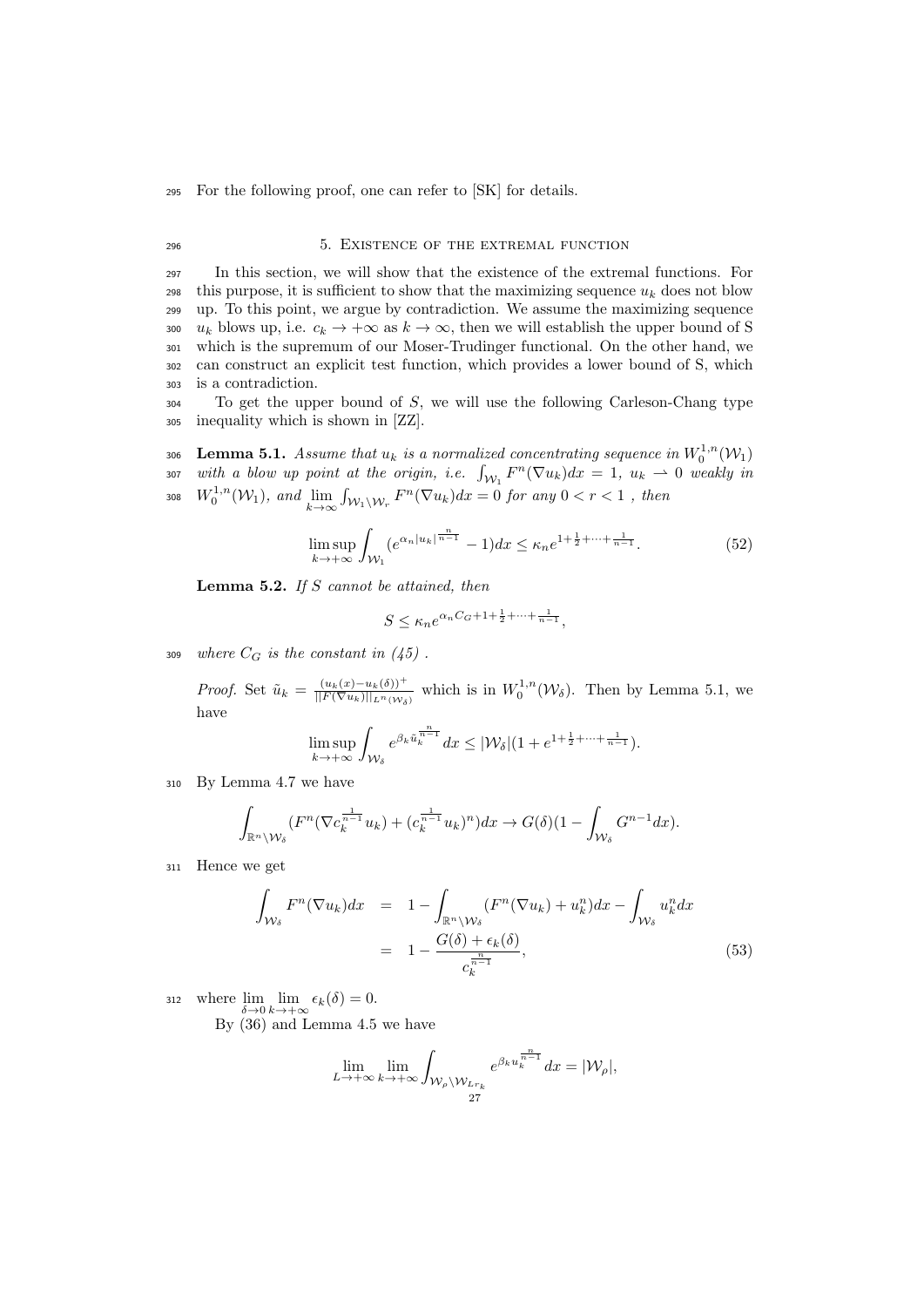313 for any  $\rho < \delta.$  Furthermore, on  $\mathcal{W}_\rho$  we have by (53)

$$
(\tilde{u}_k)^{\frac{n}{n-1}} \leq \frac{u_k^{\frac{n}{n-1}}}{(1 - \frac{G(\delta) + \epsilon_k(\delta)}{c_k^{\frac{n}{n-1}}})^{\frac{1}{n-1}}}
$$
  

$$
= u_k^{\frac{n}{n-1}} (1 + \frac{1}{n-1} \frac{G(\delta) + \epsilon_k(\delta)}{c_k^{\frac{n}{n-1}}} + O(\frac{1}{c_k^{\frac{2n}{n-1}}}))
$$
  

$$
= u_k^{\frac{n}{n-1}} + \frac{1}{n-1} G(\delta) (\frac{u_k}{c_k})^{\frac{n}{n-1}} + O(c_k^{-\frac{n}{n-1}})
$$
  

$$
\leq u_k^{\frac{n}{n-1}} - \frac{n \log \delta}{(n-1)\alpha_n}.
$$

<sup>314</sup> Then we have

$$
\lim_{L \to +\infty} \lim_{k \to +\infty} \int_{\mathcal{W}_{\rho} \backslash \mathcal{W}_{L r_k}} e^{\beta_k \tilde{u}_k^{\frac{n}{n-1}}} dx
$$
\n
$$
\leq O(\delta^{-n}) \lim_{L \to +\infty} \lim_{k \to +\infty} \int_{\mathcal{W}_{\rho} \backslash \mathcal{W}_{L r_k}} e^{\beta_k u_k^{\frac{n}{n-1}}} dx \to |\mathcal{W}_{\rho}| O(\delta^{-n}).
$$

Since  $\tilde{u}_k \to 0$  on  $\mathcal{W}_\delta \backslash \mathcal{W}_\rho$ , we get  $\lim_{k \to +\infty} \int_{\mathcal{W}_\delta \backslash \mathcal{W}_\rho} (e^{\beta_k \tilde{u}_k^{\frac{n}{n-1}}} - 1) dx = 0$ , then

$$
0 \leq \lim_{L \to +\infty} \lim_{k \to +\infty} \int_{\mathcal{W}_{\delta} \setminus \mathcal{W}_{Lr_k}} (e^{\beta_k \tilde{u}_k^{\frac{n}{n-1}}} - 1) dx \leq |\mathcal{W}_{\rho}| O(\delta^{-n}).
$$

Letting  $\rho \to 0$ , we get

$$
\lim_{L\to+\infty}\lim_{k\to+\infty}\int_{\mathcal{W}_{\delta}\backslash \mathcal{W}_{Lr_k}}(e^{\beta_k\tilde{u}_k^{\frac{n}{n-1}}}-1)dx=0.
$$

This implies

$$
\lim_{L\to +\infty}\lim_{k\to +\infty}\int_{\mathcal{W}_{Lr_k}}(e^{\beta_k\tilde u_k^{\frac{n}{n-1}}}-1)dx\leq |\mathcal{W}_{\delta}|e^{1+\frac{1}{2}+\cdots+\frac{1}{n-1}}.
$$

It is easy to check that

$$
\frac{\tilde{u}_k(r_k x)}{c_k} \to 1 \quad \text{and} \quad (\tilde{u}_k(r_k x))^{\frac{1}{n-1}} u_k(\delta) \to G(\delta).
$$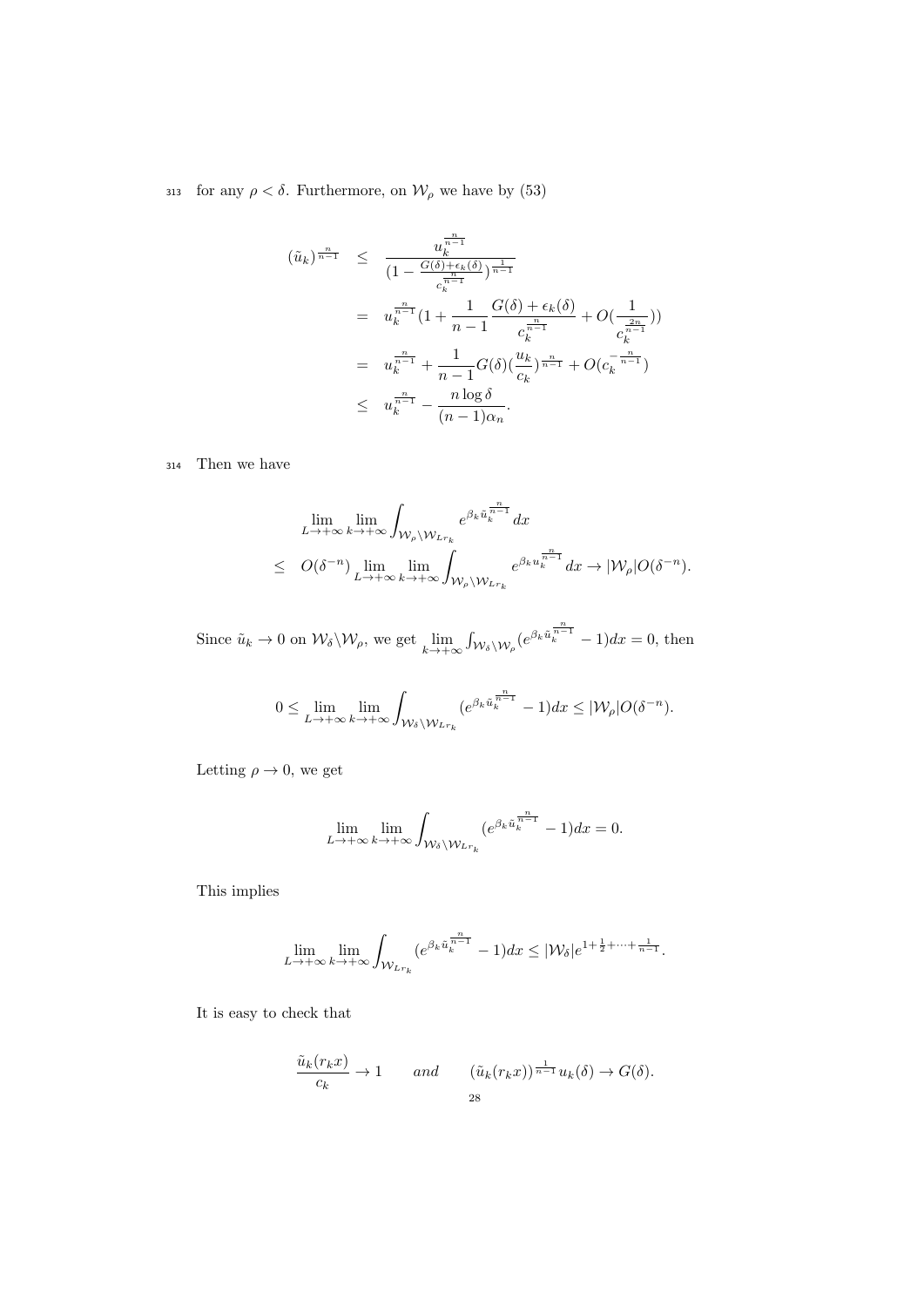By using that  $u_k(\delta) = O(\frac{1}{\log 2})$  $c_k^{\frac{1}{n-1}}$ ) and  $||F(\nabla u_k)||_{L^n(\mathcal{W}_\delta)} = 1 + O(\frac{1}{n^2})$  $c_k^{\frac{n}{n-1}}$ 315 By using that  $u_k(\delta) = O(\frac{1}{\epsilon})$  and  $||F(\nabla u_k)||_{L^n(\mathcal{W}_\delta)} = 1 + O(\frac{1}{\epsilon})$ , for a fixed 316 L and any  $x \in \mathcal{W}_{Lr_k}$ , we have

$$
\beta_{k}u_{k}^{\frac{n}{n-1}} = \beta_{k}(\frac{u_{k}}{||F(\nabla u_{k})||_{L^{n}(W_{\delta})}})^{\frac{n}{n-1}}(\int_{W_{\delta}} F^{n}(\nabla u_{k})dx)^{\frac{1}{n-1}} \n= \beta_{k}(\tilde{u}_{k} + \frac{u_{k}(\delta)}{||F(\nabla u_{k})||_{L^{n}(W_{\delta})}})^{\frac{n}{n-1}}(\int_{W_{\delta}} F^{n}(\nabla u_{k})dx)^{\frac{1}{n-1}} \n= \beta_{k}(\tilde{u}_{k} + u_{k}(\delta) + O(\frac{1}{c_{k}^{(n+1)/(n-1)}}))^{\frac{n}{n-1}}(\int_{W_{\delta}} F^{n}(\nabla u_{k})dx)^{\frac{1}{n-1}} \n= \beta_{k}\tilde{u}_{k}^{\frac{n}{n-1}}(1 + \frac{u_{k}(\delta)}{\tilde{u}_{k}} + O(\frac{1}{c_{k}^{2n/(n-1)}}))^{\frac{n}{n-1}}(1 - \frac{G(\delta) + \epsilon_{k}(\delta)}{c_{k}^{n/(n-1)}})^{\frac{1}{n-1}} \n= \beta_{k}\tilde{u}_{k}^{\frac{n}{n-1}}[1 + \frac{n}{n-1}\frac{u_{k}(\delta)}{\tilde{u}_{k}} - \frac{1}{n-1}\frac{G(\delta) + \epsilon_{k}(\delta)}{c_{k}^{n/(n-1)}} + O(\frac{1}{c_{k}^{2n/(n-1)}})].
$$

<sup>317</sup> So, we get

$$
\lim_{L \to +\infty} \lim_{k \to +\infty} \int_{\mathcal{W}_{Lr_k}} (e^{\beta_k u_k^{\frac{n}{n-1}}} - 1) dx
$$
\n
$$
= \lim_{L \to +\infty} \lim_{k \to +\infty} e^{\alpha_n G(\delta)} \int_{\mathcal{W}_{Lr_k}} (e^{\beta_k \tilde{u}_k^{\frac{n}{n-1}}} - 1) dx
$$
\n
$$
\leq e^{\alpha_n ((-\frac{n}{\alpha_n}) \log \delta + C_G + O_\delta(1))} \delta^n \kappa_n e^{1 + \frac{1}{2} + \dots + \frac{1}{n-1}}.
$$

318 Letting  $\delta \to 0$ , then together with Lemma 4.5 implies Lemma 5.2.

Next we will construct a function  $u_{\epsilon} \in W^{1,n}(\mathbb{R}^n)$  with  $||u_{\epsilon}||_F = 1$  which satisfies

$$
\int_{\mathbb{R}^n} \phi(\alpha_n | u_\epsilon |^{\frac{n}{n-1}}) dx > \kappa_n e^{1 + \frac{1}{2} + \dots + \frac{1}{n-1}},
$$

319 for  $\epsilon > 0$  sufficiently small. To this purpose we set

$$
u_{\epsilon} = \begin{cases} C + C^{-\frac{1}{n-1}} \left( -\frac{n-1}{\alpha_n} \log(1 + \kappa_n^{\frac{1}{n-1}} (\frac{F^o(x)}{\epsilon})^{\frac{n}{n-1}}) + b \right), & x \in \overline{\mathcal{W}_{R\epsilon}(0)}, \\ C^{-\frac{1}{n-1}} G, & x \in \mathcal{W}_{R\epsilon}^c(0), \end{cases}
$$
(54)

320 where  $R = -\log \epsilon$ , b, C are functions of  $\epsilon$  (which will be defined later). In order to 321 assure that  $u_{\epsilon} \in W^{1,n}(\mathbb{R}^n)$ , we set

$$
C + C^{-\frac{1}{n-1}}\left(-\frac{n-1}{\alpha_n}\log(1 + \kappa_n^{\frac{1}{n-1}}R^{\frac{n}{n-1}}) + b\right) = C^{-\frac{1}{n-1}}G(R\epsilon),\tag{55}
$$

322 Next we make sure that  $\int_{\mathbb{R}^n} F^n(\nabla u_{\epsilon}) + u_{\epsilon}^n dx = 1$ . By the coarea formula (8), we <sup>323</sup> have

$$
\int_{W_{Re}(0)} \frac{\left(\frac{F^o(x)}{\epsilon}\right)^{\frac{n}{n-1}} \frac{1}{\epsilon^n}}{\left(1 + \kappa_n^{\frac{1}{n-1}} \left(\frac{F^o(x)}{\epsilon}\right)^{\frac{n}{n-1}}\right)^n} dx = n\kappa_n \int_0^{Re} \frac{\left(\frac{s}{\epsilon}\right)^{\frac{n}{n-1}} \frac{1}{\epsilon^n}}{\left(1 + \kappa_n^{\frac{1}{n-1}} \left(\frac{s}{\epsilon}\right)^{\frac{n}{n-1}}\right)^n} s^{n-1} ds
$$

$$
= \frac{n-1}{\kappa_n^{\frac{1}{n-1}}} \int_0^{\kappa_n^{\frac{1}{n-1}} R^{\frac{n}{n-1}}} \frac{t^{n-1}}{\left(1 + t\right)^n} dt,
$$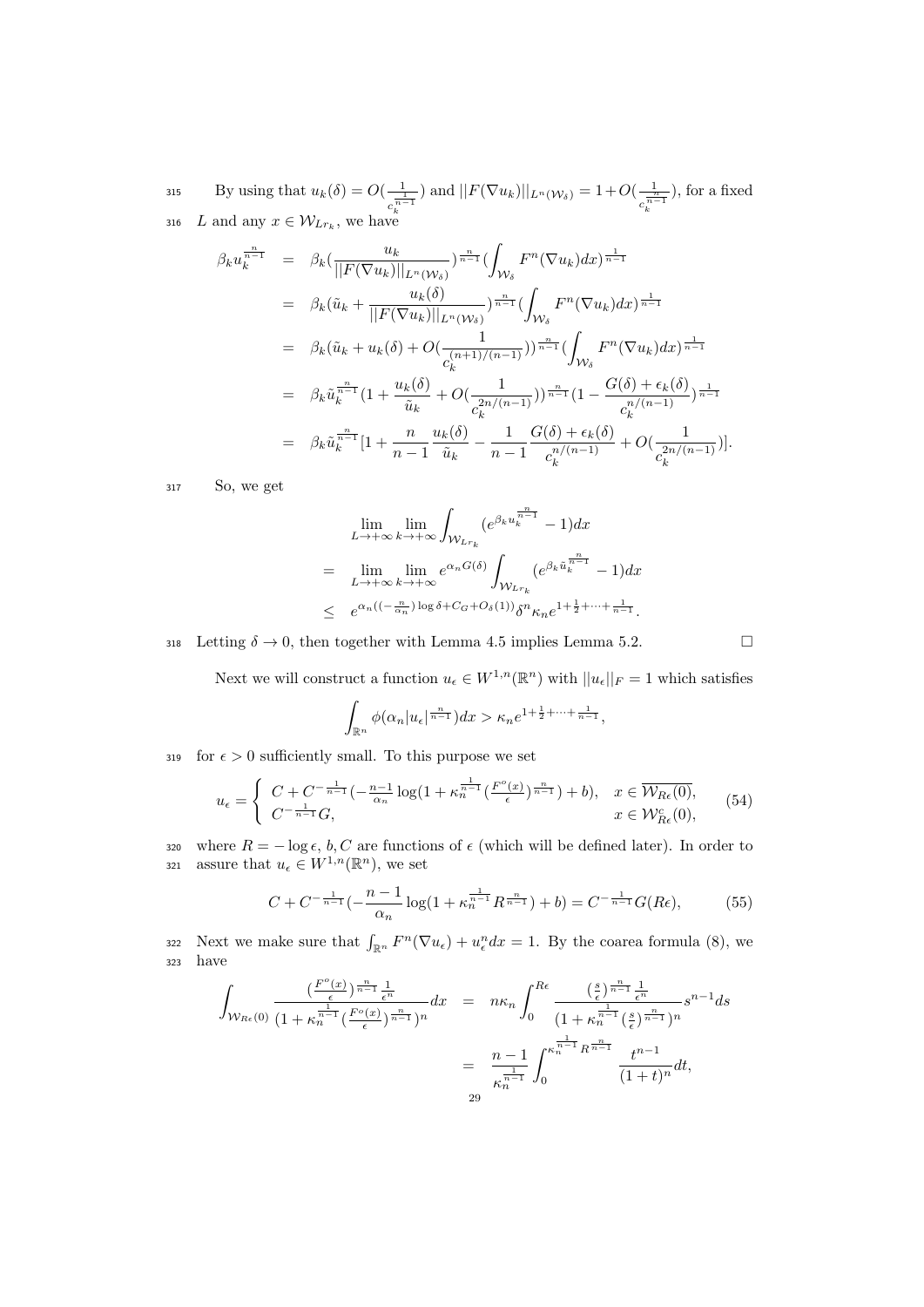<sup>324</sup> which leads to

$$
\int_{\mathcal{W}_{Re}(0)} F^{n}(\nabla u_{\epsilon}) dx = C^{-\frac{n}{n-1}} \frac{n-1}{\alpha_{n}} \int_{0}^{\kappa_{n}^{\frac{1}{n-1}} R^{\frac{n}{n-1}}} \frac{t^{n-1}}{(1+t)^{n}} dt
$$
\n
$$
= C^{-\frac{n}{n-1}} \frac{n-1}{\alpha_{n}} \int_{0}^{\kappa_{N}^{\frac{1}{n-1}} R^{\frac{n}{n-1}}} \frac{(t+1-1)^{n-1}}{(1+t)^{n}} dt
$$
\n
$$
= C^{-\frac{n}{n-1}} \frac{n-1}{\alpha_{n}} \left( \sum_{k=0}^{n-2} \frac{C_{n-1}^{k}(-1)^{n-1-k}}{n-k-1} + \log(1 + \kappa_{n}^{\frac{1}{n-1}} R^{\frac{n}{n-1}}) + O(R^{-\frac{n}{n-1}}) \right)
$$
\n
$$
= C^{-\frac{n}{n-1}} \frac{n-1}{\alpha_{n}} \left( -(1 + \frac{1}{2} + \dots + \frac{1}{n-1}) + \log(1 + \kappa_{n}^{\frac{1}{n-1}} R^{\frac{n}{n-1}}) + O(R^{-\frac{n}{n-1}}) \right), \tag{56}
$$

where we have used the fact that

$$
-\sum_{k=0}^{n-2} \frac{C_{n-1}^k (-1)^{n-1-k}}{n-k-1} = 1 + \frac{1}{2} + \dots + \frac{1}{n-1}.
$$

<sup>325</sup> It is easy to check that

$$
\int_{\mathcal{W}_{Re}} |u_{\epsilon}|^{n} dx = O((Re)^{n} C^{n} \log R). \tag{57}
$$

<sup>326</sup> Moreover, we have

$$
\int_{\mathcal{W}_{Re}^{c}} (F^{n}(\nabla u_{\epsilon}) + u_{\epsilon}^{n}) dx = \frac{1}{C^{n/(n-1)}} (\int_{\mathcal{W}_{Re}^{c}} F^{n}(\nabla G) dx + \int_{\mathcal{W}_{Re}^{c}} G^{n} dx)
$$
\n
$$
= \frac{1}{C^{n/(n-1)}} \int_{\partial \mathcal{W}_{Re}} G(Re) F^{n-1}(\nabla G) \frac{\partial G}{\partial n} dS
$$
\n
$$
= \frac{G(Re)}{C^{n/(n-1)}} (1 - \int_{\mathcal{W}_{Re}} G^{n-1} dx), \tag{58}
$$

 $327$  Putting  $(56),(57),(58)$  together, we have

$$
\int_{\mathbb{R}^n} (F^n(\nabla u_{\epsilon}) + u_{\epsilon}^n) dx = \frac{1}{\alpha_n C^{\frac{n}{n-1}}} \{ -(n-1)(1 + \frac{1}{2} + \dots + \frac{1}{n-1}) + \alpha_n C_G
$$
  
 
$$
+ (n-1) \log(1 + \kappa_n^{\frac{1}{n-1}} R^{\frac{n}{n-1}}) - \log(R\epsilon)^n + \varphi_{\epsilon}(C) \},
$$

328 where  $\varphi_{\varepsilon}(C) = O((R\epsilon)^n C^n \log R + (R\epsilon)^n \log^n(R\epsilon) + R^{-\frac{n}{n-1}})$ . Since  $\int_{\mathbb{R}^n} (F^n(\nabla u_{\epsilon}) +$ 329  $u_{\epsilon}^{n}$ ) $dx = 1$ , we have

$$
\alpha_n C^{\frac{n}{n-1}} = -(n-1)(1 + \frac{1}{2} + \dots + \frac{1}{n-1}) + \alpha_n C_G + \log \kappa_n - \log \epsilon^n + \varphi_{\varepsilon}(C). \tag{59}
$$

By (55) we have

$$
\alpha_n C^{\frac{n}{n-1}} - (n-1) \log(1 + \kappa_n^{\frac{1}{n-1}} R^{\frac{n}{n-1}}) + \alpha_n b = \alpha_n G(R\epsilon),
$$

and hence

$$
-(n-1)(1+\frac{1}{2}+\cdots+\frac{1}{n-1})+\alpha_nC_G-\log(R\epsilon)^n+\varphi_{\varepsilon}(C)+\alpha_nb=\alpha_nG(R\epsilon),
$$
  
30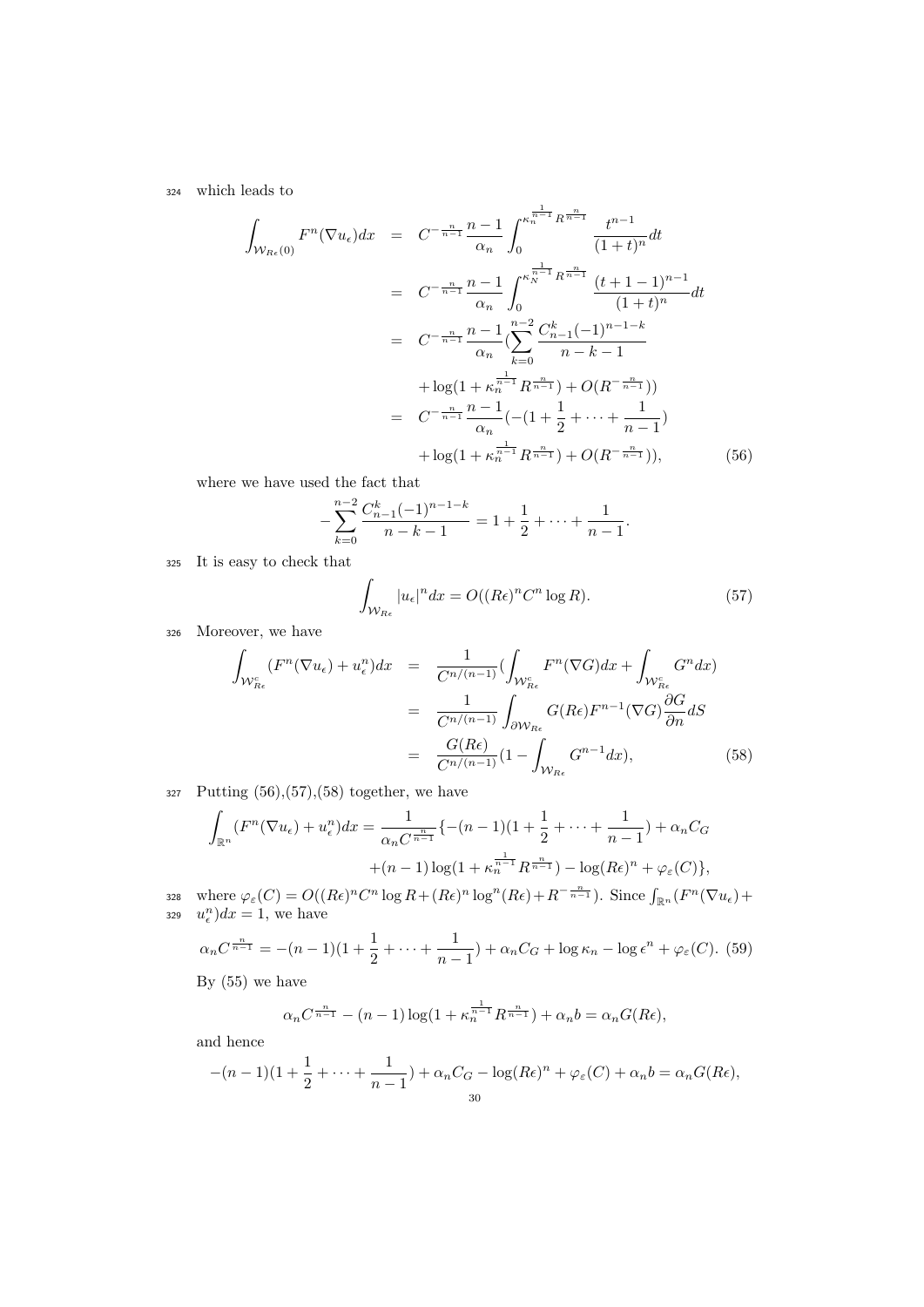# <sup>330</sup> This implies that

$$
b = -\frac{n-1}{\alpha_n} (1 + \frac{1}{2} + \dots + \frac{1}{n-1}) + \varphi_{\varepsilon}(C). \tag{60}
$$

331 In view of (55) and (60), there holds on  $\mathcal{W}_{R\epsilon}(0)$ ,

$$
\alpha_n |u_{\epsilon}(x)|^{\frac{n}{n-1}} \geq \alpha_n C^{\frac{n}{n-1}} - n \log(1 + \kappa_n^{\frac{1}{n-1}} (\frac{F^o(x)}{\epsilon})^{\frac{n}{n-1}}) + \frac{n\alpha_n}{n-1} b + O(R^{-\frac{2n}{n-1}})
$$
  

$$
\geq -n \log \epsilon + \log \kappa_n + \alpha_n C_G + (1 + \frac{1}{2} + \dots + \frac{1}{n-1})
$$
  

$$
-n \log(1 + \kappa_n^{\frac{1}{n-1}} (\frac{F^o(x)}{\epsilon})^{\frac{n}{n-1}}) + \varphi_{\epsilon}(C)
$$

where we use the inequality  $|1-t|^{\frac{n}{n-1}} \geq 1 - \frac{n}{n-1}t + O(t^3)$  for  $|t| < 1$ . Since by using the fact that

$$
\sum_{k=0}^{n-2} \frac{C_{n-2}^k (-1)^{n-k-2}}{n-k-1} = \frac{1}{n-1}
$$

<sup>332</sup> we have

$$
\int_{W_{Re}(0)} e^{-n \log \epsilon - n \log(1 + \kappa_n^{\frac{1}{n-1}} (\frac{F^o(x)}{\epsilon})^{\frac{n}{n-1}})} dx
$$
\n
$$
= \frac{1}{\epsilon^n} \int_{W_{Re}(0)} \frac{1}{(1 + \kappa_n^{\frac{1}{n-1}} (\frac{F^o(x)}{\epsilon})^{\frac{n}{n-1}})^n} dx
$$
\n
$$
= (n-1) \int_0^{\kappa_n^{\frac{1}{n-1}} R^{\frac{n}{n-1}}}{(1+t)^n} dt
$$
\n
$$
= (n-1) \int_0^{\kappa_n^{\frac{1}{n-1}} R^{\frac{n}{n-1}}}{(1+t)^n} dt
$$
\n
$$
\geq (n-1) (\frac{1}{n-1} + O(R^{-\frac{n}{n-1}})) = 1 + O(R^{-\frac{n}{n-1}}),
$$

<sup>333</sup> we obtain that

$$
\int_{\mathcal{W}_{Re}(0)} e^{\alpha_n|u_{\epsilon}(x)|^{\frac{n}{n-1}}} dx \ge \kappa_n e^{\alpha_n C_G + (1 + \frac{1}{2} + \dots + \frac{1}{n-1})} + \varphi_{\varepsilon}(C),
$$

<sup>334</sup> and further to get that

$$
\int_{\mathcal{W}_{Re}(0)} \phi(\alpha_n | u_{\epsilon}(x)|^{\frac{n}{n-1}}) dx \geq \kappa_n e^{\alpha_n C_G + (1 + \frac{1}{2} + \dots + \frac{1}{n-1})} + \varphi_{\varepsilon}(C).
$$

335 Moreover, on  $\mathbb{R}^n \backslash \mathcal{W}_{R\epsilon}$  we have the estimate

$$
\int_{\mathbb{R}^n\setminus\mathcal{W}_{Re}} \phi(\alpha_n|u_\epsilon(x)|^{\frac{n}{n-1}})dx \geq \frac{\alpha_n^{n-1}}{(n-1)!} \int_{\mathbb{R}^n\setminus\mathcal{W}_{Re}} |\frac{G(x)}{C^{1/(n-1)}}|^n dx,
$$

<sup>336</sup> and thus we get

$$
\int_{\mathbb{R}^n} \phi(\alpha_n | u_{\epsilon}(x)|^{\frac{n}{n-1}}) dx
$$
\n
$$
\geq \kappa_n e^{\alpha_n C_G + (1 + \frac{1}{2} + \dots + \frac{1}{n-1})} + \frac{\alpha_n^{n-1}}{(n-1)! C^{n/(n-1)}} \int_{\mathbb{R}^n \backslash \mathcal{W}_{Re}} |G(x)|^n dx + \varphi_{\varepsilon}(C).
$$
\n(61)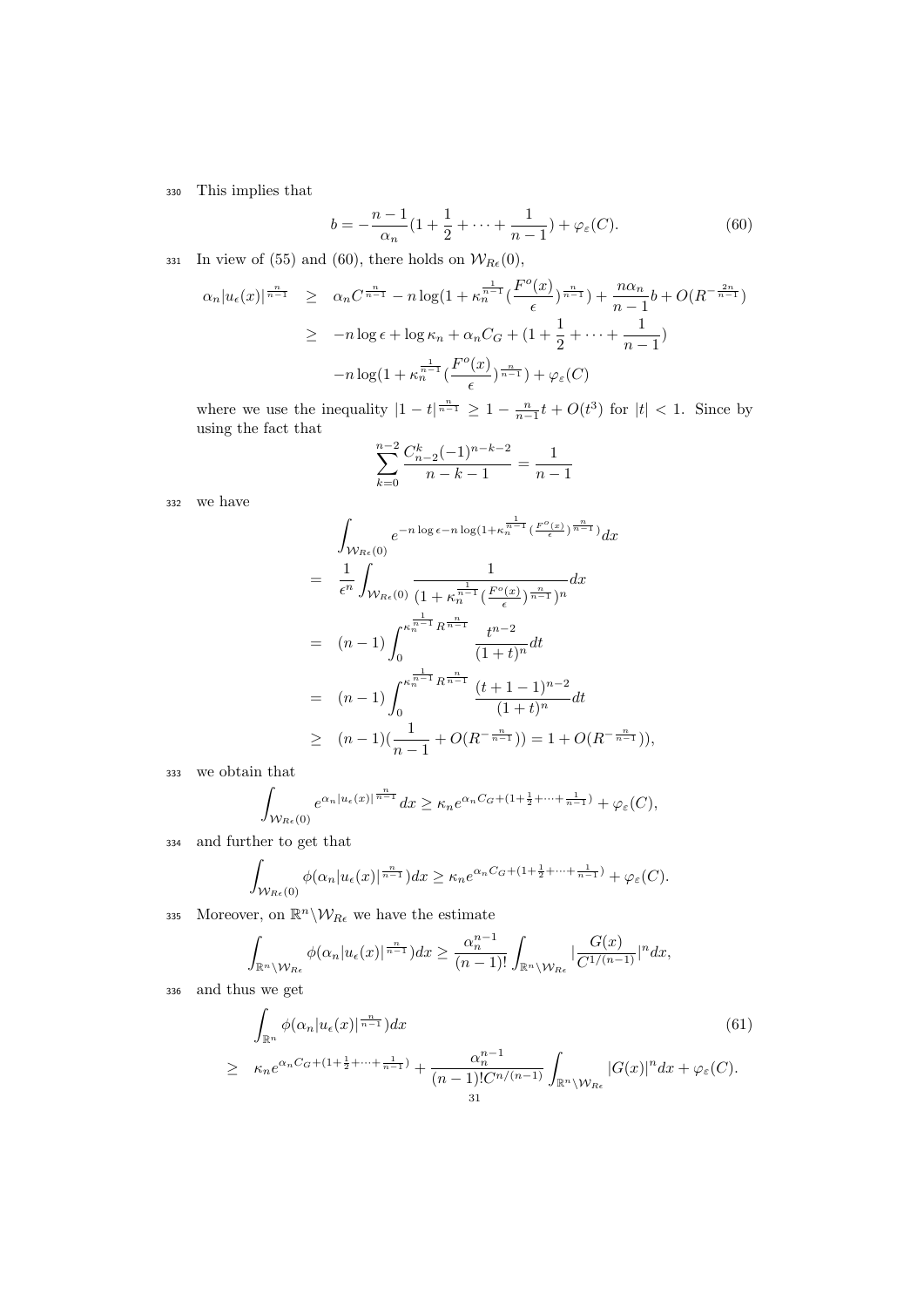337 Next we show that that there exists a  $C = C(\epsilon)$  which solves Equation (59). To <sup>338</sup> this point, we set

$$
f(t) = -\alpha_n t^{n/(n-1)} - (n-1)(1 + \frac{1}{2} + \dots + \frac{1}{n-1})
$$
  
+ 
$$
\alpha_n C_G + \log \kappa_n - \log \epsilon^n + \varphi_{\varepsilon}(t).
$$

Since for sufficient small  $\varepsilon$  we have

$$
f\left((-\frac{2}{\alpha_n}\log \epsilon^n)^{(n-1)/n}\right) = \log \epsilon^n + O(1) + \varphi_\varepsilon\left((-\frac{2}{\alpha_n}\log \epsilon^n)^{(n-1)/n}\right) < 0
$$

and

$$
f\left((-\frac{1}{2\alpha_n}\log \epsilon^n)^{(n-1)/n}\right) = -\frac{1}{2}\log \epsilon^n + O(1) + \varphi_\varepsilon\left((-\frac{2}{\alpha_n}\log \epsilon^n)^{(n-1)/n}\right) > 0
$$

then  $f(t)$  has a zero point in

$$
((-\frac{1}{2\alpha_n}\log\epsilon^n)^{(n-1)/n},(-\frac{2}{\alpha_n}\log\epsilon^n)^{(n-1)/n}).
$$

We denote this zero point by C, then it satisfies  $\alpha_n C^{n/(n-1)} = -\log \epsilon^n + O(1)$ . Therefore, as  $\epsilon \to 0$ , we have

$$
\frac{\log R}{C^{n/(n-1)}} \to 0,
$$

and

$$
(R\epsilon)^n C^n \log R + (R\epsilon)^n \log^n (R\epsilon) + R^{-\frac{n}{n-1}} \to 0.
$$

Therefore, we can conclude from (62) that for  $\epsilon > 0$  sufficiently small

$$
\int_{\mathbb{R}^n} \phi(\alpha_n | u_\epsilon(x)|^{\frac{n}{n-1}}) dx > \kappa_n e^{\alpha_n C_G + (1 + \frac{1}{2} + \dots + \frac{1}{n-1})}.
$$

339 6. ASYMPTOTIC REPRESENTATION OF  $G$ 

<sup>340</sup> In this section we will give the asymptotic representation of the anisotropic Green  $341$  function G by using similar arguments in [Y, WX1, KV].

The proof of Lemma 4.7: Since  $c_k^{\frac{n}{n-1}}u_k \geq 0$  in  $\mathbb{R}^n\setminus\{0\}$ , we have  $G \geq 0$  in 343  $\mathbb{R}^n \setminus \{0\}$ . Theorem 1 in [S1] gives

$$
\frac{1}{K} \le \frac{G}{-\log r} \le K \quad \text{in} \quad \mathbb{R}^n \setminus \{0\} \tag{62}
$$

for some constant  $K > 0$ . Assume  $\Gamma(r) = -c(n) \log r$ ,  $c(n) = (n\kappa_n)^{-\frac{1}{n-1}}$ . Set  $G_k(x) = \frac{G(r_k x)}{\Gamma(r_k)}$ , which is defined in  $\{x \in \mathbb{R}^n \setminus \{0\}, r_k x \in \mathcal{W}_\delta\}$  for some small  $\delta > 0$ . Here  $r_k \to 0$  as  $k \to +\infty$ . Then  $G_k$  satisfies the equation

$$
-\sum_{i=1}^{n} \frac{\partial}{\partial x_i} (F^{n-1}(\nabla G_k) F_{\xi}(\nabla G_k)) + r_k^n G_k^{n-1} = 0.
$$

By theorem 1 in [T2], when  $r_k \to 0$ ,  $G_k$  converges to  $G^*$  in  $C^1_{loc}(\mathbb{R}^n \setminus \{0\})$  and  $G^*$ is bounded, where  $G^*$  satisfies

$$
-\sum_{i=1}^{n} \frac{\partial}{\partial x_i} (F^{n-1}(\nabla G^*) F_{\xi}(\nabla G^*)) = 0.
$$

From serrin's result (see [S1]) and (62), 0 is a removable singularity and  $G^*$  can be

345 extended to  $\hat{G} \in C^1(\mathbb{R}^n)$ . Consequently, form Liouville type theorem (see [HKM]),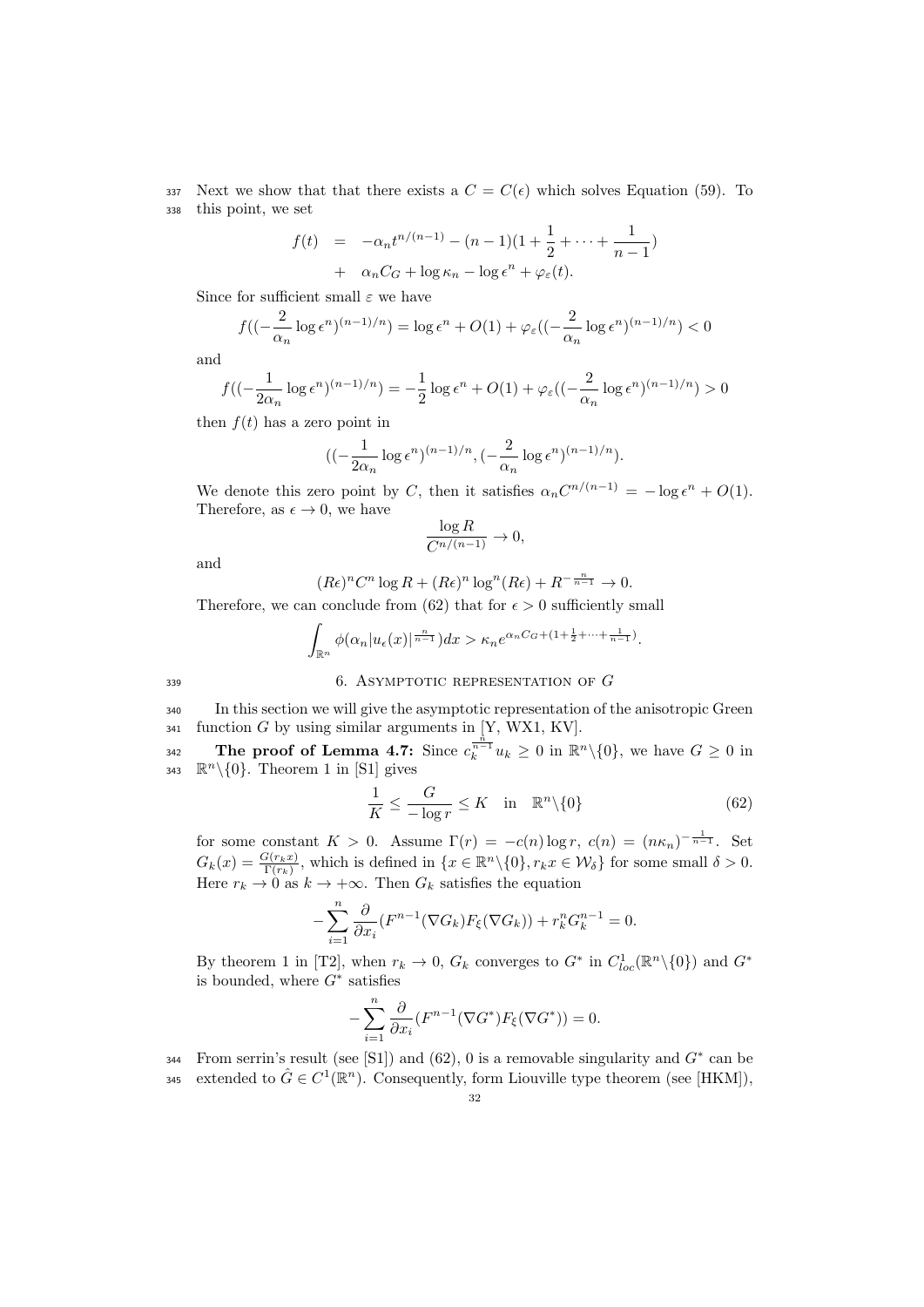$\hat{G}$  must be a constant. Let  $\gamma_k = \sup_{\mathcal{W}_{\delta} \setminus \mathcal{W}_{r_k}} \frac{G(x)}{\Gamma(x)}$ 346 G must be a constant. Let  $\gamma_k = \sup_{\mathcal{W}_\delta \backslash \mathcal{W}_{r_k}} \frac{G(x)}{\Gamma(x)}$ , and  $\gamma = \lim_{k \to +\infty} \gamma_k, (\gamma > 0)$ . This 347 means the constant function  $\hat{G} = \gamma$ .

<sup>348</sup> Set

$$
G_{\eta}^{+}(x) = (\gamma + \eta)(\Gamma(x) - \Gamma(\delta)) - c(n)(\gamma + \eta)(F^{o}(x) - \delta) + \sup_{\partial W_{\delta}} G,
$$
  

$$
G_{\eta}^{-}(x) = (\gamma - \eta)(\Gamma(x) - \Gamma(\delta)) + c(n)(\gamma - \eta)(F^{o}(x) - \delta) + \inf_{\partial W_{\delta}} G.
$$

<sup>349</sup> A straightforward calculation shows

$$
-Q_n G_\eta^+(x) = c^{n-1}(n)(\gamma + \eta)^{n-1} \frac{n-1}{F^o(x)} \left(\frac{1}{F^o(x)} + 1\right)^{n-2},
$$
  

$$
-Q_n G_\eta^-(x) = -c^{n-1}(n)(\gamma - \eta)^{n-1} \frac{n-1}{F^o(x)} \left(\frac{1}{F^o(x)} - 1\right)^{n-2}.
$$

350 It is clear that, for any fixed  $0 < \eta < \gamma$ , we have

$$
-Q_n G^+_\eta(x) \ge -Q_n G \quad in \quad \mathcal{W}_\delta \backslash \mathcal{W}_{r_k},
$$
  

$$
G^+_\eta |_{\partial \mathcal{W}_\delta} \ge G|_{\partial \mathcal{W}_\delta}, \qquad G^+_\eta |_{\partial \mathcal{W}_{r_k}} \ge G|_{\partial \mathcal{W}_{r_k}},
$$

351 provided that  $\delta$  are sufficiently small and  $r_k < \delta$ . By the comparison principle (see  $352$  [XG]), we have

$$
G \leq (\gamma + \eta)\Gamma(x) + C_{\delta} \qquad in \quad \mathcal{W}_{\delta} \backslash \mathcal{W}_{r_k} \tag{63}
$$

for some constant  $C_{\delta}$ . Letting  $\eta \to 0$  first, then  $k \to \infty$ , one has

$$
G \leq \gamma \Gamma(x) + C_{\delta} \quad in \quad \mathcal{W}_{\delta} \backslash \{0\}.
$$

353 A similar argument gives  $G \ge \gamma \Gamma(x) + C'_{\delta}$  in  $\mathcal{W}_{\delta} \setminus \{0\}$  for some constant  $C'_{\delta}$ . Hence 354  $G - \gamma \Gamma(x)$  is bounded in  $L^{\infty}(\mathcal{W}_{\delta}).$ 

355 Next we prove the continuity of  $G - \gamma \Gamma(x)$  at 0. To this point, we consider the 356 points where the bounded function  $G - \gamma \Gamma(x)$  achieves its supremum in  $\overline{\mathcal{W}_{\delta}}$ . We 357 set  $\lambda = \sup(G - \gamma \Gamma(x)).$  $\overline{W_s}$ 

358 If  $\lambda$  achieves at some point in  $\mathcal{W}_{\delta}\setminus\{0\}$ , then  $G-\gamma\Gamma(x)-\gamma c(n)F^o(x)$  also achieves 359 at some point in  $\mathcal{W}_{\delta}\backslash\{0\}$ . It follows from comparison principle (see [D1]) that 360  $G - \gamma \Gamma(x) - \gamma c(n) F^o(x)$  is a constant. This implies the continuity of  $G - \gamma \Gamma(x)$  at <sup>361</sup> 0.

Next we assume that  $\lambda$  achieves at 0. We can set

$$
w_r(x) = G(rx) - \gamma \Gamma(r) \qquad in \quad \mathcal{W}_{\frac{\delta}{r}} \setminus \{0\}.
$$

It is clear that  $w_r$  satisfies

$$
-Q_n(w_r(x)) + r^n G^{n-1}(rx) = 0.
$$

We also have

 $r^n G^{n-1}(rx) \in L^\infty(\mathcal{W}_R)$ ,  $|w_r - \gamma \Gamma(x)| \leq C_0$ 

for  $C_0 = \sup_{\mathcal{W}_\delta \setminus \{0\}} |G - \gamma \Gamma(x)|$  and  $R > 0$ . By Theorem 1 in [T2], when  $r \to 0$ ,  $w_r \to w$  in  $C_{loc}^1(\mathbb{R}^n \setminus \{0\})$ , where  $w \in C^1(\mathbb{R}^n \setminus \{0\})$  satisfies  $-Q_n(w) = 0$ . For the sequence  $\xi_j = \frac{\sum_{i}^{N} x_i}{r_j}$  $\frac{\partial f_{r_j}}{\partial r_j}$ ,  $F^o(\xi_j) = 1$ , which maybe assumed to converge to  $\xi^0 \in \partial \mathcal{W}_1$ , we have

Hence

$$
w(x) \le \gamma \Gamma(x) + \lambda
$$
 and  $w(\xi^0) = \gamma \Gamma(\xi^0) + \lambda$ .

 $w_{r_j}(\xi_j) - \gamma \Gamma(\xi_j) = G(x_{r_j}) - \gamma \Gamma(x_{r_j}) \rightarrow \lambda.$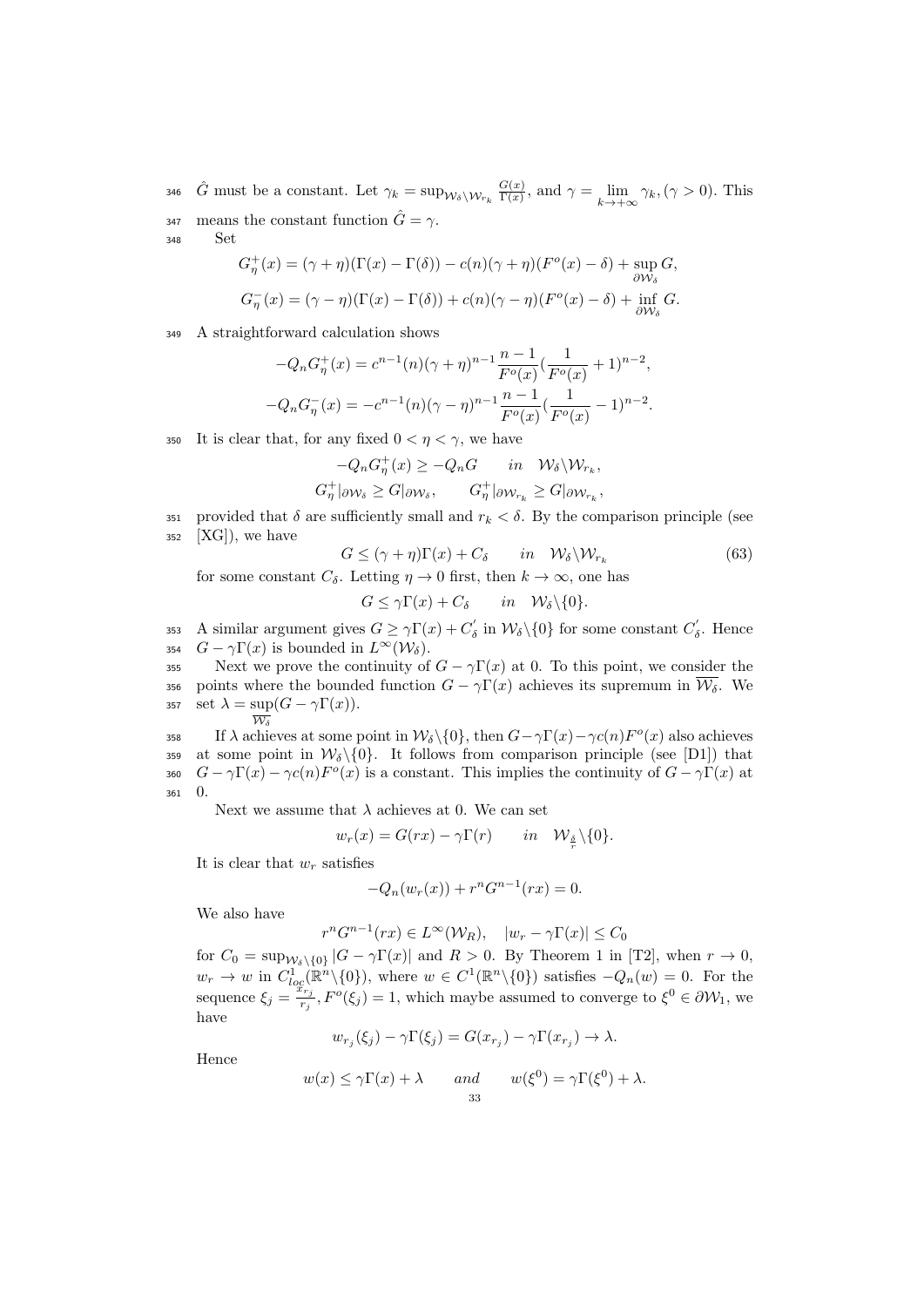362 By maximum principle (see [D1]),  $w(x) = \gamma \Gamma(x) + \lambda$  and hence  $w_r \to \gamma \Gamma(x) + \lambda$  in 363  $C^1_{loc}(\mathbb{R}^n\backslash\{0\})$ . This implies

$$
\lim_{r \to 0} (G(rx) - \gamma \Gamma(rx)) = \lambda, \qquad \lim_{r \to 0} \nabla_x (G(rx) - \Gamma(rx)) = 0. \tag{64}
$$

364 The above equalities lead to the continuity of  $G - \gamma \Gamma$  and  $\lim_{x \to 0} F^o(x) \nabla (G - \gamma \Gamma) = 0$ . Finally, we assume that  $\lambda$  achieves at some point on  $\partial \mathcal{W}_{\delta}$ , i.e. sup  $\lim_{x \in \mathcal{W}_{\delta}}$ 365 Finally, we assume that  $\lambda$  achieves at some point on  $\partial \mathcal{W}_{\delta}$ , i.e. sup  $(G - \gamma \Gamma)$ sup 366  $\sup_{F^o(x)=\delta} (G - \gamma \Gamma)$ . We define  $w_r$  as the above, then  $w_r \to w$  in  $C^1_{loc}(\mathbb{R}^n \setminus \{0\})$  and 367  $|w - \gamma \Gamma| \leq C_0$ . We now look at the points where  $w - \gamma \Gamma$  achieves its supremum in

368  $\mathbb{R}^n$ . Set  $\tilde{\lambda} = \sup_{\mathbb{R}^n} (w - \gamma \Gamma)$ .

If  $\tilde{\lambda}$  is achieved at some point in  $\mathbb{R}^n \setminus \{0\}$ , then  $w - \gamma \Gamma$  equals to some constant by strong maximum principle (see [D1]), which implies  $G(rx) - \gamma \Gamma(rx) \rightarrow \tilde{\lambda}$  in  $C^1_{loc}(\mathbb{R}^n\setminus\{0\})$  as  $r\to 0$ . For any fixed  $\epsilon>0$ , there exists  $n_0$  such that  $n\geq n_0$  and  $x \in \partial \mathcal{W}_1$ , we have

$$
\gamma \Gamma(r_n x) + \tilde{\lambda} - \epsilon \leq G(r_n x) \leq \gamma \Gamma(r_n x) + \tilde{\lambda} + \epsilon.
$$

Applying maximum principle in  $\mathcal{W}_{r_{n_0}}\backslash \mathcal{W}_{r_n}$  we obtain

$$
\gamma \Gamma(x) + \tilde{\lambda} - \epsilon \le G(x) \le \gamma \Gamma(x) + \tilde{\lambda} + \epsilon,
$$

369 which leads to (64) with  $\lambda$  replaced by  $\tilde{\lambda}$ .

 $I\{\tilde{\lambda}$  is achieved at 0, we can use the similar arguments as above to deduce

$$
\lim_{x \to 0} (w - \gamma \Gamma) = \tilde{\lambda} \quad \text{and hence} \quad \lim_{x \to 0} \lim_{r_n \to 0} (G(r_n x) - \gamma \Gamma(r_n x)) = \tilde{\lambda}. \tag{65}
$$

371 If  $\lambda$  is achieved at  $\infty$ , the same idea can be applied when we defined  $\lambda(R)$ 372  $\max_{\delta \leq F^o(x) \leq R} (w - \gamma \Gamma) = \max_{\partial \mathcal{W}_R} (w - \gamma \Gamma)$ . Letting R tend to  $\infty$ , we can obtain

$$
\lim_{x \to \infty} (w - \gamma \Gamma) = \tilde{\lambda}, \qquad \lim_{x \to \infty} \lim_{r_n \to 0} (G(r_n x) - \gamma \Gamma(r_n x)) = \tilde{\lambda}.
$$
 (66)

<sup>373</sup> As long as we have (65)and (66), we can have use maximum principle again to <sup>374</sup> conclude (64) as before.

375 Integrating by parts on both sides of over  $\mathcal{W}_{\delta}$ , we have

$$
-\int_{\mathcal{W}_{\delta}} div(F^{n-1}(\nabla G)F_{\xi}(\nabla G))dx + \int_{\mathcal{W}_{\delta}} G^{n-1}dx = 1.
$$
 (67)

376 Since  $G(x) = \gamma \Gamma(x) + o(1)$  and  $\nabla G(x) = \gamma \nabla \Gamma(x) + o(\frac{1}{F^o(x)})$  as  $x \to 0$ ., we insert 377 the above two equalities into (67), then let  $\delta \to 0$  to obtain  $\gamma = 1$ .

#### <sup>378</sup> References

- 379 [AS] Adimurthi, K. Sandeep, A Singular Moser-Trudinger embedding and its applications, 380 NoDEA Nolinear Differential Equations Appl., 13 (2007),585-603.
- 381 [AVP] A. Alvino, V. Ferone, G. Trombetti, P.L. Lions, convex symmetrization and applications, 382 Ann. Inst.H. Poincare. Anal. Nonlineaire, Vol.14 No.6 (1997)275-293.
- 383 [BFK] M. Belloni, V. Ferone, B. Kawohl, Isoperimetric inequalities, wulffshape and related ques-384 tions for strongly nonlinear elliptic operators, Z. Angew. Math. Phys., 54(2003)771-783.
- 385 [BP] G. Bellettini, M. Paolini, Anisotropic motion by mean curvature in the context of Finsler 386 geometry, Hokkaido Math. J., Vol.25 No.3 (1996)537-566.
- 387 [BR] B. Ruf, A sharp Trudinger-Moser inequality for unbounded domains in  $R^2$ , J. Funct. Anal., 388 219 (2005),340-367.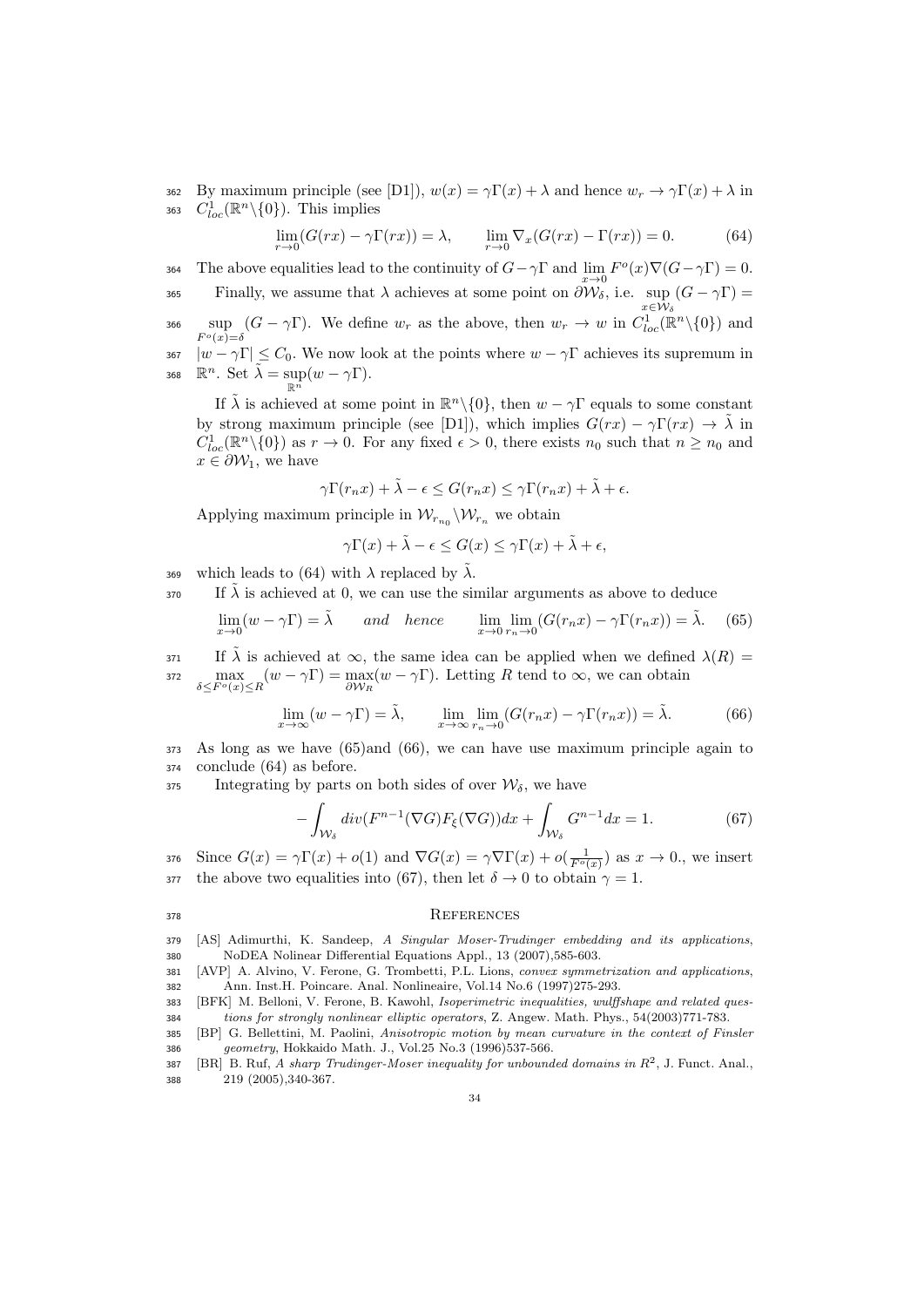- [CL1] W. Chen, C. Li, Classification of solutions of some nonlinear elliptic equations , duke. Math. J., 63(3) (1991)615-623.
- [CL2] W. Chen, C. Li Qualitative properties of solutions of some nonlinear elliptic equations in 392  $R^2$ , duke. Math. J., 71(2) (1993)427-439.
- [CC] L. Carleson, S.Y.A. Chang, On the existence of an extremal function for an inequality of J. Moser, Bull. Sci. Math., Vol.100 No.6 (1986)113-127.
- [CCH] R. Cerny, A. Cianchi, S. Henel, Concentration-compactness principles for Moser-Trudinger inequalities:new results and proofs , Ann. Mat. Pura. Appl., 192 (2013) 225-243.
- [D1] L. Damascelli, Comparison theorems for some quasilinear degenerate elliptic operators and applications to symmetry and monotonicity results, Ann. Inst. H.Poincare Anal. Non Lineaire, 15 (1998) 493-516.
- [F] M. Flucher, Extremal functions of for the Trudinger-Moser inequality in two dimensions, Comm. Math. Helv., 67 (1992) 471-497.
- [FK] V. Ferone, B. Kawohl, Remarks on a Finsler-Laplacian, Proc. Amer. Math. Soc., Vol.137 No.1 (2009)247-253.
- [FM] I. Fonseca, S. Muller, A uniqueness proof for the Wulff theorem, Proc. Roy. Soc. Edinburgh Scet., Vol.119 No.6 (1991)125-136.
- 406 [FOR] D. G. DE Figueiredo, J. M. DO  $\hat{O}$ , B. Ruf, *Elliptic equations and systems with critical* Trudinger-Moser nonlinearities, Discrete Contin. Dyn. Syst., 30(2011),455-476.
- [HKM] J. Heinonen, T. Kilpelainen, O. Martio, Nonlinear Potential Theory of Degenerate Elliptic Equations, Oxford University Press, 1993.
- [I] M. Ishiwata, Existence and nonexistence of maximizers for variational problems associated 411 with Trudinger-Moser type inequalities in  $\mathbb{R}^n$ , Math. Ann., 351 (2011) 781-804.
- [J] J. Moser, A sharp form of an inequality by N. Trudinger, Indiana Univ. Math. J., Vol.20 No.6 (1971)1077-1092.
- [KV] S. Kichenassamy, L. Veron, Singular Solutions of the p Laplace Equation, Math. Ann., 275 (1986), 599-615.
- [L] K. Lin, Extremal functions for moser's inequality, Trans. Amer. Math. Soc., Vol.348 (1996)2663-2671.
- [LL] G. Z. Lu, Y. Y. Li, Sharp constant and extremal functiion for the improved Moser-Trudinger inequality involving  $L^p$  norm in two dimension, Discrete Contin. Dyn. Syst., 25 (2009), 963-979.
- [L1] Y. X. Li, Extremal functions for the Moser-Trudinger inequalities on compact Riemannian manifolds , Ser. A. Mathematics. Vol.48 No.5 (2005)618-648.
- [LR] Y. X. Li, Bernhard.Ruf, A shape Trudinger-Moser type inequality for unbounded domains 424 in  $\mathbb{R}^N$ , Indiana Univ. Math. J., Vol.57 No.1 (2008)451-480.
- 425 [L3] G. M. Lieberman, Boundary regularity for solutions of degenerate elliptic equations, Nonlin-ear Anal. T. M. A., 12 (1988), 1203C1219.
- [LL2] N. Lam, G.Z. Lu,Existence and multiplicity of solutions to equations of n-Laplacian type 428 with critical exponential growth in  $\mathbb{R}^n$ , J. Funct. Anal., 262(2012),1132-1165.
- [L2] P. L. Lions,The concentration-compactness principle in the calculus of variations. The limit case,part 1 , Rev. Mat. Iberoamericana, 1 (1985),145-201.
- 431 [LZ] G. Z. Lu, M. C. Zhu, A sharp Trudinger-Moser type inequality involving  $L^n$  norm in the 432 *entire space*  $\mathbb{R}^n$ , arXiv:1703.00901v1.
- [M] M. Flucher, Extremal functions of for the Trudinger-Moser inequality in two dimensions, Comm. Math. Helv., Vol.67 No.6 (1992)471-497.
- 435 [OMS] J. M. Do  $\hat{O}$ , E. Medeiros, U. Severo, On a quasilinear nonhomogeneneous elliptic equation 436 with critical growth in  $\mathbb{R}^n$ , J. Differential Equations, 246 (2009) 1363-1386.
- [PB] F. D. Pietra, G. D. Blasio, Blow-up solutions for some nonlinear elliptic equations involving a Finsler-Laplacian , Publicacions matematiques, Vol.61 No.1 (2017)213-228.
- [S] M. Struwe, Positive solution of critical semilinear elliptic equations on non-contractible pla-nar domain, J. Eur. Math.Soc., No.2 (2000)329-388.
- 441 [SK] S. Adachi, K. Tanaka, Trudinger type inequalities in  $\mathbb{R}^n$  and their best exponent, Proc. Amer. Math. Soc., 128 (2000),2051-2057.
- 443 [S] S. Pohozaev, The sobolev embedding in the special case  $pl = n$ , Proceedings of the Technical Scientific Conference on Advances of Scientific Reseach.Mathmatic sections, Mosco. Energet.
- inst., (1965)158-170.